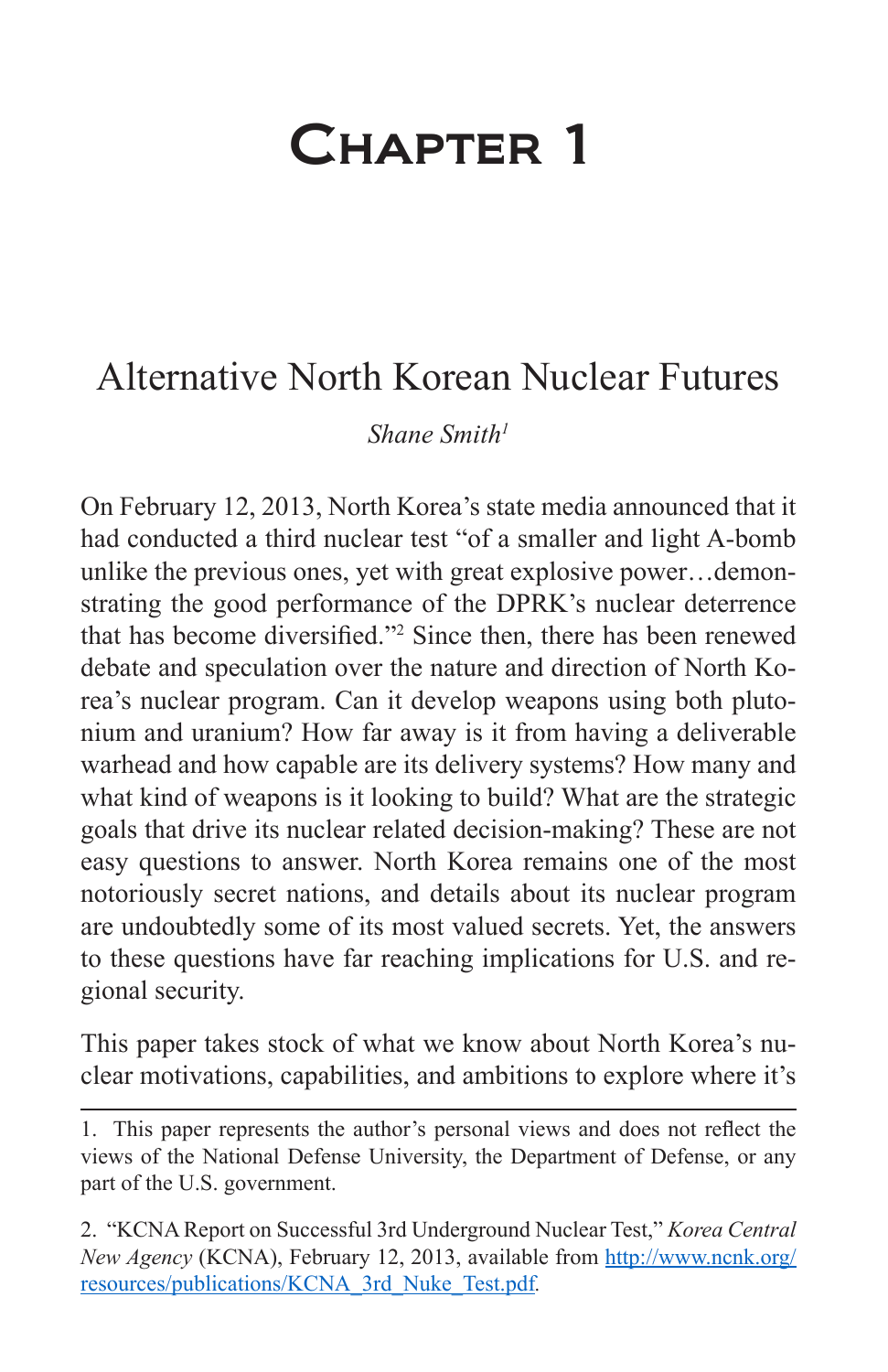been and where it might be headed over the next 20 years. Drawing on available evidence, it maps one path it may take and explores what that path might mean for the shape, size, and character of North Korea's future arsenal. Making long-term national security predictions is of course fraught with challenges and prone to failure.3 Making predictions about North Korea's nuclear future should be done with even more humility considering so many questions about the current state of its program remain unanswered. However, there is a growing amount of evidence to suggest that North Korea's leaders have high ambitions for its nuclear program and the investments in place to sooner or later realize at least some of those goals.

The first section maps out the different motivations that animate North Korea's nuclear program and related decisions. The next section assesses what is known about North Korea's current capabilities. The paper then sets out alternative nuclear paths and what the evidence suggests about the direction North Korea might be heading over the next generation. The paper concludes with a discussion about what that path could mean for the size, shape, and character of North Korea's future nuclear arsenal.

# *North Korea's Multiple Motivations*

North Korea has built its nuclear weapons program over decades despite significant costs in terms of international sanctions, diplomatic isolation, and heightened military tensions with neighbors and the United States. Not to mention, it has likely spent billions of dollars on the program even while at times struggling to feed its own people. The decision to continue its nuclear program with such a high price tag suggests that its leaders place significant value in it. In fact, some argue that the Kim regime increasingly depends on the

<sup>3.</sup> For a discussion of the challenges of national security predictions and how to plan for the unexpected, see Richard Danzig, *Driving in the Dark: Ten Propositions about Prediction and National Security*, Washington, DC: Center for a New American Security, 2011.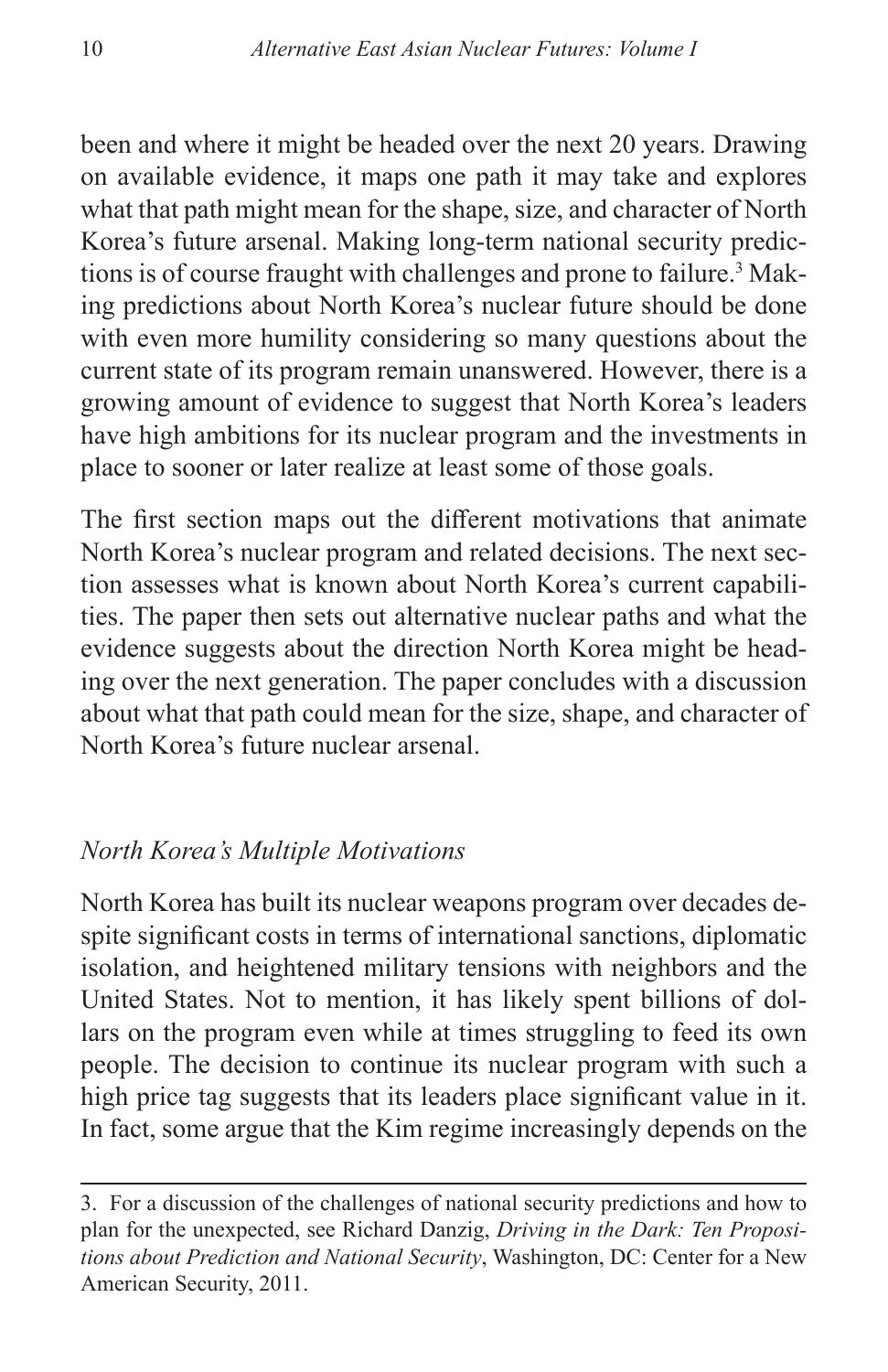nuclear program for survival.4

With roots dating back to the 1950s, North Korea's nuclear program is driven by a number of factors that tend to fall into three broad categories: Military, politics, and diplomacy.<sup>5</sup> These motivations have evolved overtime to become so intertwined and entrenched that, as one expert puts it, "the nation itself and nuclear weapons have been combined in a condensed symbol of intention."<sup>6</sup> It is worth discussing them separately, however, because they frame North Korea's nuclear decision-making and strategic goals.

# Military

North Korean leaders have consistently justified developing nuclear weapons as a deterrent primarily against U.S. aggression*. <sup>7</sup>* There

<sup>4.</sup> James Clapper, the U.S. Director of National Intelligence, told the Senate Armed Services Committee that Kim Jong Un appears to feel "more intensely than his father" that nuclear weapons are "key to their [the regime's] survival." Tony Capaccio and Sangwon Yoon, "Kim Won't Talk on N. Korea's Nuclear Arms, DIA Chief Says," *Bloomberg*, April 18, 2013, available from [www.](https://www.bloomberg.com/news/articles/2013-04-18/north-korea-demands-u-s-remove-nuclear-arms-before-any-dialogue) [bloomberg.com/news/2013-04-18/north-korea-demands-u-s-remove-nuclear](https://www.bloomberg.com/news/articles/2013-04-18/north-korea-demands-u-s-remove-nuclear-arms-before-any-dialogue)[arms-before-any-dialogue.html.](https://www.bloomberg.com/news/articles/2013-04-18/north-korea-demands-u-s-remove-nuclear-arms-before-any-dialogue) For a study on how authoritarian regimes leverage nuclear programs for political survival as well as the impact of domestic and international factors on related decisions, see Etel Solingen, ed., *Sanctions, Statecraft, and Nuclear Proliferation*, New York: Cambridge University Press, 2012.

<sup>5.</sup> This is similar to Siegfried S. Hecker, "Lessons from North Korea's Nuclear Crises," *Daedalus* 139, no. 1,Winter 2010, pp. 44-56; and, it largely follows the framework of Scott D. Sagan, "Why do States Build Nuclear Weapons?: Three Models in Search of the Bomb," *International Security* 21, no. 3, Winter 1996- 1997, pp. 54-86.

<sup>6.</sup> Peter Hayes, "The DPRK's Nuclear Constitution," *NAPSNet Policy Forum*, Nautilus Institute for Science and Sustainability, June 13, 2012, available from [nautilus.org/napsnet/napsnet-policy-forum/the-dprks-nuclear](http://nautilus.org/napsnet/napsnet-policy-forum/the-dprks-nuclear-constitution/#axzz2jhUXzEj8)[constitution/#axzz2jhUXzEj8.](http://nautilus.org/napsnet/napsnet-policy-forum/the-dprks-nuclear-constitution/#axzz2jhUXzEj8)

<sup>7. &</sup>quot;Rodong Sinmun on DPRK's legitimate right to self-defence," *KCNA*, De-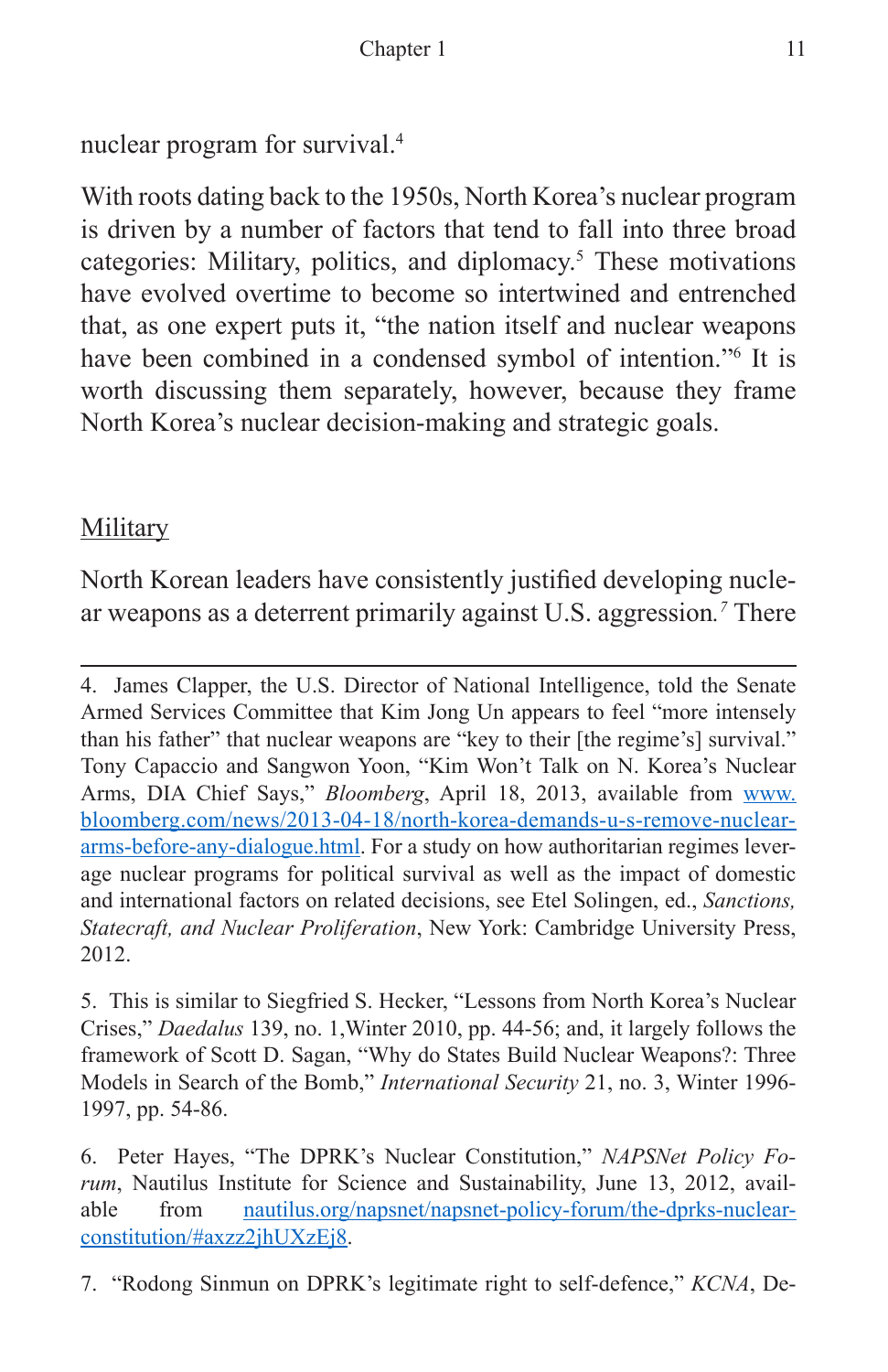is evidence, however, that they have also considered them for more offensive purposes.<sup>8</sup> North Korea's military strategy has long favored offense over defense to provide for a rapid, short-notice invasion and forceful reunification of the peninsula before the United States can flow reinforcements.<sup>9</sup> Its leaders might simply be incorporating nuclear weapons into this strategy. If so, they may believe that they can launch an attack at some favorable time, perhaps for limited objectives, and present the United States with a *fait accompli* that is protected by the threat of nuclear retaliation or nuclear use to deny U.S. access to the peninsula.10 In the past, of course, North Korea often emphasized that it would "never use nuclear weapons first" but recent statements and preemptive nuclear threats raise

cember 20, 2002, available from [https://web.archive.org/web/20141012035046/](https://web.archive.org/web/20141012035046/www.kcna.co.jp/item/2002/200212/news12/21.htm) [www.kcna.co.jp/item/2002/200212/news12/21.htm;](https://web.archive.org/web/20141012035046/www.kcna.co.jp/item/2002/200212/news12/21.htm) "DPRK FM on Its Stand to Suspend Its Participation in Six-party Talks for Indefinite Period," *KCNA*, February 10, 2005, available from [https://web.archive.org/web/20141012071035/](https://web.archive.org/web/20141012071035/www.kcna.co.jp/item/2005/200502/news02/11.htm) [www.kcna.co.jp/item/2005/200502/news02/11.htm;](https://web.archive.org/web/20141012071035/www.kcna.co.jp/item/2005/200502/news02/11.htm) "DPRK Foreign Ministry Clarifies Stand on New Measure to Bolster War Deterrent," *KCNA*, October 3, 2006, available from [https://web.archive.org/web/20120424180417/www.kcna.](https://web.archive.org/web/20120424180417/www.kcna.co.jp/item/2006/200610/news10/04.htm) [co.jp/item/2006/200610/news10/04.htm;](https://web.archive.org/web/20120424180417/www.kcna.co.jp/item/2006/200610/news10/04.htm) "Meeting Marks Anniversary of KPA Supreme Commander," *KCNA*, December 23, 2010, available from [https://web.](https://web.archive.org/web/20141012035158/%20www.kcna.co.jp/item/2010/201012/news21/20101221-14ee.html) [archive.org/web/20141012035158/%20www.kcna.co.jp/item/2010/201012/](https://web.archive.org/web/20141012035158/%20www.kcna.co.jp/item/2010/201012/news21/20101221-14ee.html) [news21/20101221-14ee.html](https://web.archive.org/web/20141012035158/%20www.kcna.co.jp/item/2010/201012/news21/20101221-14ee.html). Some argue that the target of its nuclear doctrine has in fact shifted since 2009 from the United States to a multi-directional and flexible strategy that has South Korea as its main focus. Peter Hayes and Scott Bruce, "North Korean Nuclear Nationalism and the Threat of Nuclear War in Korea," *Pacific Focus* XXVI, no. 1, April 2011, pp. 65-89.

8. In interviews with North Korean officials before 2000, for instance, Joseph Bermudez found that for its leaders "deterring the United States also creates the opportunity to reunify Korea by force and under their terms." Joseph S. Bermudez, Jr., "The Democratic People's Republic of Korea and Unconventional Weapons," in Peter R. Lavoy, Scott D. Sagan, and James J. Wirtz, eds., *Planning the Unthinkable: How New Powers will use Nuclear, Biological, and Chemical Weapons*, Ithaca: Cornell University Press, 2000, p. 183.

9. Mark Fitzpatrick, ed., *North Korean Security Challenges: A Net Assessment*, London: International Institute for Strategic Studies, 2011, p. 49.

10. Brad Roberts, *The Case for U.S. Nuclear Weapons in the 21st Century*, Stanford: Stanford Univeristy Press, 2016, pp. 51-80.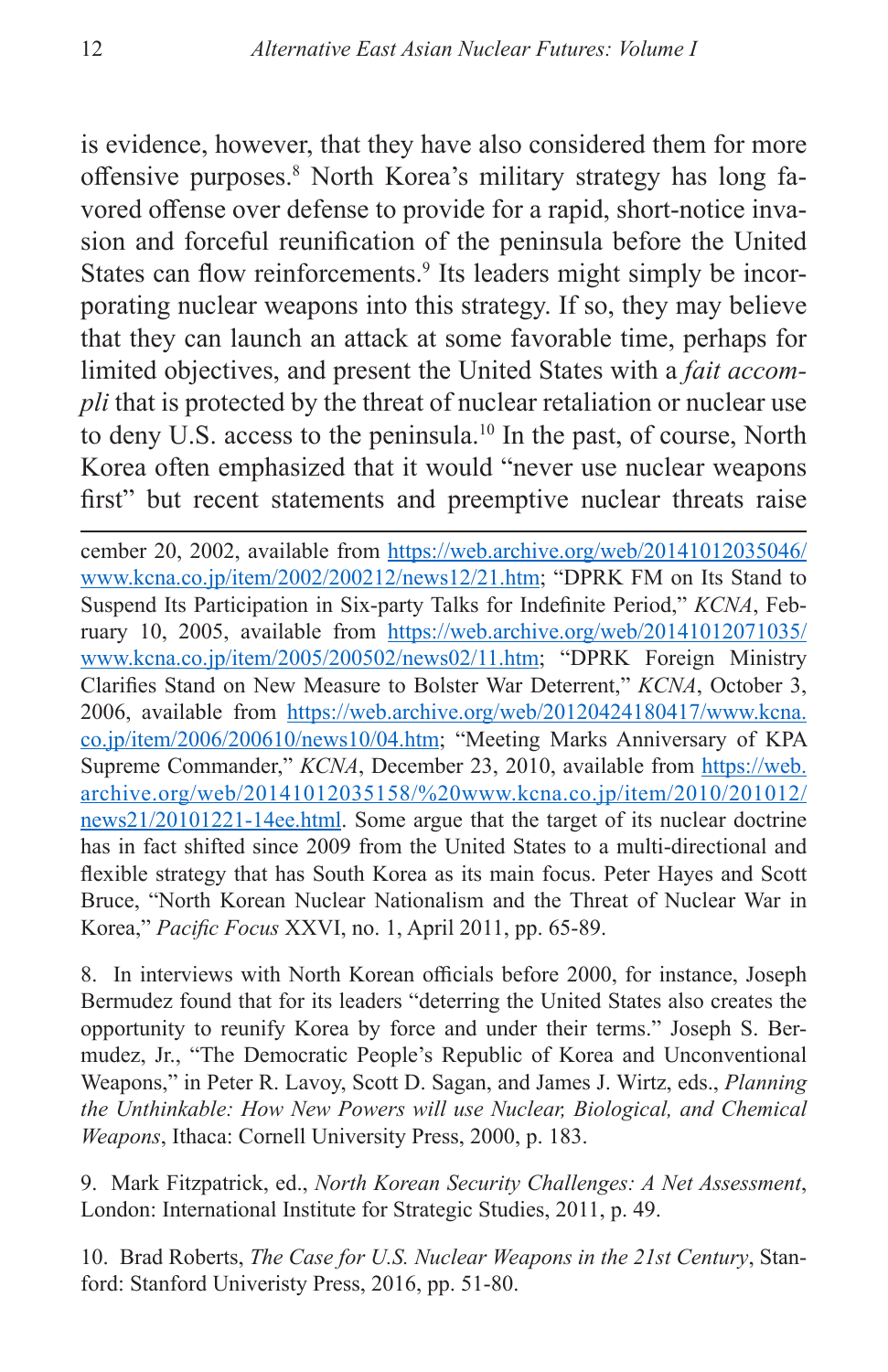doubts about that pledge.<sup>11</sup>

# **Politics**

*Juche* and *Songun* are twin concepts that have shaped North Korean domestic politics, strategic culture, and arguably, its nuclear decisions.12 *Juche* emphasizes national self-determination and unquestioned loyalty to the supreme leader. *Songun* is a "military first" policy that prioritizes military might in state and social affairs and is arguably aimed at achieving two goals.13 One is the professed North Korean desire to strengthen its military in the face of an increasingly precarious international environment. The other has been to consolidate domestic power through the military under the heirs to the regime after the death of Kim Il Sung. These may be ideological tools that provide political legitimacy but they are also organizing principles for the North Korean state and society.14

Nuclear weapons, in part, seem to be an outgrowth of these con-

12. Joseph S. Bermudez, Jr., "North Korea and the Political Uses of Strategic Culture," in Jeannine L. Johnson, Kerry M. Kartchner, and Jeffrey A. Larsen, eds., *Strategic Culture and Weapons of Mass Destruction: Culturally Based Insights Into Comparative National Security Policymaking*, New York: Palgrave, 2009, pp. 189-200; *Victor Cha, The Impossible State: North Korea, Past and Future*, New York: HarperCollins, 2012; and Alexandre Y. Mansourov, "The Origins, Evolution, and Current Politics of the North Korean Nuclear Program," *Nonproliferation Review* 2, no. 3, Spring-Summer 1995, pp. 25-38.

13. Suk Hi Kim, "North Korea: Yesterday, Today, and Tomorrow," in Suk Hi Kim, Terrence Roehrig and Bernhard Seliger, eds., *The Survival of North Korea: Essays on Strategy, Economics, and International Relations*, Jefferson, NC: Mc-Farland & Company, 2011, pp. 18-19.

14. Ibid.

<sup>11. &</sup>quot;DPRK Foreign Ministry Spokesman Totally Refutes UNSC 'Resolution'," *KCNA*, October 17, 2006, available from [https://web.archive.org/](https://web.archive.org/web/20150330021549/www.kcna.co.jp/item/2006/200610/news10/18.htm) [web/20150330021549/www.kcna.co.jp/item/2006/200610/news10/18.htm](https://web.archive.org/web/20150330021549/www.kcna.co.jp/item/2006/200610/news10/18.htm) and "Second Korean War Is Unavoidable: DPRK FM Spokesman," *KCNA*, March 7, 2013, available from [https://web.archive.org/web/20150609004941/www.kcna.](https://web.archive.org/web/20150609004941/www.kcna.co.jp/item/2013/201303/news07/20130307-17ee.html) [co.jp/item/2013/201303/news07/20130307-17ee.html.](https://web.archive.org/web/20150609004941/www.kcna.co.jp/item/2013/201303/news07/20130307-17ee.html)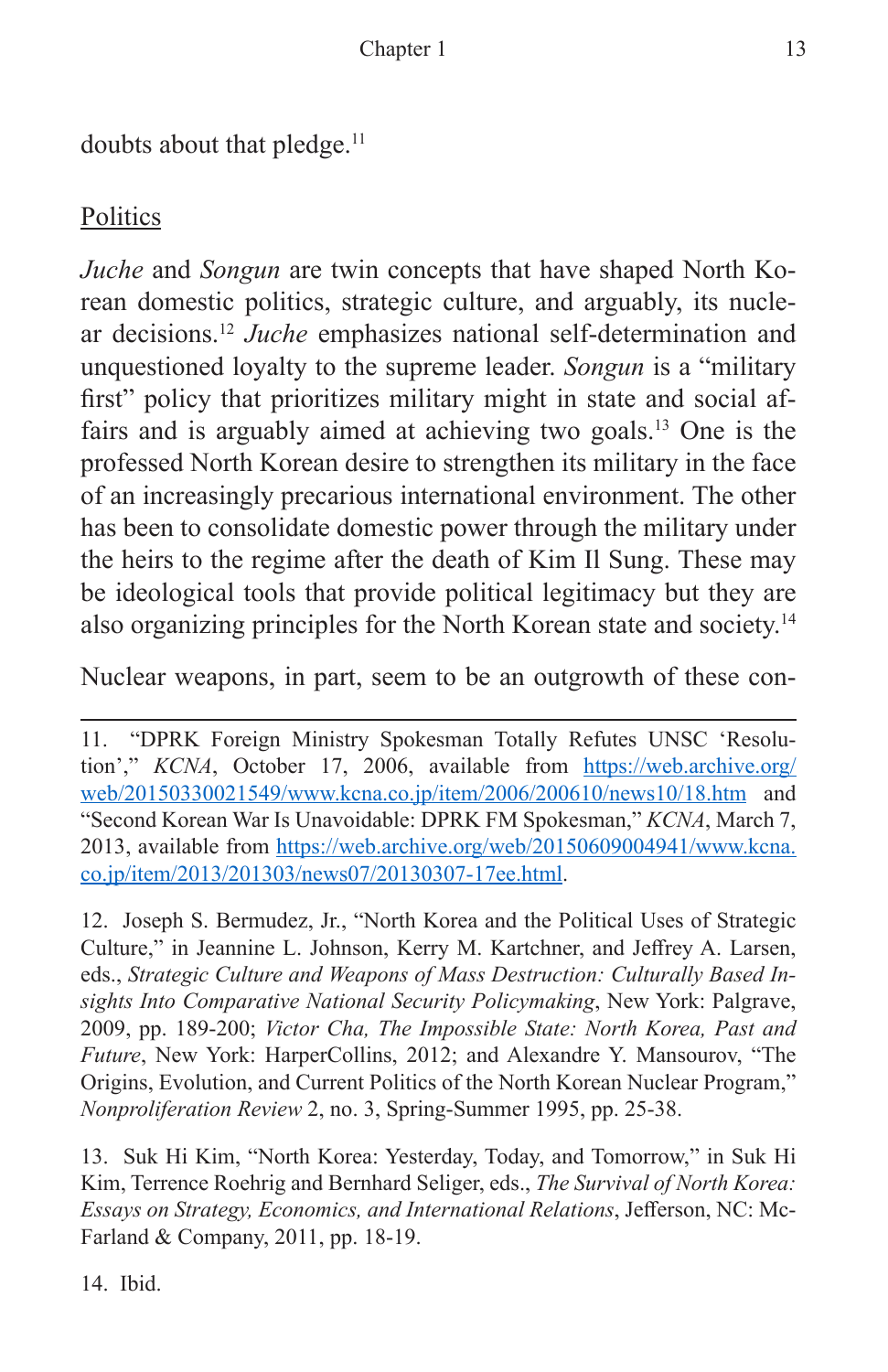cepts. They allow North Korea to present itself as the true protector of an independent Korean people while portraying the South as being under the yoke of U.S. colonialism.15 International crises over its nuclear program similarly feed Pyongyang's narrative of being the sole defender against U.S. imperialism, while simultaneously rallying domestic support around the leadership. Nuclear weapons also offer North Korea perhaps the last remaining area where it holds superiority over South Korea in order to divert attention away from other clear deficiencies in military, economic, and technological matters. Lastly, nuclear weapons traditionally serve narrow bureaucratic interests, such as a state's scientific and engineering communities and elements within the military. This should be no different in North Korea's case; the nuclear program could be manipulated to shape and reshape a ruling coalition in ways that maximize the regime's control over the state and minimize potential rivals for power.

#### **Diplomacy**

North Korea has long exploited its nuclear program for international influence, prestige, and revenue. Its leaders have never hidden their belief that nuclear weapons can provide North Korea with international privilege on par with major powers.<sup>16</sup> Since the 1994 Agreed Framework, of course, they have also used their nuclear program as a bargaining chip to garner political and economic concessions from the international community. More recently, however, North Korean leaders have emphatically claimed that their nuclear program is not a bargaining chip. Rather, it is "the nation's life [and a national treasure] which can never be abandoned."<sup>17</sup>

15. Brian Reynolds Myers, *The Cleanest Race: How North Koreans See Themselves—and Why it Matters*, Brooklyn, NY: Melville House, 2010, pp. 151-162.

16. International Crisis Group, "North Korea's Nuclear and Missile Programs," *Asia Report*, no. 168, June 18, 2009, p. 3.

17. "Report on Plenary Meeting of WPK Central Committee," *KCNA*, March 31, 2013, available from [www.kcna.co.jp/item/2013/201303/news31/20130331-](https://web.archive.org/web/20150403171327/www.kcna.co.jp/item/2013/201303/news31/20130331-24ee.html)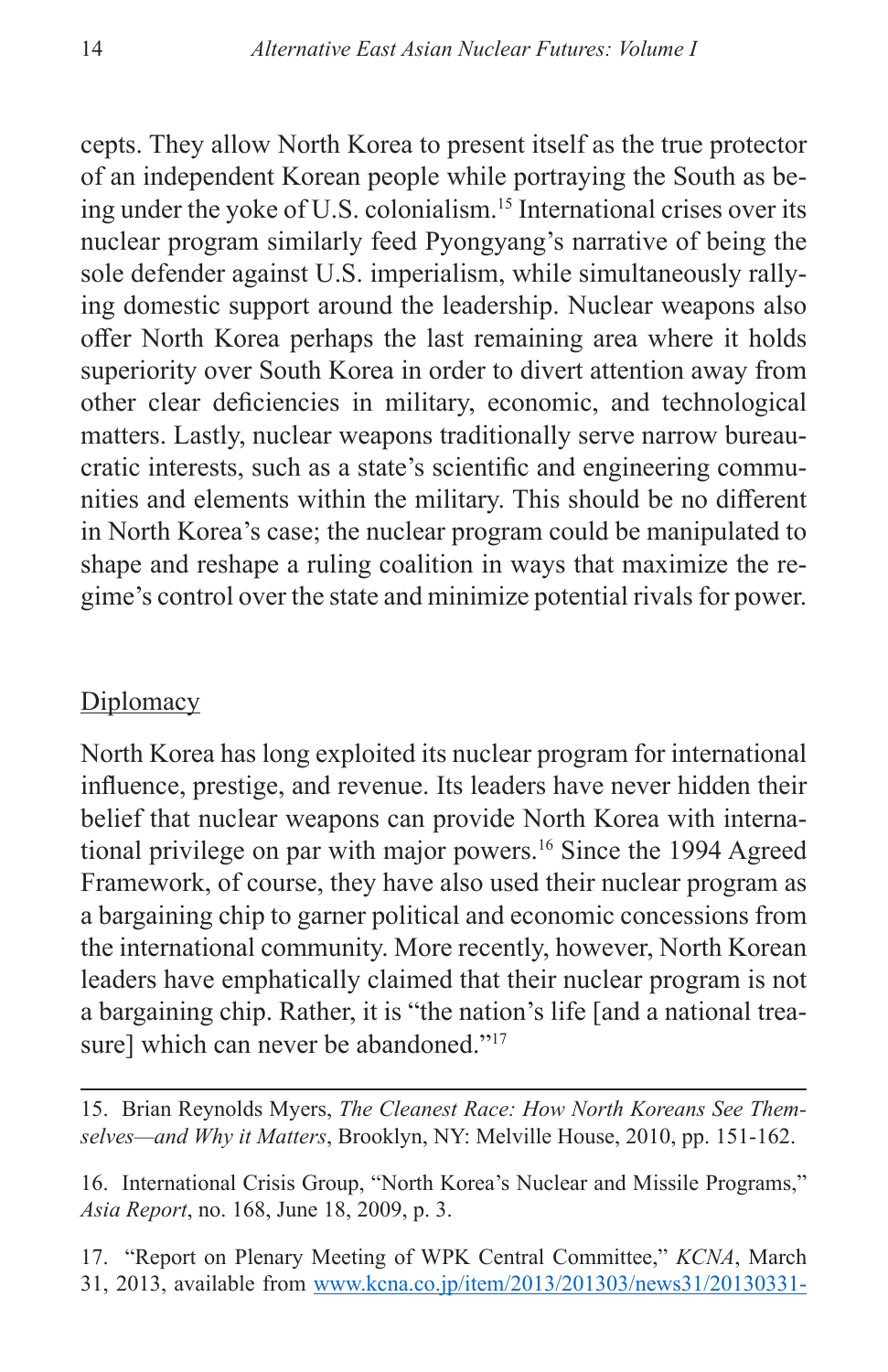| <b>TABLE 1. North Korea's Multiple Nuclear Motivations</b>        |                                                           |                                |
|-------------------------------------------------------------------|-----------------------------------------------------------|--------------------------------|
| <b>Military</b>                                                   | <b>Political</b>                                          | <b>Diplomatic</b>              |
| Deter primarily U.S.<br>and secondarily ROK<br>aggression         | Symbol of self-<br>reliance ( <i>Juche</i> and<br>Songun) | Bargaining Chip                |
| Part of offensive<br>military strategy to<br>unify Korea by force | Technological<br>triumph over U.S.-<br>dependent ROK      | Prestige of<br>nuclear weapons |
| Supplement declining<br>conventional balance                      | <b>Bureaucratic</b><br>interests                          | Revenue                        |

# *North Korean Nuclear Capabilities*

North Korea's nuclear capabilities and investments ought to reflect its motivations and also tell us something about its ambitions. Of course, here too we need to be cautious about overstating the evidence. The available information is rarely straightforward and can lead reasonable people to different conclusions. Assessments of North Korea's nuclear capabilities can be broken down into three areas: Size, design, and delivery systems.

# Size

Estimates about the size of North Korea's nuclear arsenal—past, present or future—turn on different calculations about the weapons

[24ee.html.](https://web.archive.org/web/20150403171327/www.kcna.co.jp/item/2013/201303/news31/20130331-24ee.html)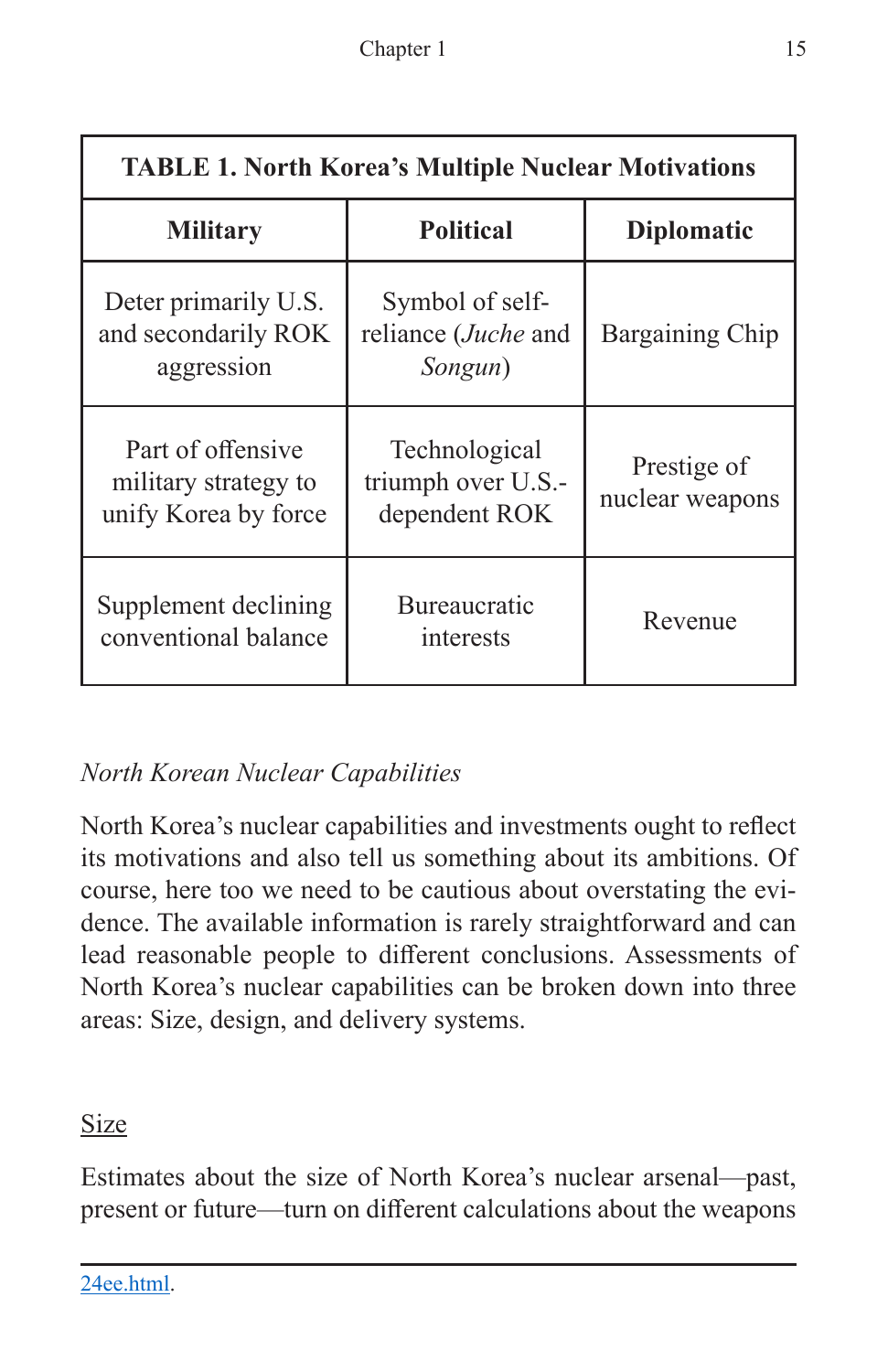grade material that North Korea has or can produce. That calculation is then typically divided by the amount of material the IAEA says is a "Significant Quantity" (IAEA SQ) for atomic bombs (8kg for Pu and 25kg for HEU) but some estimates include different assumptions about the amount of material that is required for North Korea's weapons.18 For instance, North Korea claimed that its 2006 test used only 2kg of plutonium. Some use 2kg of plutonium-per weapon to help bound the range of weapons North Korea could have in its stockpile, even though they may be skeptical about North Korean claims.19

By most assessments, Pyongyang now has two routes for attaining bomb-making material. It is thought to have enough separated plutonium for around half a dozen or so weapons and it has a long-suspected uranium enrichment program that it acknowledged in 2009. Indeed, the North Korean statement that opens this paper claiming to have a diversified arsenal suggests to some that it has now tested both plutonium and uranium devices.

# Plutonium Production

North Korea is reported to have everything it needs to produce Pu-239.20 However, there is a great deal of uncertainty over exactly how much plutonium it has produced and stockpiled to date. Estimates

19. David Albright and Christina Warlond, "North Korea's Estimated Stocks of Plutonium and Weapons Grade Uranium," *Institute for Science and International Security*, August 16, 2012, p. 9.

20. It has industrial-scale mining and plants for milling, refining, and converting uranium as well as a fuel fabrication plant, reactor, and reprocessing facility. Niktin, p. 3.

<sup>18.</sup> Mary Beth Nikitin, *North Korea's Nuclear Weapons: Technical Issues*, RL34256, Washington, DC: Congressional Research Service, April 3, 2013. For IAEA definitions, see, *IAEA Safeguards Glossary*, 2001 Edition, Vienna: IAEA, June 2002, p. 23, available from [http://www-pub.iaea.org/MTCD/publications/](http://www-pub.iaea.org/MTCD/publications/PDF/nvs-3-cd/PDF/NVS3_prn.pdf) [PDF/nvs-3-cd/PDF/NVS3\\_prn.pdf](http://www-pub.iaea.org/MTCD/publications/PDF/nvs-3-cd/PDF/NVS3_prn.pdf).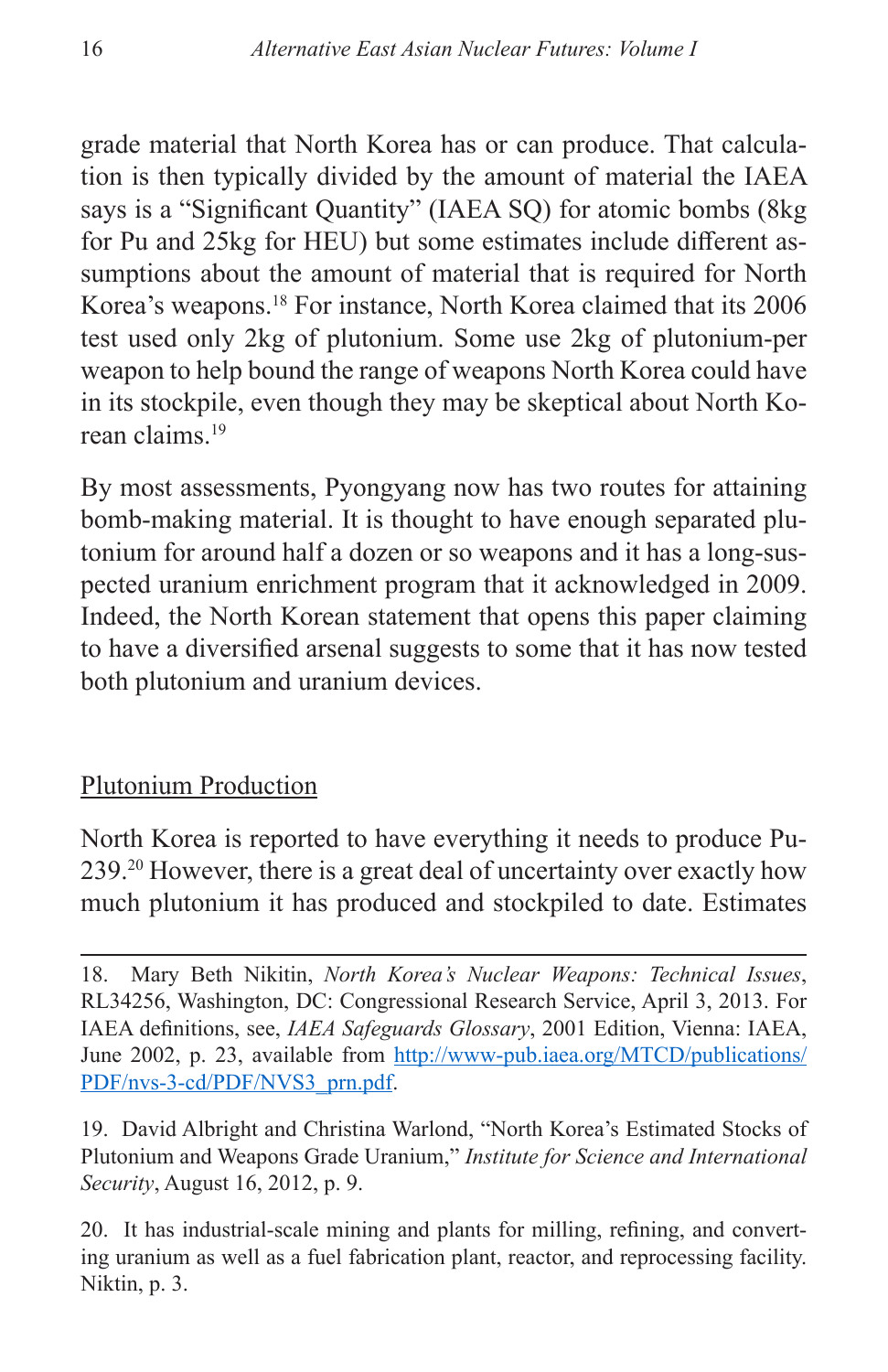range between 24 and 50kg depending on how one answers technical questions about early covert production, the efficiency of the separation and conversion processes, and the amounts required for North Korea's first two tests—it is uncertain whether the third test was a plutonium or uranium device.<sup>21</sup> As a result, estimates of its current plutonium based arsenal range from 4-7 weapons at the low end and 12-23 weapons at the high end, again also depending on how much plutonium North Korea might need per-weapon.<sup>22</sup>

From 2007-2012, North Korea froze and largely disabled its plutonium production program but it reportedly restarted its 5 MWe reactor in 2013 for the purpose of growing its weapons stockpile.<sup>23</sup> Siegfried Hecker projected at the time that it could operate the reactor for two years with 8,000 fuel rods and extract roughly 10 to 12 kg of plutonium within three years. Thereafter, it could produce enough plutonium for about one weapon per year.<sup>24</sup> Moreover, some believe that an experimental light water reactor (25-30 MWe) that was under construction in 2010 may be nearing completion. While its stated purpose is to produce electricity, some experts assess that it also be used to produce 10-15kg of weapons grade plutonium per year.25 Even more troubling, Hecker argues, is the

21. For a catalog of the different estimates, see *North Korean Security Challenges*, p. 112.

22. Albright and Walrond, p. 2.

23. Nick Hansen, "More Evidence that North Korea has Restarted Its 5 MWe Reactor," *38 North*, October 2, 2013, available from [38north.org/2013/10/yong](http://38north.org/2013/10/yongbyon100213/)[byon100213/](http://38north.org/2013/10/yongbyon100213/) and Joseph S. Bermudez, Jr., "North Korea's Yongbyon Nuclear Facility: Possible Resumption of Operations at the 5 MWe Plutonium Production Reactor," *38 North,* January 18, 2017, available from [http://38north.org/2017/01/](http://38north.org/2017/01/yongbyon011817/) [yongbyon011817/](http://38north.org/2017/01/yongbyon011817/).

24. Siegfried S. Hecker, "North Korea reactor restart sets back denuclearization," *Bulletin of the Atomic Scientists*, October 17, 2013, available from [thebul](thebulletin.org/north-korea-reactor-restart-sets-back-denuclearization)[letin.org/north-korea-reactor-restart-sets-back-denuclearization.](thebulletin.org/north-korea-reactor-restart-sets-back-denuclearization)

25. "North Korea Makes Significant Progress in Building New Experimental Light Water Reactor (ELWR)," *38 North*, November 14, 2011, available from [http://38north.org/2011/11/elwr111411/.](http://38north.org/2011/11/elwr111411/)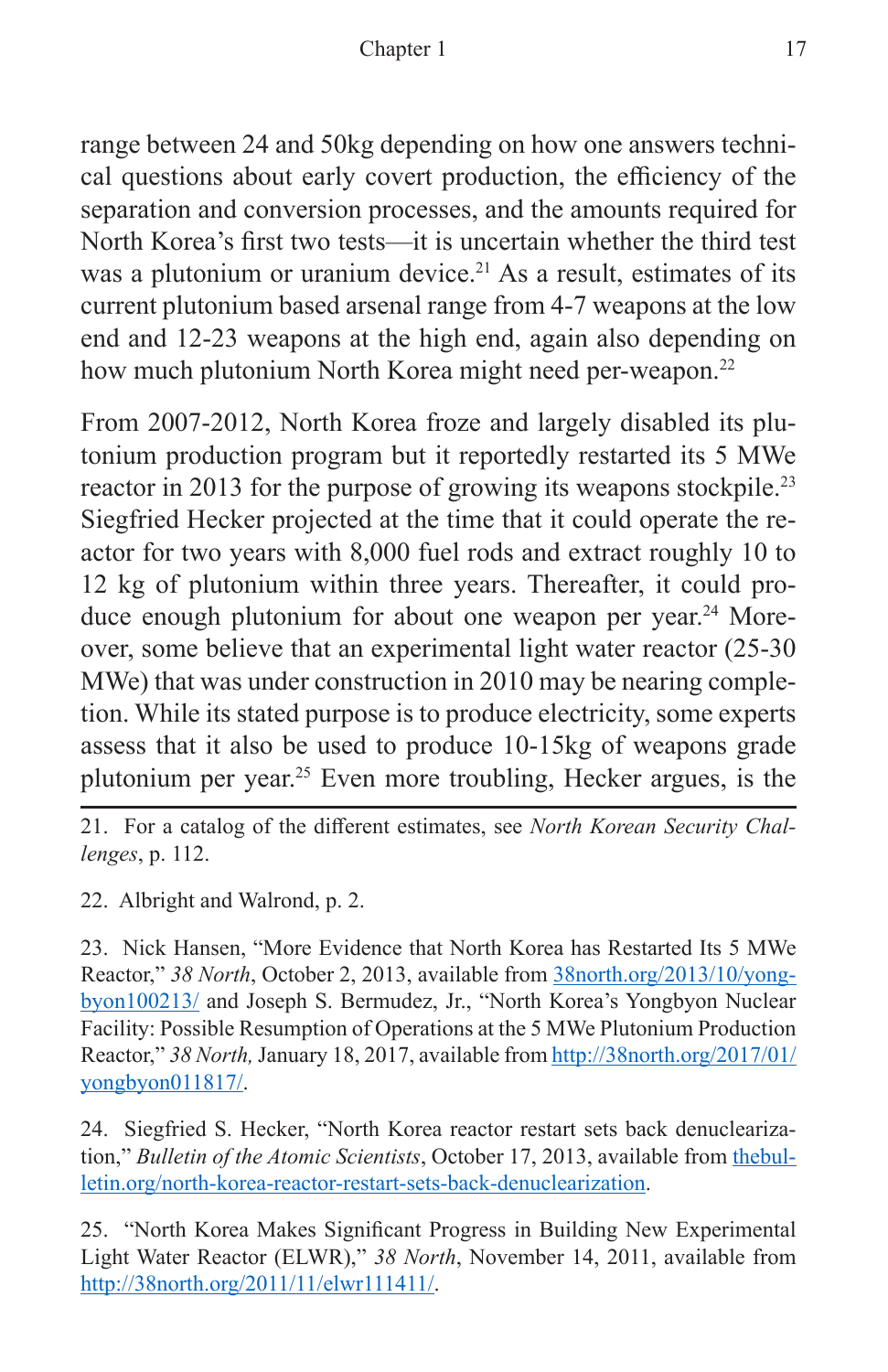potential for North Korea to build a copy of the 50 MWe graphite moderated heavy water reactor similar to one that was near completion in 1994. While it would need to be rebuilt from scratch, it could produce enough plutonium for up to 10 weapons per year. The reactor might take five years to build, if Pyongyang decides to significantly increase its plutonium production capability.

#### Uranium Production

For years, many believed North Korea operated a clandestine uranium enrichment program. While asserting its right to enrich uranium, however, North Korea denied that the program existed until 2009, when it stated that it would begin developing enrichment technologies to provide fuel for a new light water civilian reactor. In 2010, an unofficial U.S. delegation led by Hecker was invited to what North Korea claimed to be a gas centrifuge enrichment plant operating at Yongbyon. Hecker later reported that the plant likely had 2,000 Pakistani P-2 design centrifuges in six cascades, with a capacity of 8,000kg SWU/year.26 As such, he calculated that the plant could be configured to produce up to about 40kg of 90% highly enriched uranium (HEU) per year. In 2013, satellite images showed that the facility had been expanded to accommodate roughly double the number of potential centrifuges. If it fills out those centrifuges, one assessment suggests that North Korea could soon produce anywhere from 16 to 68kg or roughly two weapons worth of HEU annually from the new facility.<sup>27</sup>

<sup>26.</sup> Siegfried S. Hecker, "A Return Trip to North Korea's Yongbyon Nuclear Complex," *Center for International Security and Cooperation*, Stanford University, November 20, 2010, available from [cisac.fsi.stanford.edu/sites/default/files/](cisac.fsi.stanford.edu/sites/default/files/HeckerYongbyon.pdf) [HeckerYongbyon.pdf.](cisac.fsi.stanford.edu/sites/default/files/HeckerYongbyon.pdf)

<sup>27.</sup> David Albright and Robert Avagyan, "Recent Doubling of Floor Space at North Korean Gas Centrifuge Plant: Is North Korea doubling its enrichment capacity at Yongbyon?" *Institute for Science and International Security*, August 7, 2013, available from [isis-online.org/isis-reports/detail/recent-doubling-of-floor](http://isis-online.org/isis-reports/detail/recent-doubling-of-floor-space-at-north-korean-gas-centrifuge-plant/10#2)[space-at-north-korean-gas-centrifuge-plant/10#2](http://isis-online.org/isis-reports/detail/recent-doubling-of-floor-space-at-north-korean-gas-centrifuge-plant/10#2).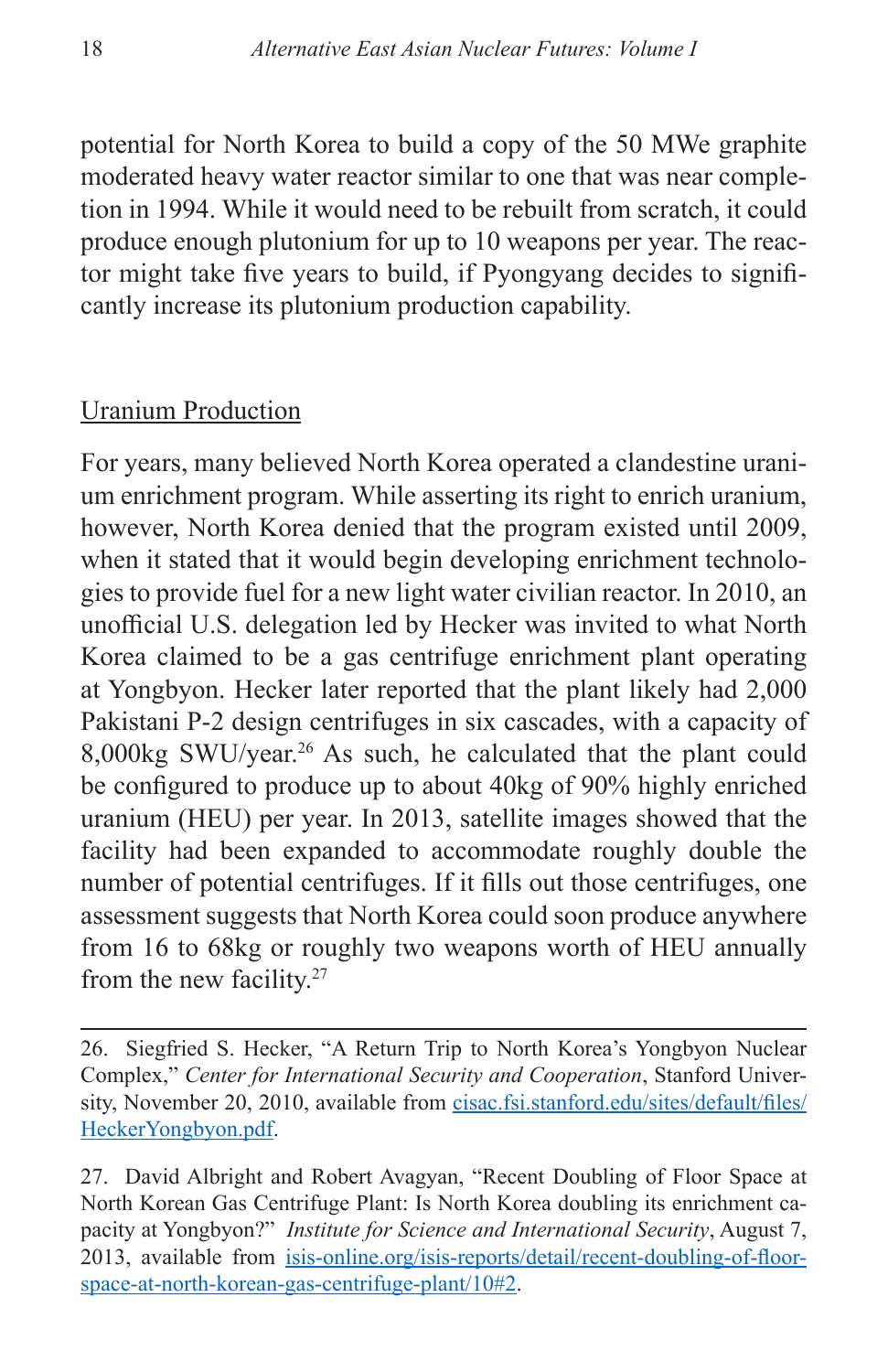Estimating production rates for HEU is fraught with more uncertainty than estimating plutonium production due in part to uncertainty regarding the configuration, efficiency, and consistency of the enrichment process. More importantly, however, there are doubts that the Yongbyon plant is the only one of its kind. The speed of construction, size, and apparent sophistication of its disclosed centrifuge facility suggest to some that North Korea likely has at least a pilot-scale plant elsewhere. In fact, the U.S. Special Envoy for North Korea told the IAEA in 2010 that the United States believes North Korea has other clandestine uranium enrichment facilities outside of Yongbyon.28 Some also argue that North Korea may have gathered materials over 10 years to build up to 10,000 centrifuges, and that related illicit procurements continue to pass through China.29 Complicating the picture even further are reports that North Korea could now be building its own centrifuges using indigenous rather than imported technologies, which would make it nearly impossible to get an accurate estimate of its HEU production capabilities.<sup>30</sup>

The Institute for Science and International Security released a study in 2012 that ran calculations on five different enrichment scenarios to estimate the range of HEU North Korea could produce. As a baseline, the analysis starts with only the 2,000-centrifuge production plant in Yongbyon that Hecker saw in 2010 and assumes that only LEU for energy was being produced there. The worst-case

29. Albright and Warlond, p. 14.

<sup>28.</sup> Amb. Glyn Davies, "U.S. Statement to the IAEA: DPRK," IAEA Board of Governors Meeting, Vienna, Austria, December 2-3, 2010, available from [https://](https://web.archive.org/web/20130216221403/vienna.usmission.gov/101202dprk.html) [web.archive.org/web/20130216221403/vienna.usmission.gov/101202dprk.](https://web.archive.org/web/20130216221403/vienna.usmission.gov/101202dprk.html) [html](https://web.archive.org/web/20130216221403/vienna.usmission.gov/101202dprk.html).

<sup>30.</sup> Choe Sang-Hun, "North Korea Learning to Make Crucial Nuclear Parts, Study Finds," *The New York Times*, September 23, 2013. David Albright and Olli Heinonen dispute these findings. See, "In Response to Recent Questionable Claims about North Korea's Indigenous Production of Centrifuges," October 18, 2013, available from [isis-online.org/isis-reports/detail/in-response-to-recent](http://isis-online.org/isis-reports/detail/in-response-to-recent-questionable-claims-about-north-koreas-indigenous-pro/10)[questionable-claims-about-north-koreas-indigenous-pro/10](http://isis-online.org/isis-reports/detail/in-response-to-recent-questionable-claims-about-north-koreas-indigenous-pro/10).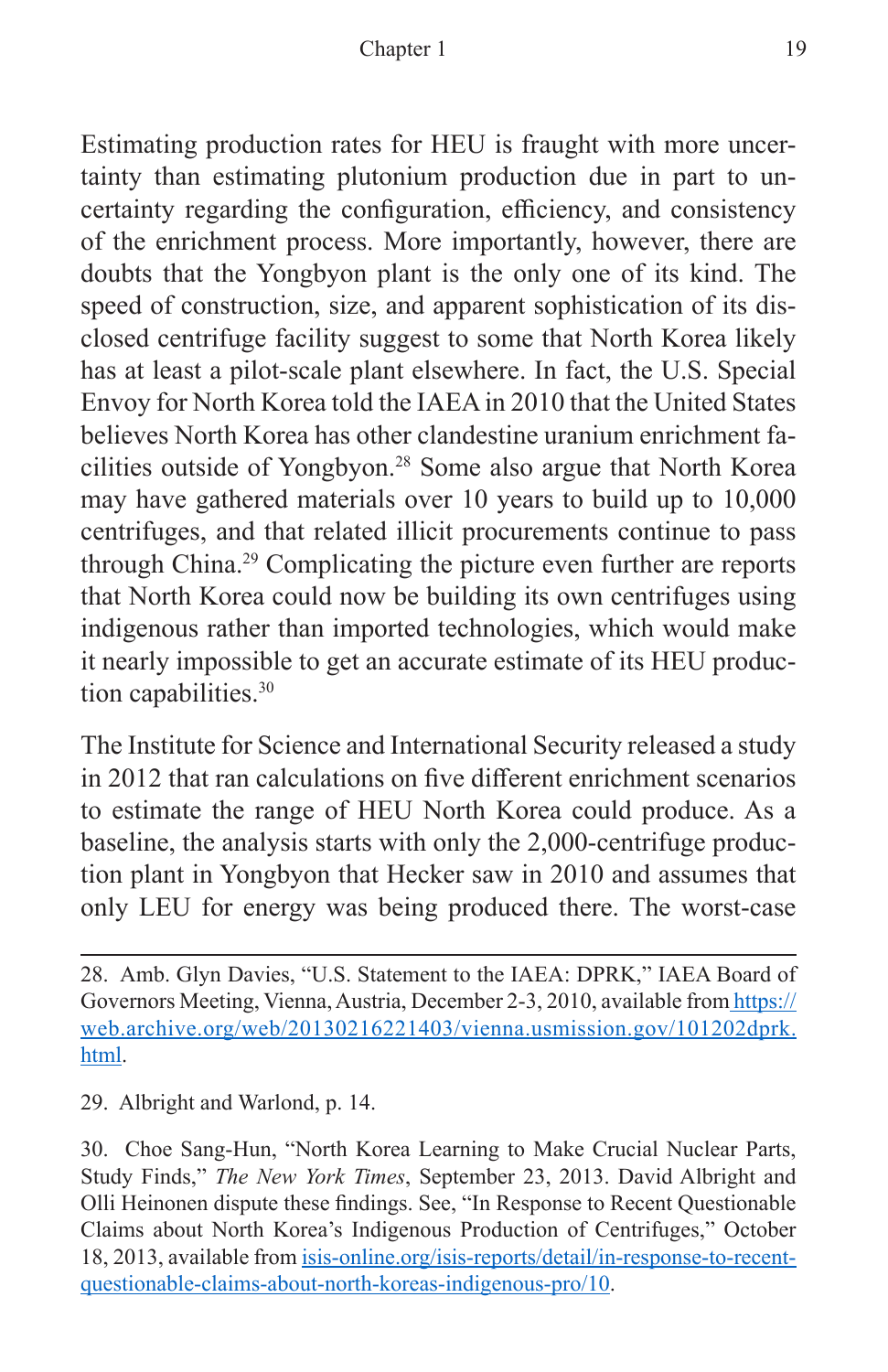scenario posits that two 2,000-centrifuge production plants outside of Yongbyon were started sequentially, one in 2005 and another in 2008, based on cited reports. In this scenario, centrifuges from the first plant were relocated to the Yongbyon facility in 2009 to produce LEU. The second facility could then act as a finishing plant, producing HEU from LEU feedstock enriched at Yongbyon. Based on the different scenarios, they calculate that North Korea could have had anywhere between 0-16 weapons worth of the HEU through 2011.<sup>31</sup>

In short, we could see North Korea's nuclear arsenal grow in a frightening way over the next 20 years. Table 2 shows that it could have enough material for an arsenal of around 65 weapons with minimal additional investment by that time. Of course, there are a number of assumptions built into this estimate that have not been confirmed. One, it assumes IAEA SQ for North Korean weapon designs. It also includes a baseline of 4-7 weapons in North Korea's current stockpile plus a rough estimate of a one-weapon-per-year plutonium production capability at the 5 MWe reactor and an estimate of two-weapons-per-year production of HEU at the known centrifuge enrichment facility at Yongbyon, assuming that the facility is operating 4,000 centrifuges.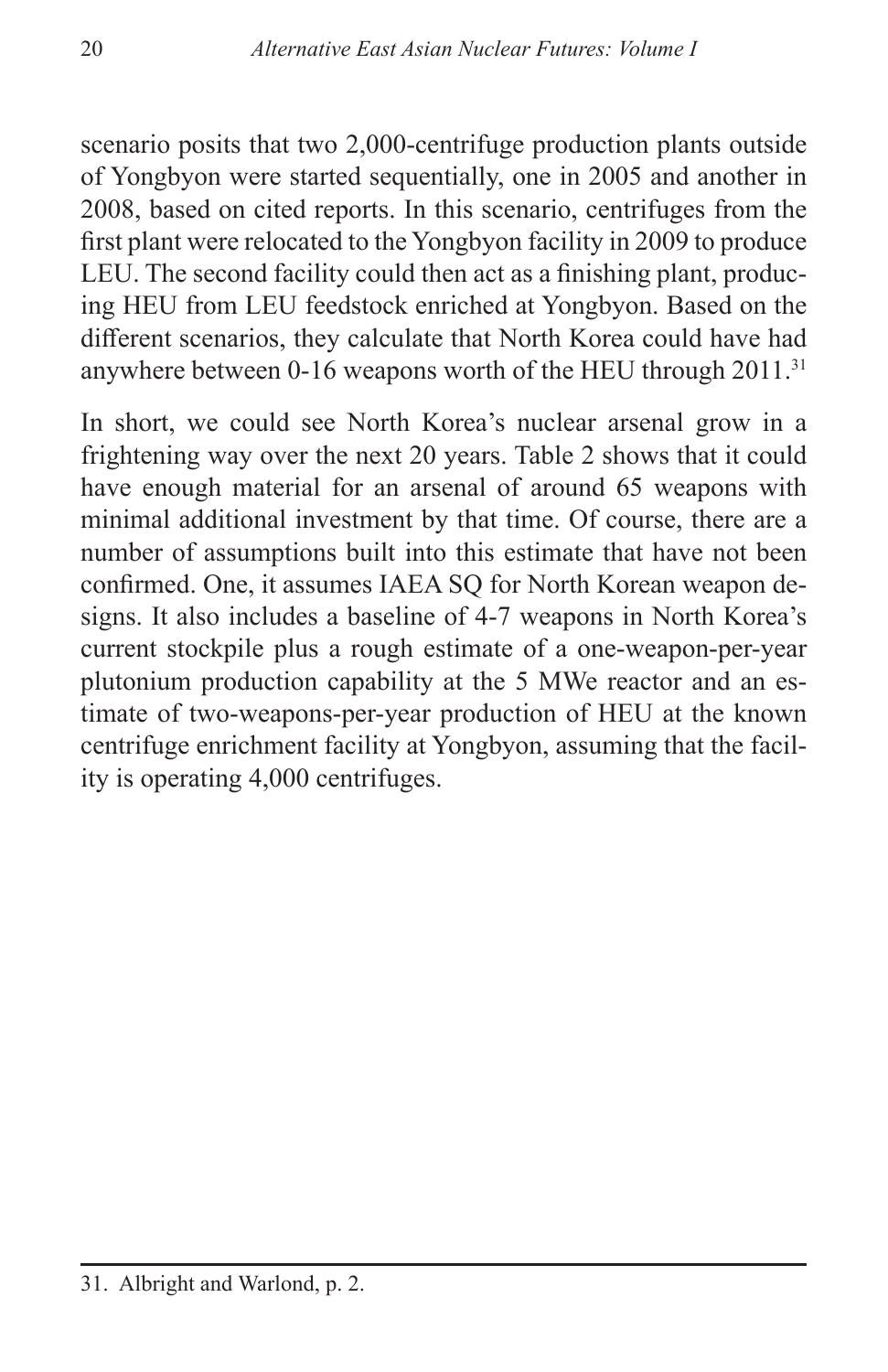| <b>TABLE 2. Possible Size of North Korea's Arsenal in 20 Years:</b><br><b>A Rough Low End Estimate</b> |                                         |                                                                                          |                             |
|--------------------------------------------------------------------------------------------------------|-----------------------------------------|------------------------------------------------------------------------------------------|-----------------------------|
| <b>Source</b><br><b>Material</b>                                                                       | <b>Current</b><br><b>Stockpile</b>      | <b>Future</b><br><b>Weapons</b>                                                          | <b>Total in 20</b><br>years |
| Plutonium                                                                                              | 4-7 weapons<br>(assumes)<br>IAEA SQ)    | $\sim$ l per year op-<br>erating only the<br>5MWe reactor                                | $24 - 27$<br>weapons        |
| <b>HEU</b>                                                                                             | $0-16$ weapons<br>(assumes)<br>IAEA SQ) | $\sim$ 2 per year op-<br>erating only the<br>4,000-centrifuge<br>facility at<br>Yongbyon | $40 - 56$<br>weapons        |
| Total                                                                                                  |                                         |                                                                                          | 64-83<br>weapons            |

If North Korea's weapons require less material than IAEA SQ, as some suggest could be the case, then the number of weapons in its arsenal in 20 years could increase to well over 100. Similarly, should North Korea complete construction and use its 25-30 MWe experimental light water reactor to produce weapons grade plutonium and also rebuild a 50 MWe graphite moderated heavy water reactor, its stockpile could increase exponentially. The same could be said if North Korea in fact has a larger uranium enrichment program than the 4,000-centrifuge facility at Yongbyon or decides to expand over the coming years.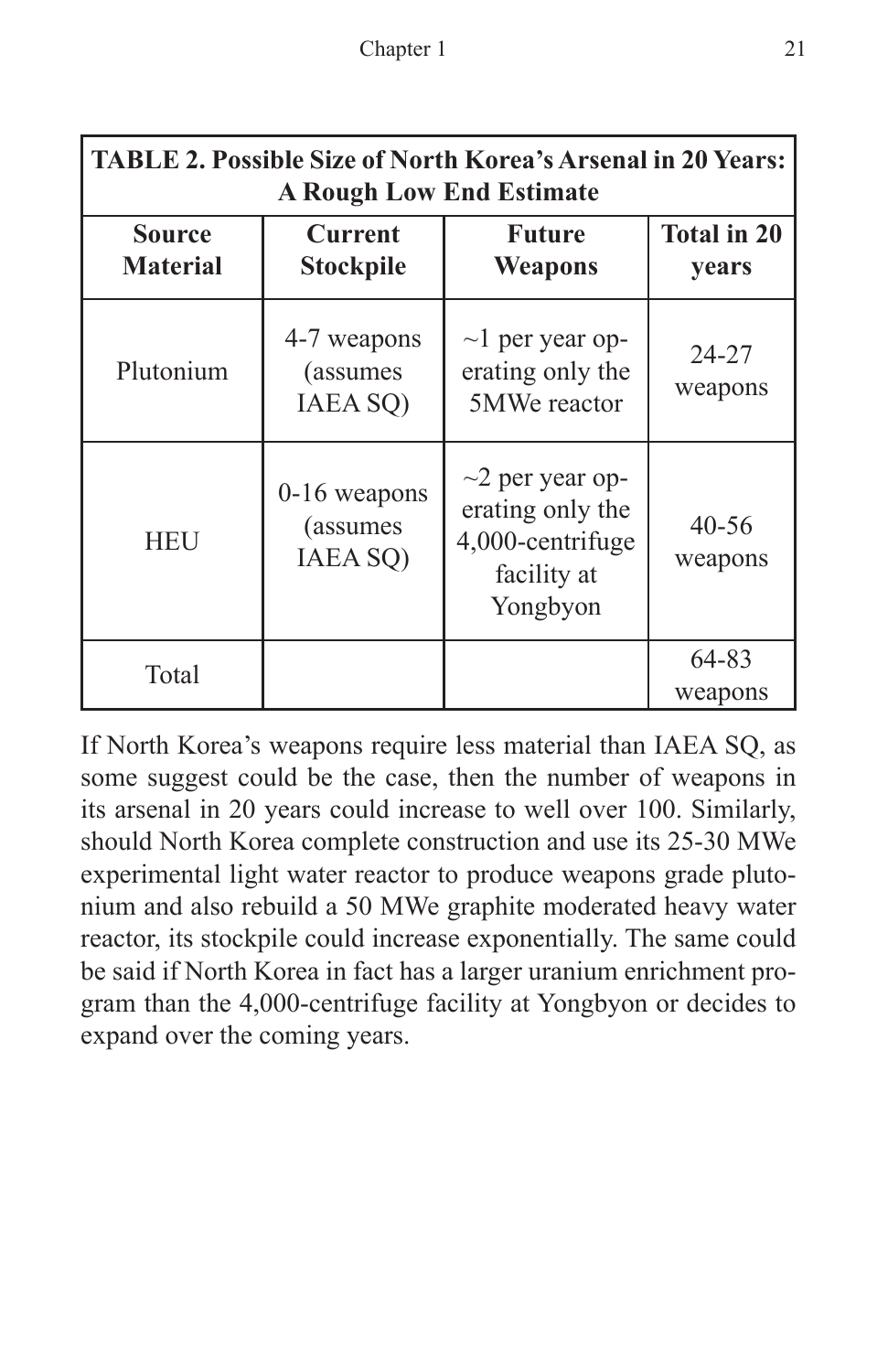| <b>TABLE 3. Possible Size of North Korea's Arsenal in 20 Years:</b><br><b>Additions to Low End Estimate</b> |                                                             |                                                                                                                                                                                                                                                        |                                                                                                                    |
|-------------------------------------------------------------------------------------------------------------|-------------------------------------------------------------|--------------------------------------------------------------------------------------------------------------------------------------------------------------------------------------------------------------------------------------------------------|--------------------------------------------------------------------------------------------------------------------|
| Low end<br>estimate in<br>20 years                                                                          | If less material<br>than IAEA SO<br>is needed per<br>weapon | <b>If DPRK</b><br>increases fissile<br>material produc-<br>tion (using IAEA<br>SQ per weapon)                                                                                                                                                          | If less material<br>than IAEA SQ<br>is needed per<br>weapon and<br><b>DPRK</b> increases<br>material<br>production |
| Pu weapons<br>24-27                                                                                         | 48-54 weapons<br>(assumes 4kg per<br>weapon)                | $\sim$ 1.5 weapons per<br>year operating<br>25-30 MWe reac-<br>tor (30 total addi-<br>tional weapons)<br>$\sim$ 10 weapons per<br>year operating a<br>50 MWe graphite<br>reactor (takes 5<br>years to build<br>with 150 total ad-<br>ditional weapons) | $~2384 - 387$<br>(assumes 4kg per<br>weapon)                                                                       |
| HEU weapons<br>$40 - 56$                                                                                    | 66-93 weapons<br>(assumes 15kg)<br>per weapon)              | $\sim$ 2 weapons per<br>year operating<br>an additional<br>4,000-centrifuge<br>facility beyond<br>currently known<br>facility at Yong-<br>byon (40 total ad-<br>ditional weapons)                                                                      | $~132-186$<br>(assumes 15kg<br>per weapon)                                                                         |
| Total in 20 yrs<br>$~10-64-83$                                                                              | 114-147                                                     | $~289 - 308$                                                                                                                                                                                                                                           | $~16-573$                                                                                                          |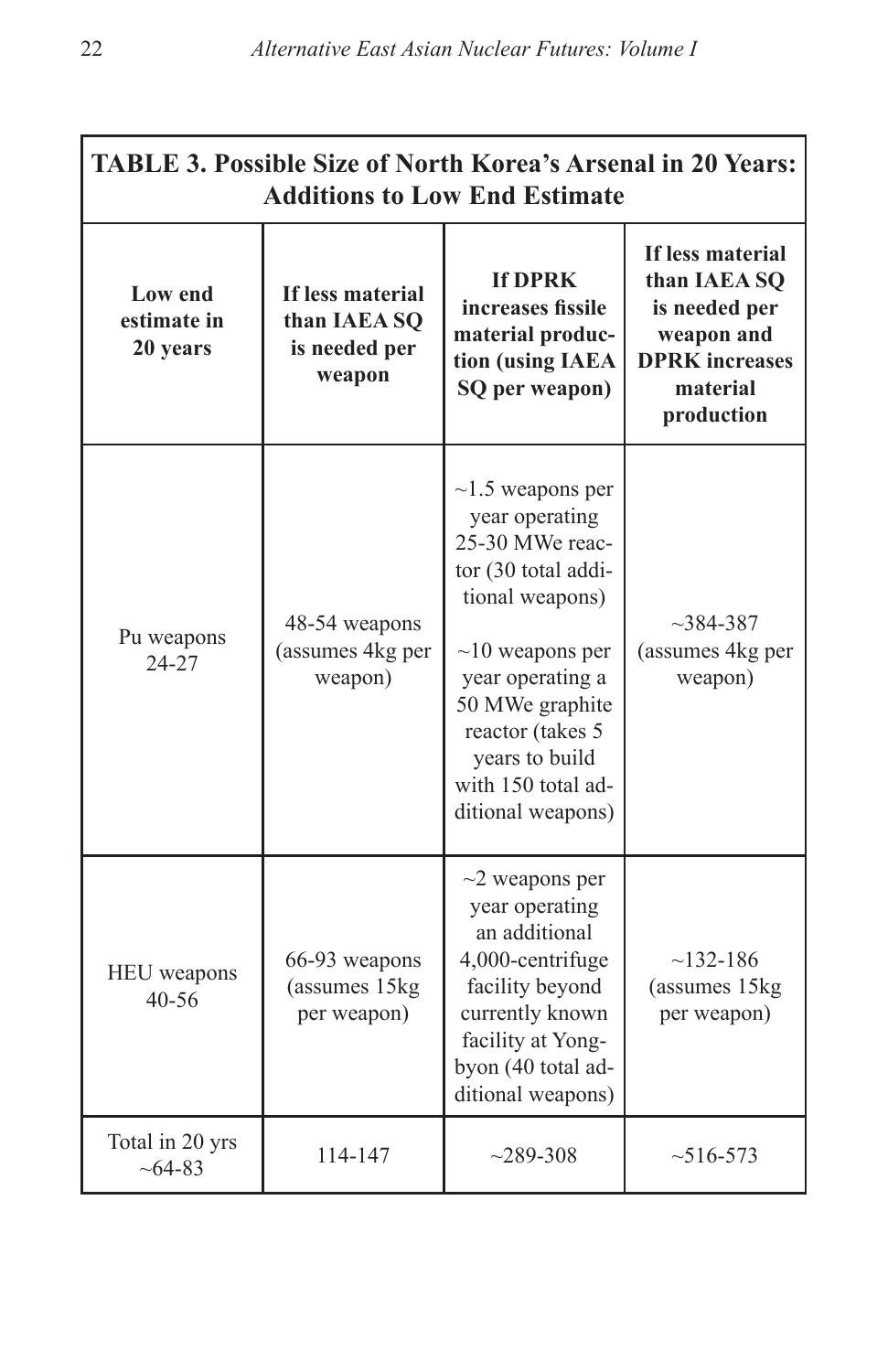Table 3 shows how decreases in the amount of fissile material North Korea needs to build each weapon and/or increases in fissile material production could dramatically impact the size of its arsenal. If North Korea was able to produce weapons using only 4kg of Pu and 15kg of HEU, as Albright and Warlond suggest could be the case, it could have between 114-147 weapons in 20 years.<sup>32</sup> Expanding its Pu and HEU production capabilities as discussed above in the worst-case scenario, North Korea could have an arsenal of 289-308 weapons. If it is able to expand its production and build weapons using less-than-IAEA SQ, North Korea could produce an astounding 516-573 weapons. Clearly, the 50 MWe graphite reactor that Hecker worries about North Korea reconstructing would be the single greatest contributor to an expanded arsenal. Fortunately, there is no current evidence that North Korea is planning to move in that direction. It is also worth noting that these worst-case calculations, of course, do not take into account technological, economic, or political constraints nor does it consider whether North Korea would desire such a large arsenal. Indeed, it is hard to believe North Korea would ever deem that large of an arsenal is necessary or viable.

The point here is that North Korea may face significant challenges if it decides to build a nuclear arsenal but producing enough fissile material is likely to be low on that list over the next generation. Even the more modest estimates of North Korea's possible arsenal size of 64-83 weapons in 20 years would approach at least one nuclear stockpile estimate for India (110) and Pakistan (120).<sup>33</sup>

<sup>32.</sup> Albright and Warlond provide an expanded range of weapons based on the amount of required fissile material needed per weapon in "North Korea's Estimated Stocks of Plutonium and Weapons Grade Uranium."

<sup>33.</sup> Hans M. Kristensen and Robert S. Norris, "Global nuclear weapons inventories, 1945−2013," *Bulletin of the Atomic Scientists* 69, no. 5, September/October 2013, pp. 75-81.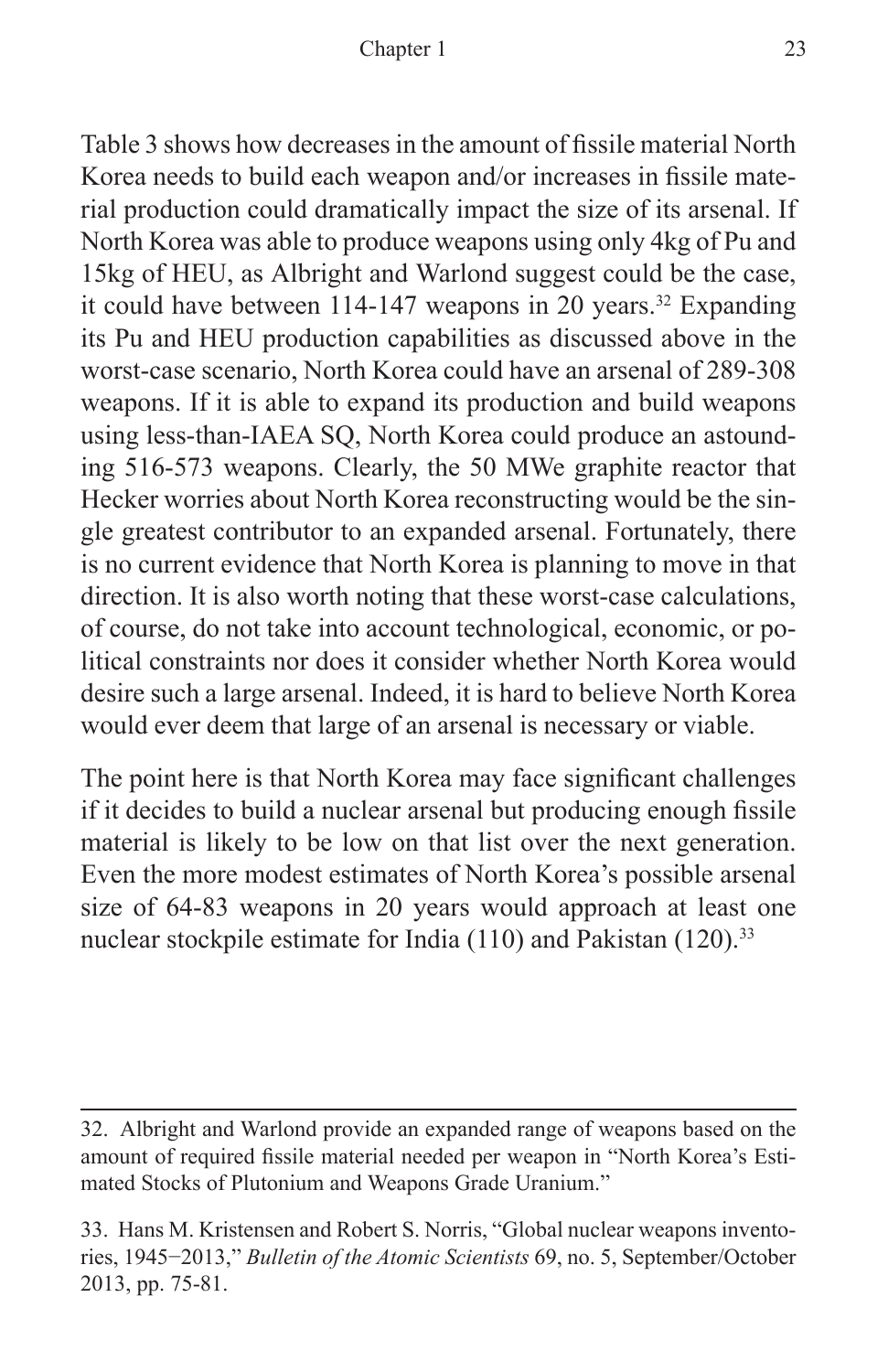#### Weapon Design

North Korea has tested five nuclear devices—in 2006, 2009, 2013, and two in 2016. The first test was widely considered a partial failure for a number of reasons. One is that North Korea reportedly informed China beforehand that it expected a yield of about four kilotons but the test produced less than one.<sup>34</sup> The second and third tests are commonly thought to have been more successful with progressively higher estimated yields of "a few" to upwards of 10 kilotons, respectively. Other than that, there is little substantively known about North Korean weapon designs, but there are a few core principles that allow us to consider the limited available information.

First, there are two types of basic weapons that are commonly discussed.35 A "gun-barrel design" uses high-explosives to blow one subcritical piece of fissionable material from one end into another subcritical piece held in the other end to create a supercritical mass. An "implosion" design uses a solid spherical core of subcritical fissile material that is compressed with high explosives into a critical mass. A chain reaction is then set in motion with the introduction of neutrons. It is widely thought that plutonium cannot be used in a gun-barrel device because it emits so much stray radiation that a chain reaction would likely start before a supercritical mass is reached, resulting in a fizzle rather than a large explosion.<sup>36</sup> Since radioactive debris collected from its first test was consistent with a plutonium core, North Korea is thought to have tested an implosion device. That would also be consistent with reports on North Korea's

<sup>34.</sup> Mark Mazzetti, "Preliminary Samples Hint at North Korean Nuclear Test," *The New York Times*, October 14, 2006, available from [www.nytimes.](www.nytimes.com/2006/10/14/world/asia/14nuke.html?_r=0) com/2006/10/14/world/asia/14nuke.html? $r=0$ .

<sup>35.</sup> This section is based on Samuel Gladstone and Philip J. Dolan, *The Effects of Nuclear Weapons,* Washington, DC: U.S. Department of Defense, 1977, pp. 13-18.

<sup>36.</sup> Also see, Stephen M. Younger, *The Bomb: A New History*, New York: HarperCollins, 2009, p. 23.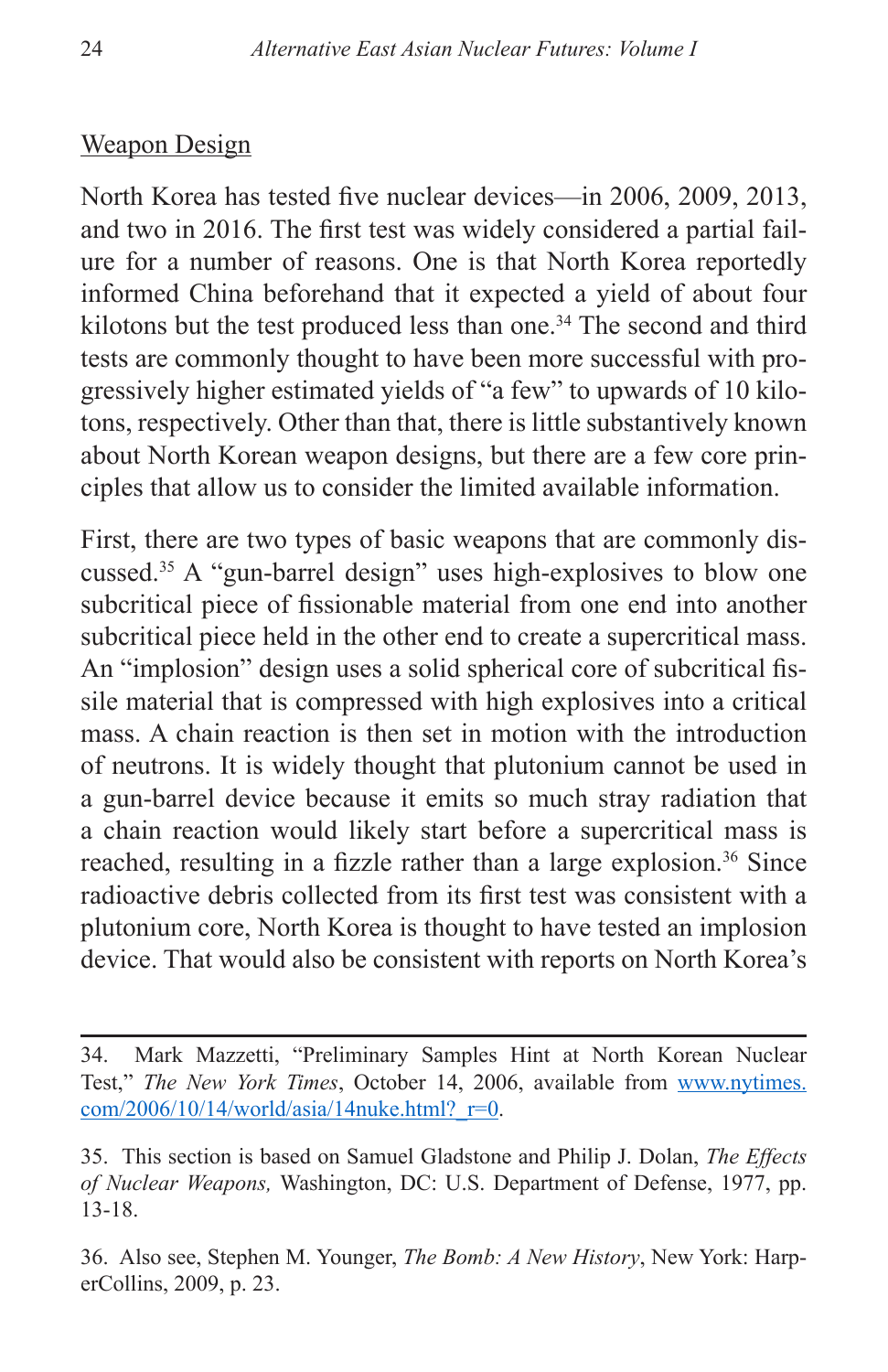weapon design efforts dating back three decades.<sup>37</sup>

Greg Jones notes in his chapter that conventional wisdom suggests that a country's first nuclear weapon will be a simple or crude design—as a proof of concept or demonstration—before developing smaller and lighter designs. When North Korea tested its first weapon, many analysts thought that it was following a similar path and concluded from the low yield that it was a fizzle. Even the successively more powerful second, third, and fourth tests produced low yields relative to the first tests of all previous nuclear powers (starting at 12 kt). As a result, some experts believed that North Korea was still trying to master a "simple fission" device and was far from an effective weapons capability.38 Other analyst, however, suggested that the early tests might not have been for a simple design at all.<sup>39</sup> Rather, they argued, North Korea could have tested a smaller and lighter design toward a warhead that can fit on a missile. Still others speculated that North Korea may have tested early designs toward a boosted fission device or the trigger for a thermonuclear weapon.<sup>40</sup> That would be consistent with North Korea's own claims to have tested a hydrogen bomb in early 2016 and with some estimates suggesting that its fourth nuclear test produced a yield somewhere between 20-30 kt.<sup>41</sup> While some experts believe

37. *North Korean Security Challenges: A Net Assessment*, p. 115.

38. Choi He-Suk, "Estimates Differ on Size of N.K. Blast," *Korea Herald*, February 14, 2013, available from [www.koreaherald.com/view.](www.koreaherald.com/view.php?ud=20130214000765) [php?ud=20130214000765](www.koreaherald.com/view.php?ud=20130214000765).

39. Jeffrey Lewis, "North Korea's Big Bang," *Foreign Policy*, February 13, 2013, available from [foreignpolicy.com/2013/02/13/north-koreas-big-bang](http://foreignpolicy.com/2013/02/13/north-koreas-big-bang/)*/*; Albright and Warlond, pp. 24-25; and David Albright and Andrea Stricker, "ISIS Statement on North Korean Nuclear Test," February 12, 2013, available from [isis-online.org/isis-reports/detail/isis-statement-on-north-korean-nuclear-test/](http://isis-online.org/isis-reports/detail/isis-statement-on-north-korean-nuclear-test/).

40. John Pike, "Primitive' but dangerous skills," *New York Times Room for Debate* (blog), April 7, 2009, available from [roomfordebate.blogs.nytimes.](roomfordebate.blogs.nytimes.com/2009/04/07/how-hard-is-it-to-fire-a-rocket/?_r=0)  $com/2009/04/07/how-hard-is-it-to-free-a-rootet$ ?  $r=0$ .

41. Jack Kim, "South Korea says North's nuclear capability 'speeding up', calls for action," *Reuters*, September 11, 2016.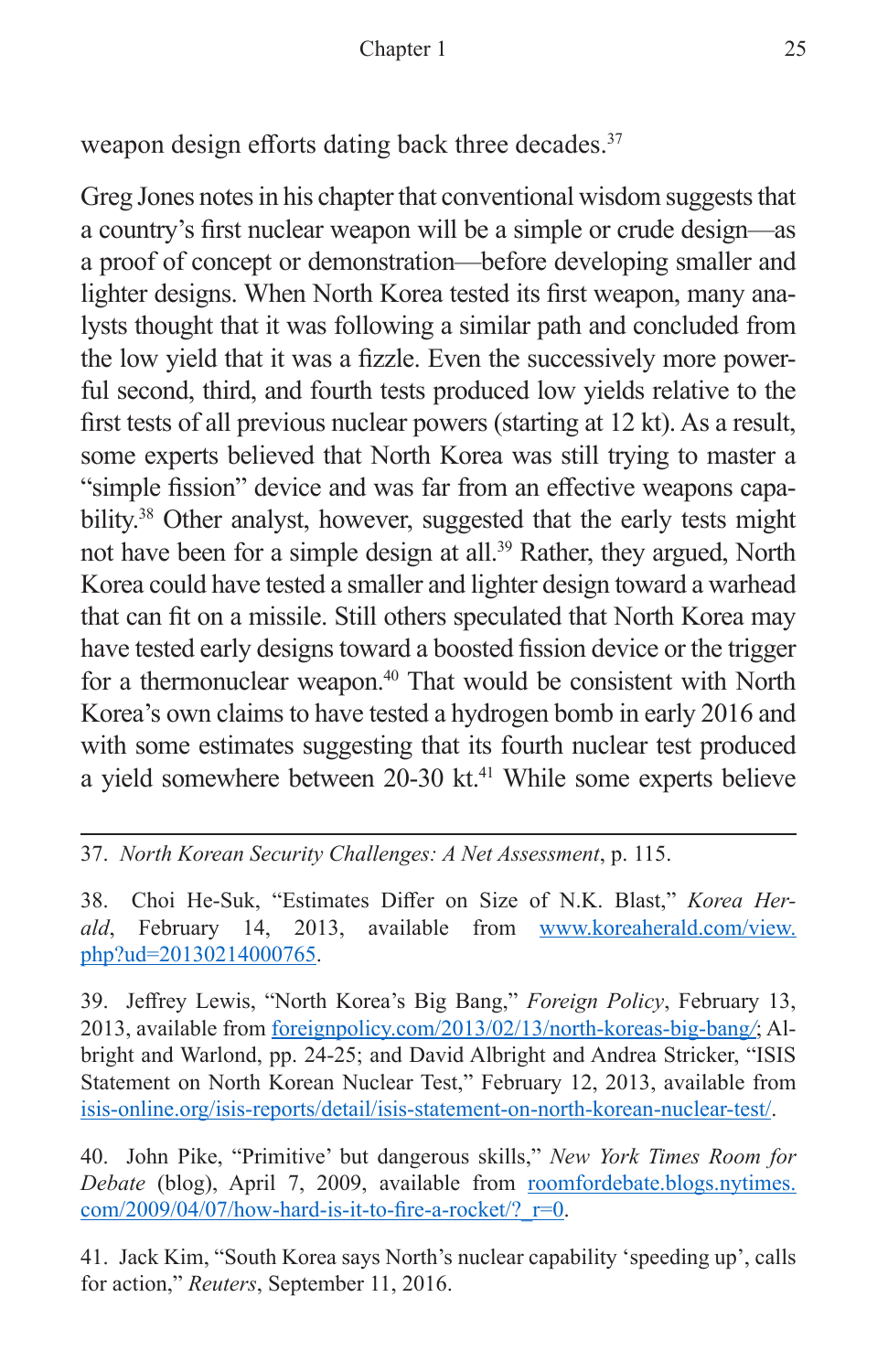this is currently out of North Korea's reach for a number of technical reasons, likely requiring further tests and a reliable source of tritium, such capability might not be too far of a stretch over the next  $20$  years.<sup>42</sup>

For Hecker, North Korea's HEU program seems inconsistent with the presumed priority of developing a weapon that can be delivered on the U.S. homeland because it is generally thought to be easier to miniaturize a weapon for missile delivery using plutonium. He argues that HEU weapons require more fissile material and more high explosives than plutonium based weapons. However, he speculates that if Pakistani nuclear scientist A. Q. Khan shared his country's HEU implosion design and test data, the North Koreans may have seen a quicker and more assured path to miniaturization as well as the added bonus of having an HEU program that is easier than plutonium production to hide.<sup>43</sup>

# Delivery Systems

North Korea has long had an ambitious program to build missiles with various ranges and payloads.<sup>44</sup> It is thought to be developing two inter-continental range missile (ICBM) systems. The first is a multi-stage *Taep'o-dong-2* (TD2) rocket that North Korea successfully launched in December 2012 to put a satellite into orbit. While the TD2 is ostensibly for peaceful space-related purposes, U.S. analysts fear that it could be configured to deliver a nuclear warhead on

43. Hecker, "North Korea reactor restart sets back denuclearization."

<sup>42.</sup> Jeffrey Lewis, "Can North Korea Build the H-bomb?" *38 North*, June 11, 2010, available from [38north.org/2010/06/can-north-korea-build-the-h-bomb/.](38north.org/2010/06/can-north-korea-build-the-h-bomb/) Also, see Hugh Chambers, "Producing tritium in North Korea," *Trust & Verfiy*, no. 152, January-March 2016, available from [http://www.vertic.org/media/assets/](http://www.vertic.org/media/assets/TV/TV152.pdf) [TV/TV152.pdf](http://www.vertic.org/media/assets/TV/TV152.pdf).

<sup>44.</sup> Joseph S. Bermudez, Jr., "A History of Ballistic Missile Development in the DPRK," Occasional Paper No. 2, Monterey, CA: Center for Nonproliferation Studies, Monterey Institute for International Studies, 1999.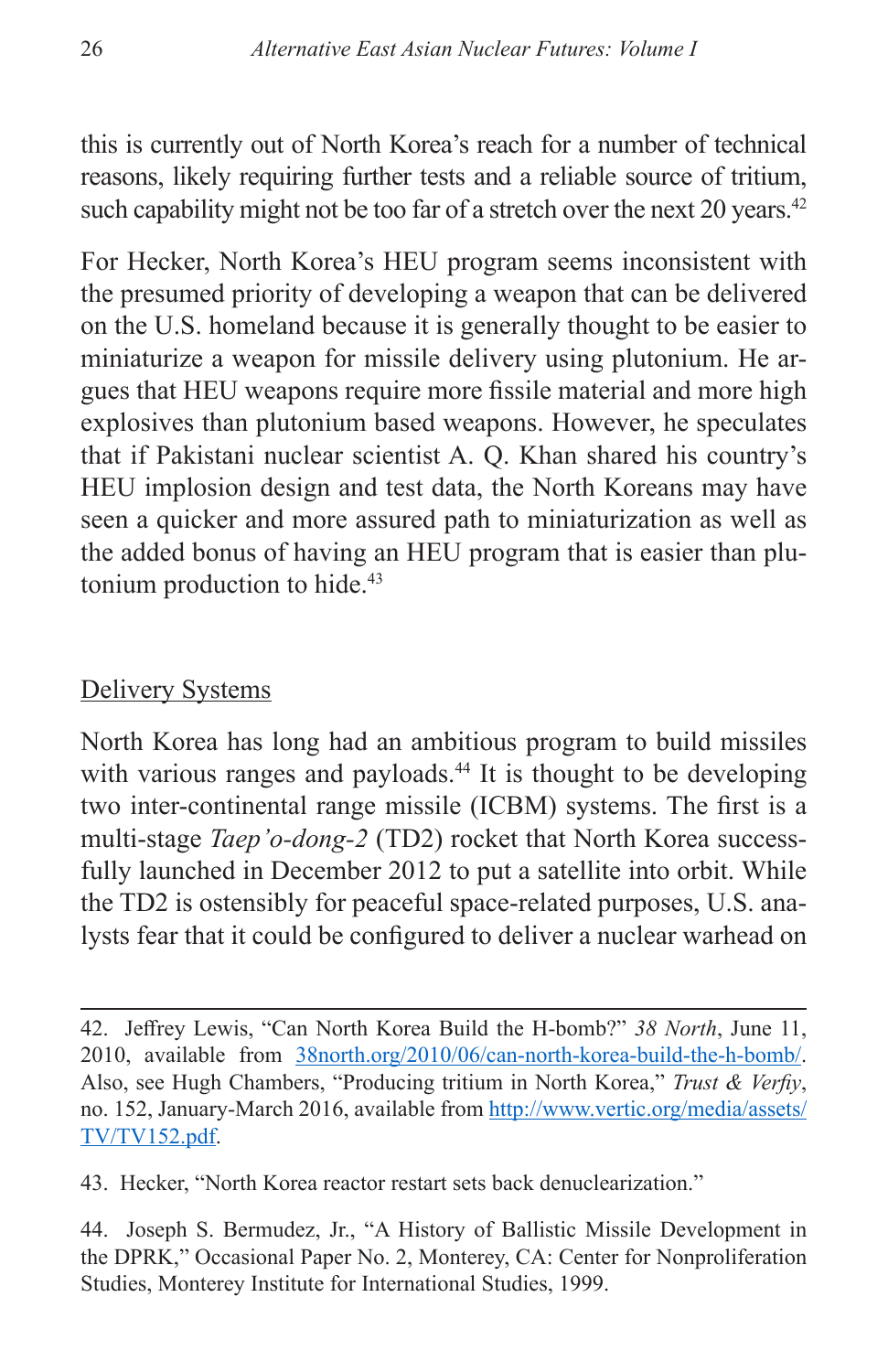the United States.45 The second is a road-mobile ICBM (KN-08) that North Korea displayed during a military parade in 2012 but it is not yet clear how far along the missile is in the development-todeployment process.46

North Korea has tested medium-range *Nodong* missiles on several occasions, dating back to 1993, and there are now two reported variants of the *Nodong*. 47 Some have long suspected that North Korea likely has the ability to deliver a nuclear warhead on the earlier design up to 1,300km, which could reach all of South Korea and Western Japan. A newer variant was displayed during a 2010 parade that experts note shows improvements that suggest it could deliver up to 800kg about 1,600km.<sup>48</sup> That would give North Korea the ability to strike all of Japan, including U.S. assets in Okinawa. Both versions of the *Nodong* are thought to be liquid-fueled, lowaccuracy, counter-value weapons with little utility against point or military targets. A recent DOD report suggests that North Korea

46. Some believe that the mockups illustrate an aspirational capability that is still under development. See Jeffrey Lewis and John Shilling, "Real Fake Missiles: North Korea's ICBM Mockups are Getting Scary Good," *38 North*, November 4, 2013, available from<http://38north.org/2013/11/lewis-schilling110513/>. U.S. Vice Chairman of the Joint Chiefs, Admiral James Winnefeld recently stated: "We believe the KN-08 probably does have the range to reach the United States and the —our assessment of—of where it exists in its lifetime is something that would remain classified." See, Department of Defense, "DOD News Briefing on Missile Defense from the Pentagon," March 15, 2013, available from [http://](http://archive.defense.gov/Transcripts/Transcript.aspx?TranscriptID=5205) [archive.defense.gov/Transcripts/Transcript.aspx?TranscriptID=5205](http://archive.defense.gov/Transcripts/Transcript.aspx?TranscriptID=5205).

47. *North Korean Security Challenges: A Net Assessment*, pp. 133-135.

48. Ibid.

<sup>45.</sup> Department of Defense, *Military and Security Developments Involving the Democratic People's Republic of Korea: A Report to Congress Pursuant to the National Defense Authorization Act of 2012*, Washington, DC: Office of the Secretary of Defense, February 15, 2013, p. 9, available from [https://www.defense.](https://www.defense.gov/Portals/1/Documents/pubs/Military_and_Security_Developments_Involving_the_Democratic_Peoples_Republic_of_Korea_2015.PDF) [gov/Portals/1/Documents/pubs/Military\\_and\\_Security\\_Developments\\_Involv](https://www.defense.gov/Portals/1/Documents/pubs/Military_and_Security_Developments_Involving_the_Democratic_Peoples_Republic_of_Korea_2015.PDF)ing the Democratic Peoples Republic of Korea 2015.PDF.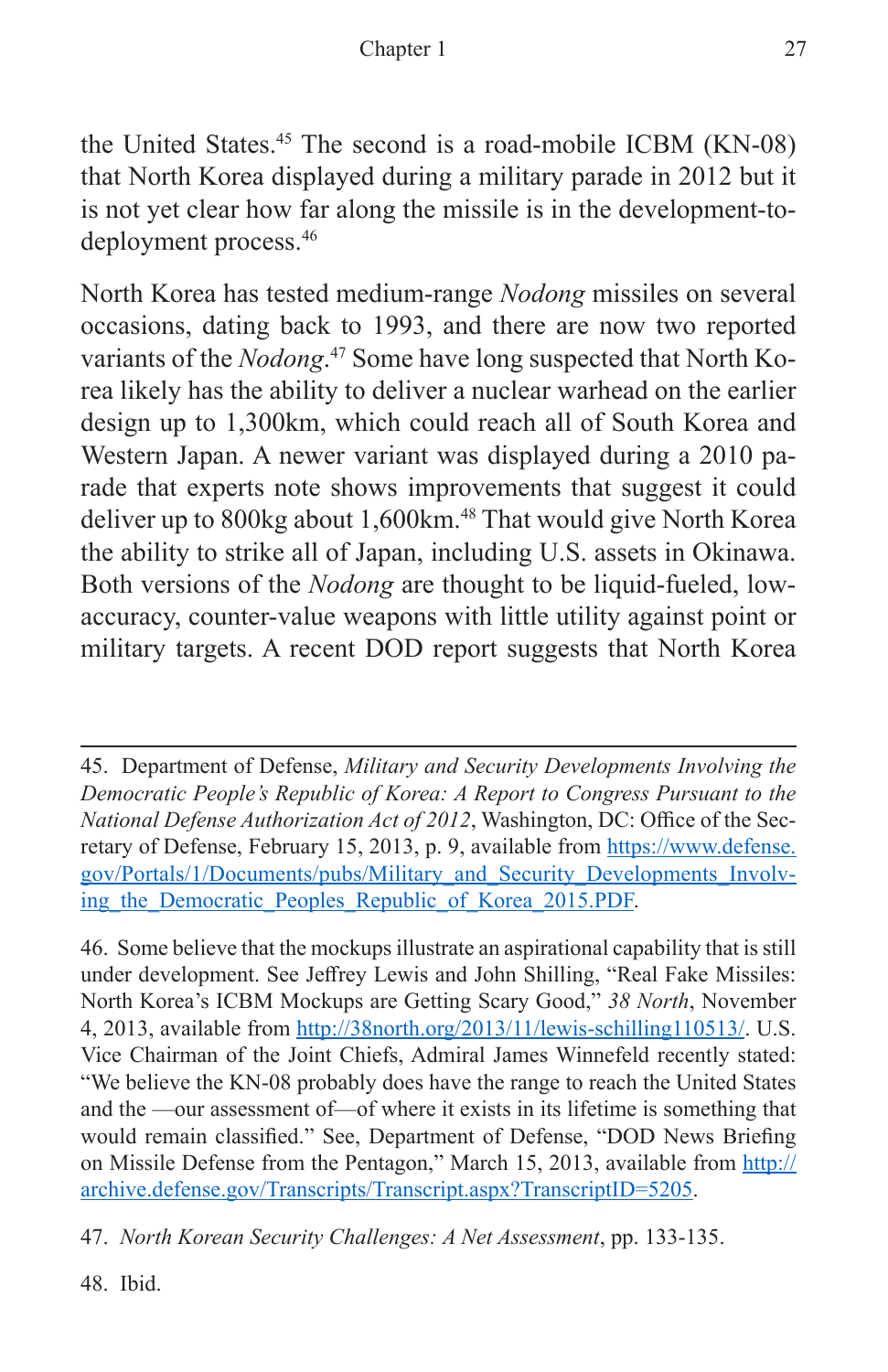likely has fewer than 50 *Nodong* missiles.<sup>49</sup>

Also on display during the 2010 parade was a lengthened version of the R-27—a Soviet designed submarine-launched ballistic missile—referred to as the *Musudan*. In 2016, North Korea conducted a series of *Musudan* test launches demonstrating that it had modified the missile for mobile land launch.50 Estimates suggest that it could have a range of up to 2,400km carrying a payload of about 650kg. It is reported to use a liquid propellant with a circular probable error of 2km. Similar to the *Nodong*, then, it is more for threatening cities than hardened military or point targets. If the range and accuracy estimates are correct, the only new targets this system really offers North Korea with any confidence are cities in non-U.S. and non-allied countries in Asia, like China and Russia, with a low potential for targeting U.S. military assets in Guam. This suggests one of a number of potential motivations: The North Koreans either want a redundant capability for the *Nodong-2010*, they want to expand the range of country targets for a more multi-azimuth strategy, or there are internal bureaucratic/technological motivations outside of its strategic value.

An aggressive series of North Korean missile tests over recent years suggests that it is pursuing two new capabilities—submarine launch ballistic missiles (SLBM) and solid-fueled rocket engines. In 2014, satellite imagery revealed North Korean efforts to build a vertical launch test stand for missiles that could be fired from submarines.<sup>51</sup> It conducted at least 12 tests through 2016, including one in August of that year that flew about 500 km toward Japan, demonstrating that it had made considerable technological progress (North Korea calls this missile the *Pukkuksong-1*, often designated as the KN-11 by Western analysts). One aerospace engineer and close North Korea

49. *Military and Security Developments Involving the Democratic People's Republic*.

50. See *North Korean Security Challenges: A Net Assessment*, pp. 140-143

51. Joeseph S. Bermudez, Jr., "North Korea: Test Stand for Vertical Launch of Sea-Based Ballitistic Missiles Spotted," *38 North*, October 28, 2014, available from [www.38north.org/2014/10/jbermudez102814/.](www.38north.org/2014/10/jbermudez102814/)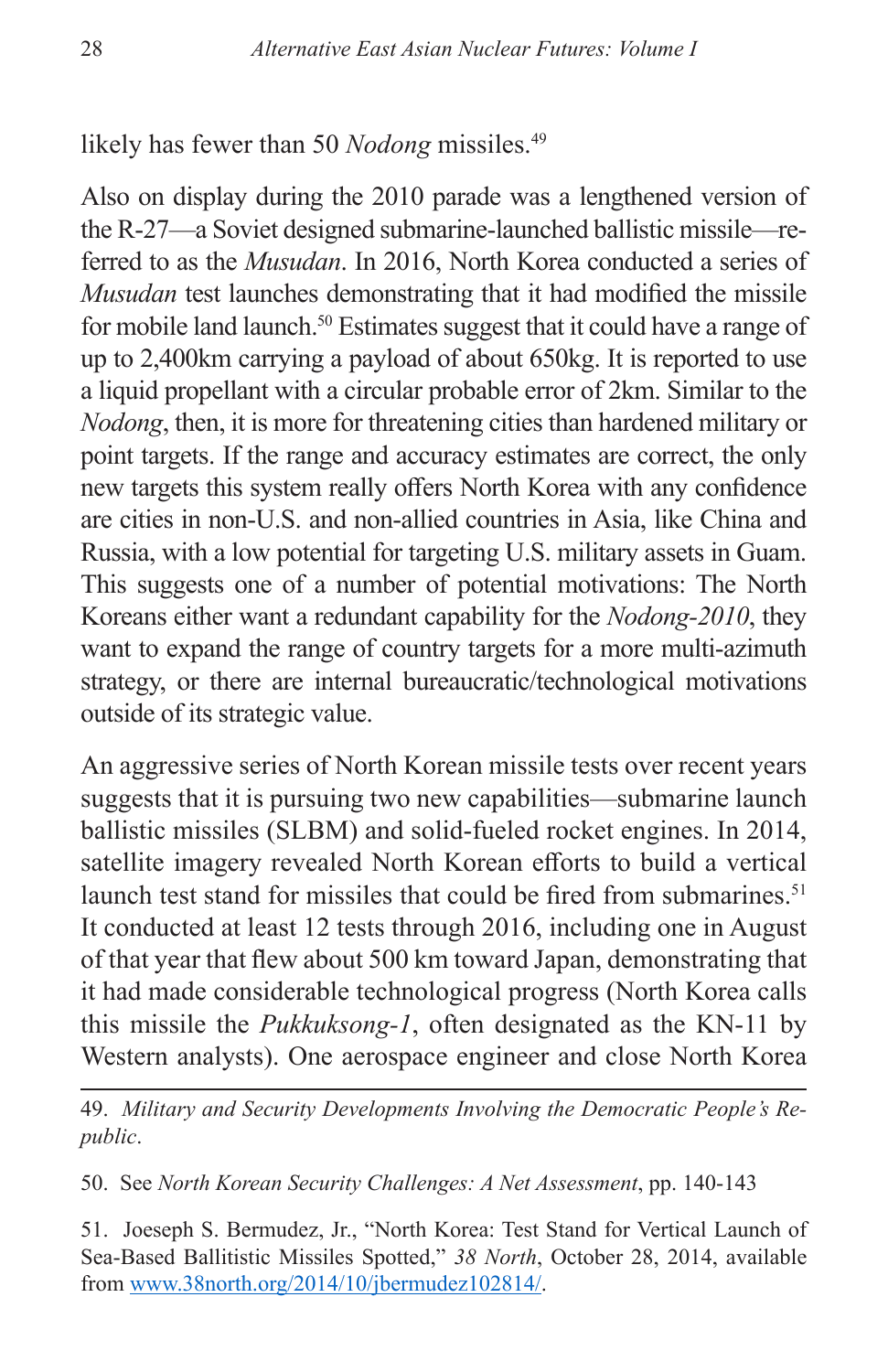watcher observed that the pace and method of testing suggests that North Korea might have an initial operational SLBM capability as early as the second half of 2018. However, it may be a few more years after that before it has an operational sea-based deterrent that must also include a seaworthy and tested submarine.<sup>52</sup> In early 2017, North Korea tested what some analysts believed to be a new variant of the *Pukkuksong* (*Pukkuksong-2*) for surface-to-surface launch that also demonstrated that it has made advances in using solid-propellent. If true, North Korea in the coming years could begin deploying missiles that are more mobile and can be launched more quickly than liquid-fueled rockets. Some analysts estimate that, once operational, the *Pukkuksong* missiles could reach a maximum range of anywhere from  $1,200$  to  $3,000$  km.<sup>53</sup>

Most North Korea watchers believe that the country faces significant technical hurdles before it can deliver a nuclear weapon using an ICBM. One such hurdle is the need to develop a re-entry vehicle and warhead components that can withstand the heat and tumult of atmospheric travel. That hurdle is lowered for short and regional missiles, although the warhead would still need to be rugged enough to survive the rigors of flight. While there is no available evidence to suggest North Korea has tested such a capability, one report speculates that North Korea may have received data related to warhead flight from Pakistan, which conducted such tests of its own missiles that are derived from the *Nodong*. 54 This would have provided Pyongyang with a valuable head start toward an operational medium-range nuclear capability.

In order to deliver a nuclear weapon with any confidence using its air force, North Korea would likely need to modernize its Soviet-

53. "Solid fuel believed used in North Korean missile, setting stage for mobile, stealthy arsenal," *The Japan Times*, February 14, 2017*.*

54. See *North Korean Security Challenges: A Net Assessment*, pp. 133-135.

<sup>52.</sup> John Schilling, "North Korea's SLBM Program Progresses, But Still Long Road Ahead," *38 North*, August 26, 2016, available from h[ttp://38north.](http://38north.org/2016/08/slbm082616/) [org/2016/08/slbm082616/](http://38north.org/2016/08/slbm082616/)*.*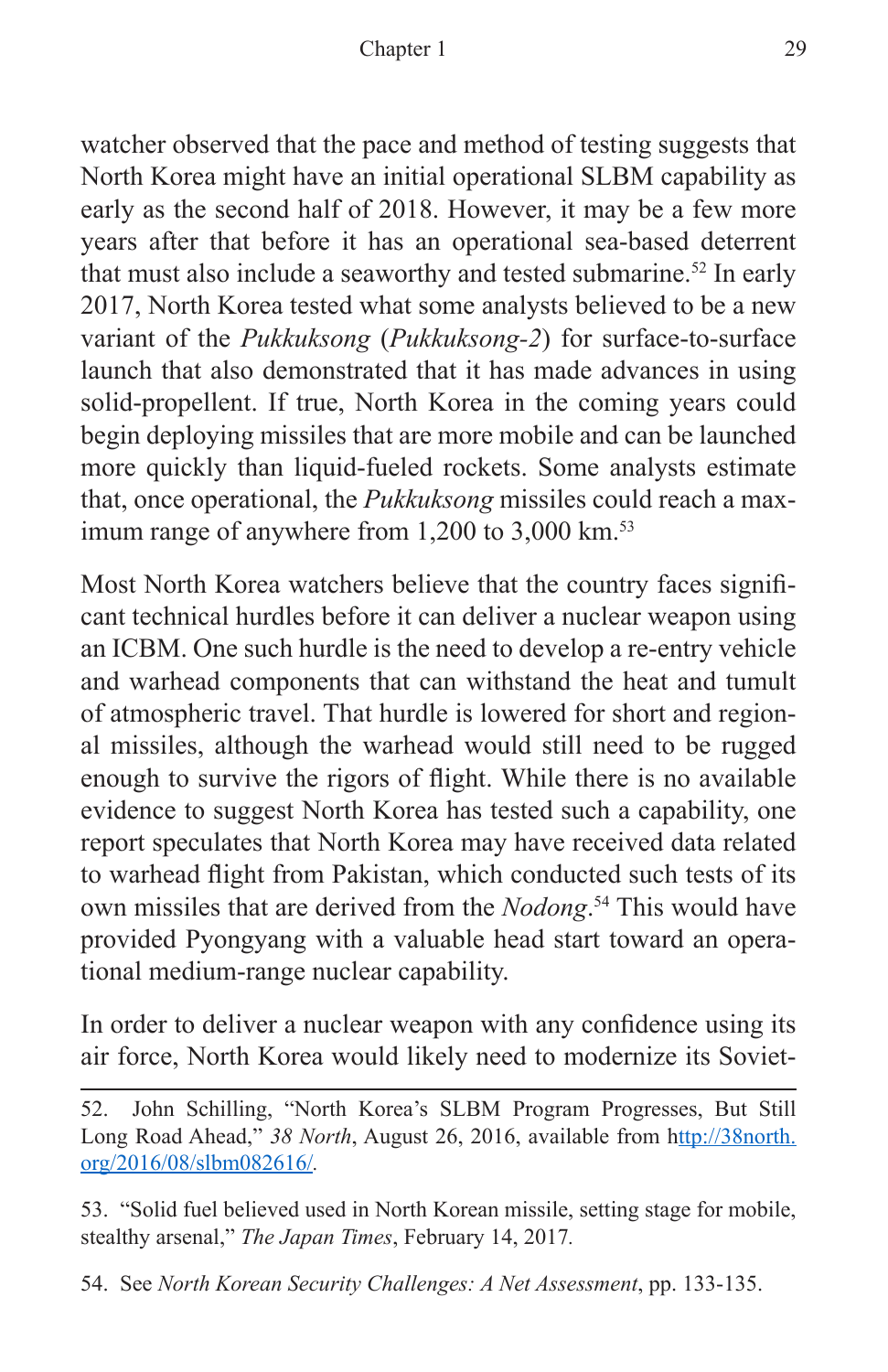era bombers and overcome formidable and growing U.S.-ROK air defenses. This does not seem to be a viable or reliable method of delivery in the short to medium term. However, it does have alternative delivery methods besides missiles. It might look to deliver a weapon by ship, exploiting its submarine capabilities, or it could infiltrate South Korea using special operations forces (SOF) to deliver weapons behind the DMZ. It might also build large, simple weapons that it could transport by truck to fixed locations during conflict. Lastly, it could attempt to deliver nuclear or at least radiological munitions by artillery. These are largely speculative although there is some evidence that North Korea is at least thinking about such tactical uses for nuclear weapons.<sup>55</sup>

North Korea is similarly investing in ways that could increase the survivability of its missiles against pre-emptive attacks. For instance, North Korea has long shown interest in transporter-erect launchers for mobile missiles that make tracking and targeting difficult—the KN08, *Nodong*, *Musudan*, and some shorter-range missiles are thought to be mobile. Additionally, South Korean sources recently announced that North Korea has been constructing missile silos since the mid-2000s and some are located near the border with China.56 While there is no readily available evidence to corroborate this claim in the literature or online sources, silos would be considered "hard targets" because the missile would be underground, requiring greater accuracy and/or higher yield ordinance to ensure their destruction.

<sup>55.</sup> For one exploration of possible delivery methods, see Peter Hayes and Scott Bruce, "Translating North Korea's Nuclear Threats into Constrained Operational Reality," in Gregory J. Moore, ed., *North Korean Nuclear Operationality*, Baltimore: Johns Hopkins University Press, 2014, pp. 15-31.

<sup>56. &</sup>quot;North digs silos for missiles in Mt. Paektu area: Government sources say nearness to China is strategic advantage," *Korea Joongang Daily*, October, 10 2012, available from [koreajoongangdaily.joins.com/news/article/article.](koreajoongangdaily.joins.com/news/article/article.aspx?aid=2978649) [aspx?aid=2978649.](koreajoongangdaily.joins.com/news/article/article.aspx?aid=2978649)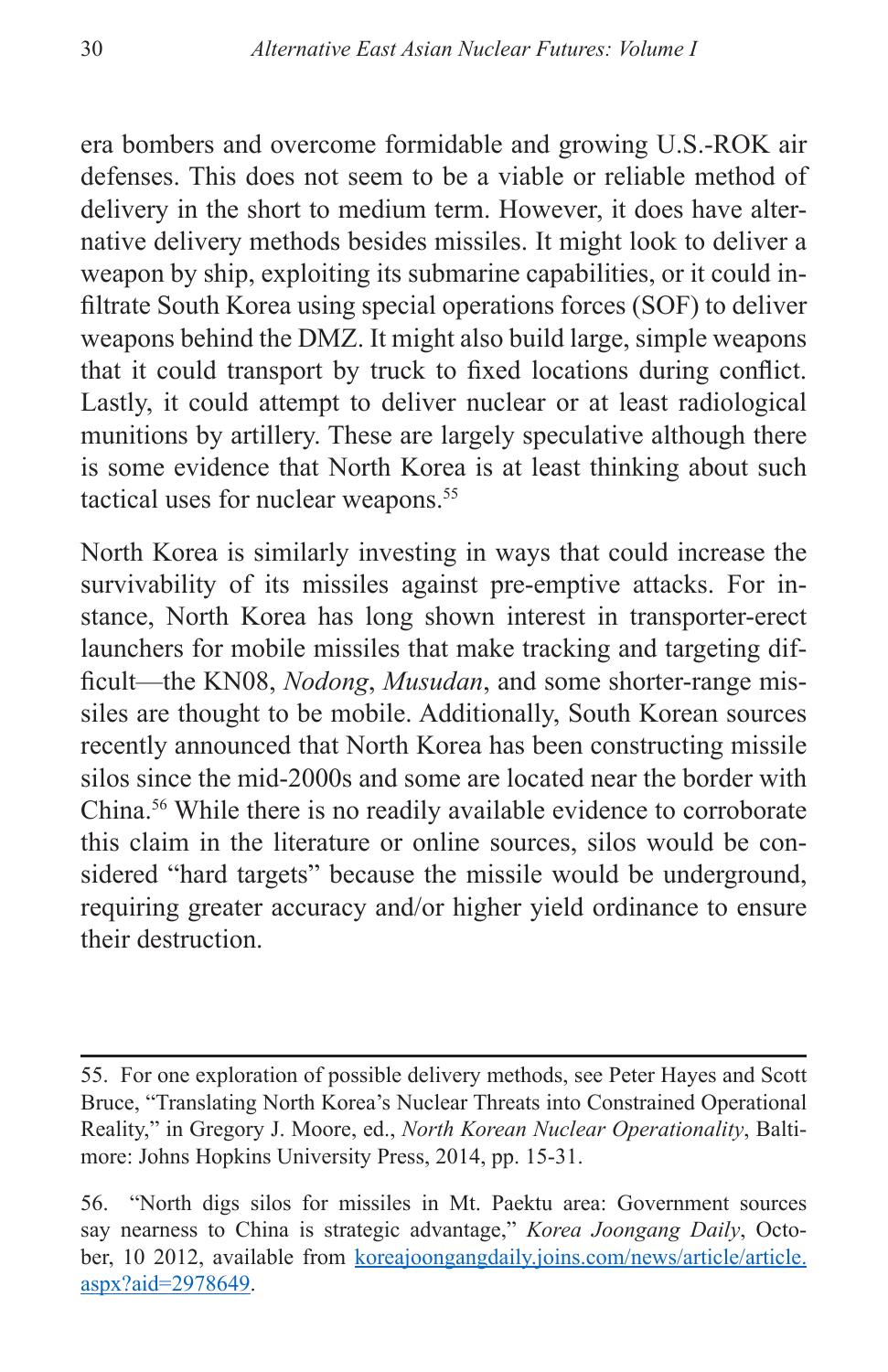| <b>TABLE 4. Delivery Systems</b> |                                                          |                          |
|----------------------------------|----------------------------------------------------------|--------------------------|
|                                  | <b>Potential Targets</b>                                 | <b>Current Status</b>    |
| Taep'o-dong-2/<br>Unha           | <b>United States</b>                                     | Not operational          |
| <b>KN08</b>                      | <b>United States</b>                                     | Not operational          |
| Musudan                          | China, Russia, pos-<br>sibly Guam, Japan                 | Not operational          |
| Nodong-2010                      | Japan, South Korea                                       | Operational $(\leq 50)$  |
| Nodong                           | South Korea,<br>Western Japan                            | Operational $(\leq 50)$  |
| Short range (Scud)<br>missiles   | South Korea                                              | Operational $(\leq 100)$ |
| Pukkuksong                       | China, Japan, Rus-<br>sia, South Korea,<br>possibly Guam | Not operational          |
| Boat/Submarines                  | South Korea                                              | N/A                      |
| Truck                            | Defensive                                                | N/A                      |
| "Landmines"                      | Defensive                                                | N/A                      |
| <b>SOF</b>                       | South Korea                                              | N/A                      |

# *Alternative Nuclear Futures*

This section maps out the different nuclear strategies or postures that North Korea could adopt over the next generation. They include a political or diplomatic strategy aimed at extracting international concessions; a catalytic strategy intended to internationalize a conflict on the peninsula; assured strategic retaliation; and, nuclear war-fighting strategy.<sup>57</sup> These different strategies take into consideration the primary strategic goal that would presumably

<sup>57.</sup> This is an extension of Vipin Narang's excellent work in "Posturing for Peace? Pakistan's Nuclear Postures and South Asian Stability," *International Security* 34, no. 3, Winter 2009/2010, pp. 38-78.8.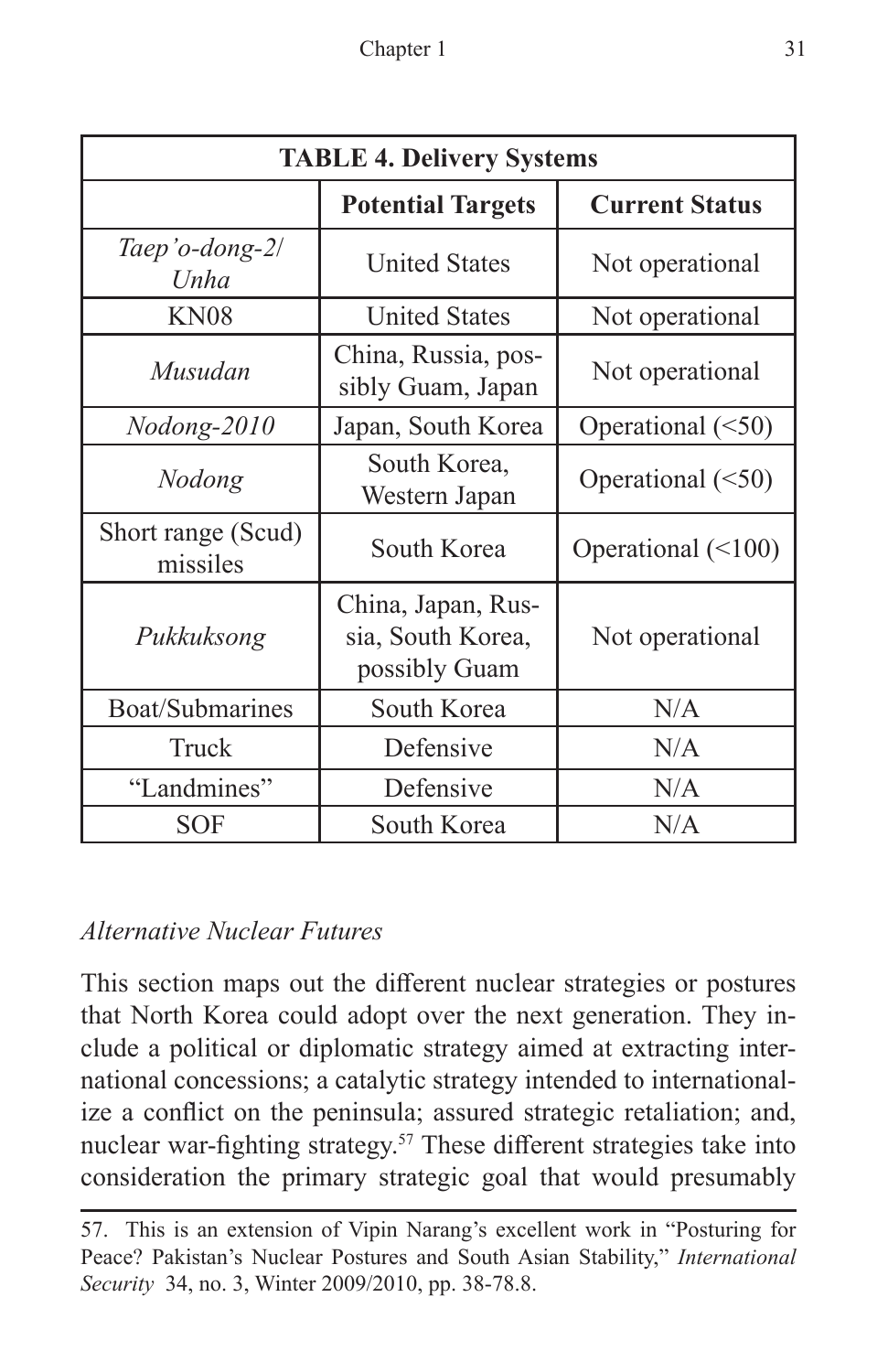guide nuclear decisions and investments; the relative transparency of nuclear capabilities that would likely be needed; the relative arsenal size and diversity of weapon systems; when and under what conditions they might be used against which targets; the command and control procedures for carrying out related decisions; and, the primary challenge each strategy would inevitably confront. Table 5 highlights these characteristics.

#### Political/Diplomatic

It is generally assumed that a state's nuclear strategy or posture is aimed at security or deterrence related goals. But, this might not always be the case. North Korea has used its nuclear program at times to garner international economic and energy assistance, gain international and domestic prestige, shape domestic politics, and increase diplomatic leverage. These goals share one important characteristic: Operational, militarily viable nuclear capabilities are not necessary. To achieve these goals, North Korea only needs to invest what is minimally necessary to satisfy different constituencies or to maximize leverage/profit.

A nuclear posture that is oriented primarily toward political or diplomatic goals requires very little transparency. This type of posture is not overly concerned with deterring an adversary, so it does not necessarily require the demonstration of a nuclear weapons capability. Rather, the demonstration of the technical means for a nuclear weapons program would likely suffice for symbolic or bargaining purposes to extract international concessions. Since there is no requirement for a functioning arsenal, this strategy has few demands in terms of operational complexity or command and control. The major problem such a strategy faces, however, is that it likely offers a diminishing margin of return—as a source of prestige, international bargaining or bureaucratic leverage—on investments. Even a nuclear posture that is aimed at maximizing monetary profit through trade faces a limited and narrow market that can likely sustain investments only so far.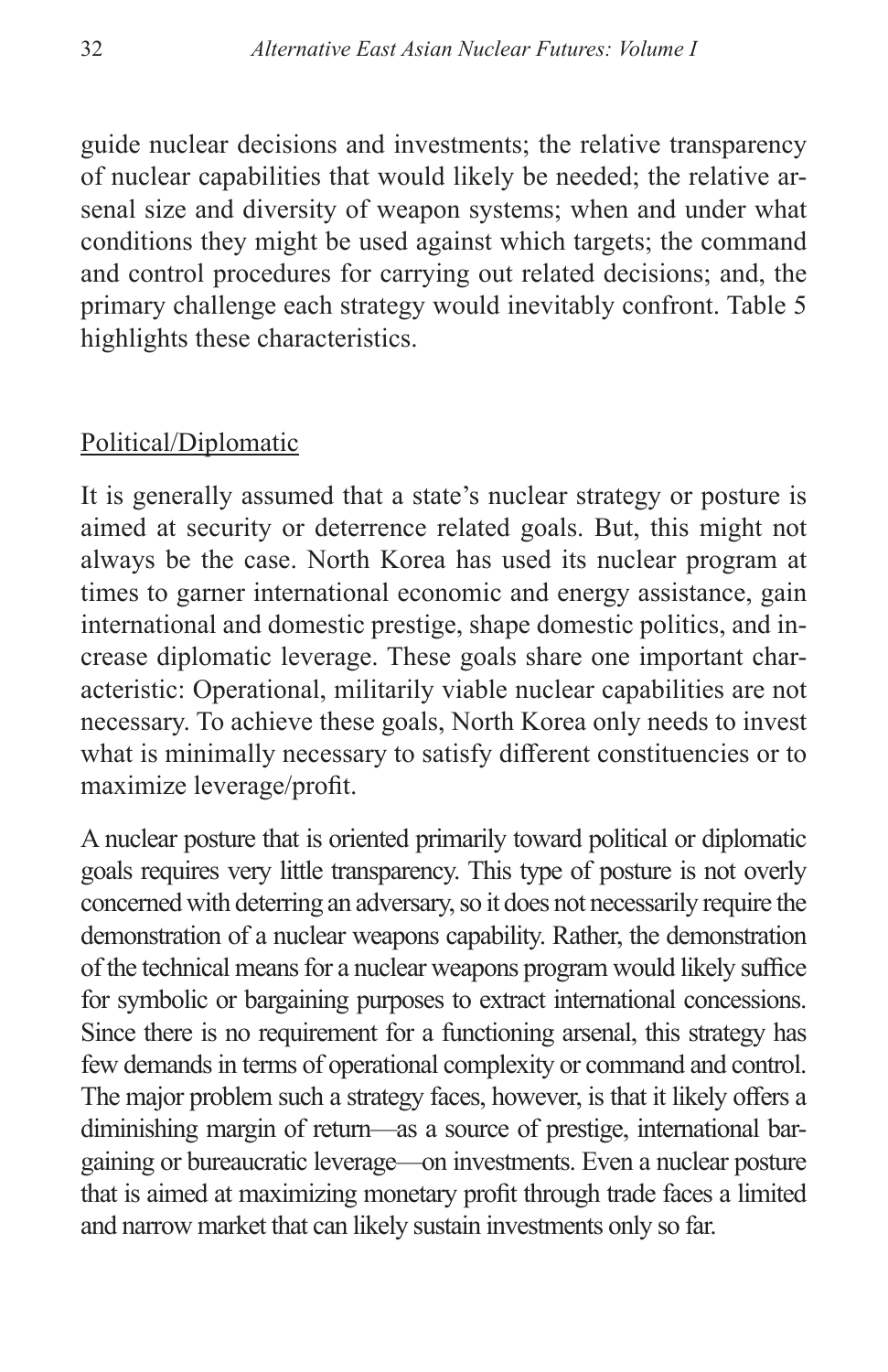# **Catalytic**

This posture's primary goal is to internationalize the conflict and prompt third party—typically super-power—assistance or intervention to restrain one's adversary. The two examples often used to illustrate this model are Israel's "nuclear signal" during the Yom Kippur War and South Africa's nuclear program during the 1980s.<sup>58</sup> In both cases, some argue, the primary goal was to encourage U.S. involvement in regional conflicts rather than to directly deter adversaries. That is, the specter of regional nuclear war would frighten the United States into intervening and restraining adversaries.

A catalytic posture requires a higher level of transparency than a nuclear posture that is primarily aimed at political or diplomatic goals because nuclear war must be credible. However, the minimum transparency is still low because the goal is not necessarily to convince an adversary that it faces the threat of nuclear retaliation. Rather, the goal is to raise the potential costs of conflict more generally where third party interests would be at risk. Thus, the minimum requirement would be demonstration of the technical means for a nuclear weapons capability not just a nuclear weapons program.

Perhaps, this would consist of conveying the ability to use a handfull of counter-value weapons under highly centralized command and control. Requiring a low level of operational sophistication, the weapons do not necessarily even need to be assembled but could be stored on stand-by to create the mere impression that war could escalate. The problem for this posture is that it is essentially a gamble on third party intentions as well as the adversary's calculation that the third party will intervene and that the resulting intervention would outweigh the benefits of conflict.

58. Avner Cohen and Terence McNamee, *Why Do States Want Nuclear Weapons? The Cases of Israel and South Africa*, Oslo: Norwegian Institute for Defence Studies, 2005. However, recent scholarship casts doubt on the catalytic nature of Israeli actions in the 1973 Arab-Israeli War. See Bridge Colby, et. al., *The Israeli "Nuclear Alert" of 1973: Deterrence and Signaling in Crisis*, Alexandria, VA: Center for Naval Analyses, 2013.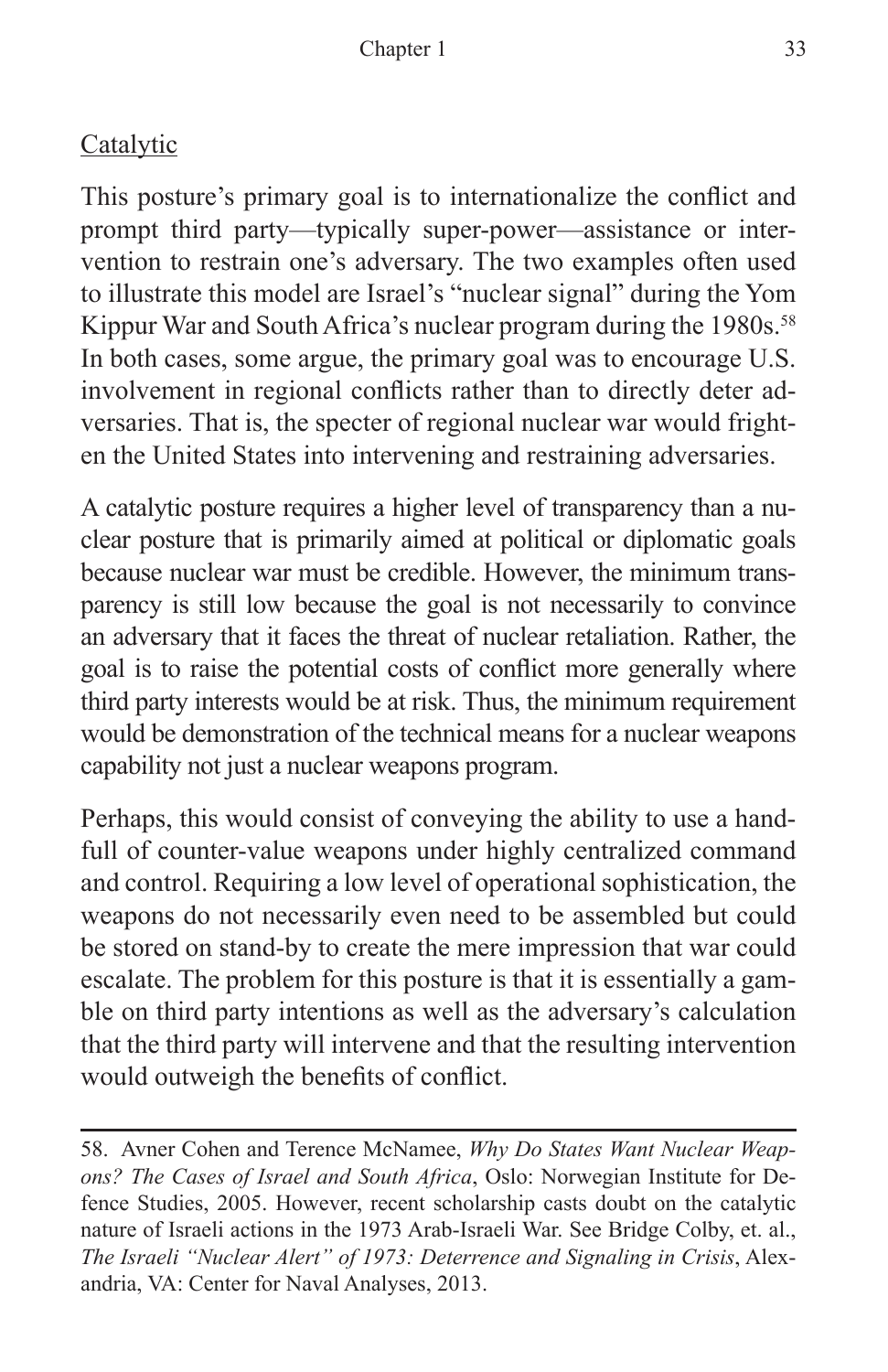| <b>TABLE 5. Alternative Nuclear Futures at a Glance:</b><br><b>Minimum Requirements for Four Models</b> |                                                                                     |                                                                                               |
|---------------------------------------------------------------------------------------------------------|-------------------------------------------------------------------------------------|-----------------------------------------------------------------------------------------------|
| <b>Nuclear Model</b>                                                                                    | <b>Primary Goal</b>                                                                 | <b>Relative</b><br><b>Transparency</b>                                                        |
| Political/Diplomatic                                                                                    | Bargaining/revenue<br>/prestige/bureau-<br>cratic and domestic<br>politics          | Lowest                                                                                        |
| Catalytic                                                                                               | "Catalyze" third<br>party assistance or<br>intervention                             | Low                                                                                           |
| <b>Assured Strategic</b><br>Retaliation/Limited<br>Deterrence                                           | Deter strategic/<br>nuclear attacks and<br>coercion                                 | Medium<br>-Demonstrate<br>survivable second<br>strike                                         |
| War-fighting                                                                                            | Deter broad range<br>of threats, including<br>lower-level conven-<br>tional attacks | High<br>-Demonstrate<br>survivable second<br>strike and first<br>strike capabilities/<br>will |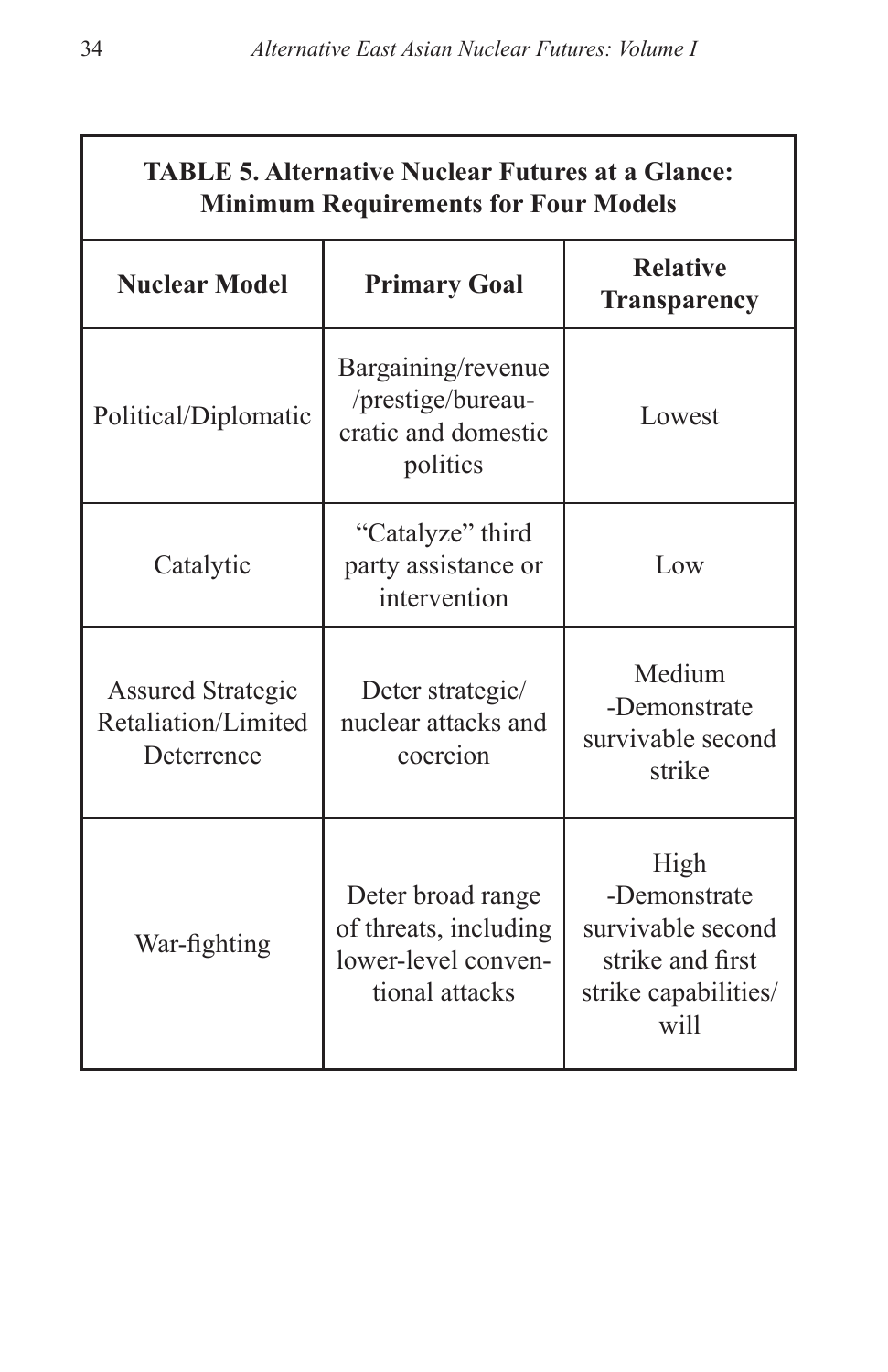| <b>TABLE 5. Alternative Nuclear Futures at a Glance:</b> |
|----------------------------------------------------------|
| <b>Minimum Requirements for Four Models, Continued</b>   |

| <b>Relative Arsenal</b><br><b>Size/Diversity</b>                                                                                                                   | Operational<br>Complexity                                                                                                                      | <b>Problems</b>                                                                                |
|--------------------------------------------------------------------------------------------------------------------------------------------------------------------|------------------------------------------------------------------------------------------------------------------------------------------------|------------------------------------------------------------------------------------------------|
| None                                                                                                                                                               | None                                                                                                                                           | Diminishing margin<br>of return on invest-<br>ments                                            |
| <b>Small</b><br>-Hand full of Coun-<br>ter-value weapons                                                                                                           | Low<br>-Central authority<br>-Weapons may/may<br>not be assembled                                                                              | Relies on third<br>party intentions and<br>adversary<br>calculations                           |
| Medium<br>-Enough counter-<br>value weapons to<br>threaten unaccept-<br>able retaliatory<br>costs                                                                  | Medium<br>-Central or delegat-<br>ed authority<br>-Weapons may or<br>may not be as-<br>sembled                                                 | Credibility gap<br>against convention-<br>al threats                                           |
| High<br>-Large, diverse ar-<br>senal (counter force<br>and counter value)<br>for first use in a<br>range of scenarios<br>with reserve of sec-<br>ond strike forces | High<br>-Pre-delegation and<br>rapid deployment<br>during crises<br>-Planning integrated<br>into military<br>doctrine<br>-Alert status is high | Expensive and<br>significant pressure<br>on C2 that could<br>lead to inadvertent<br>escalation |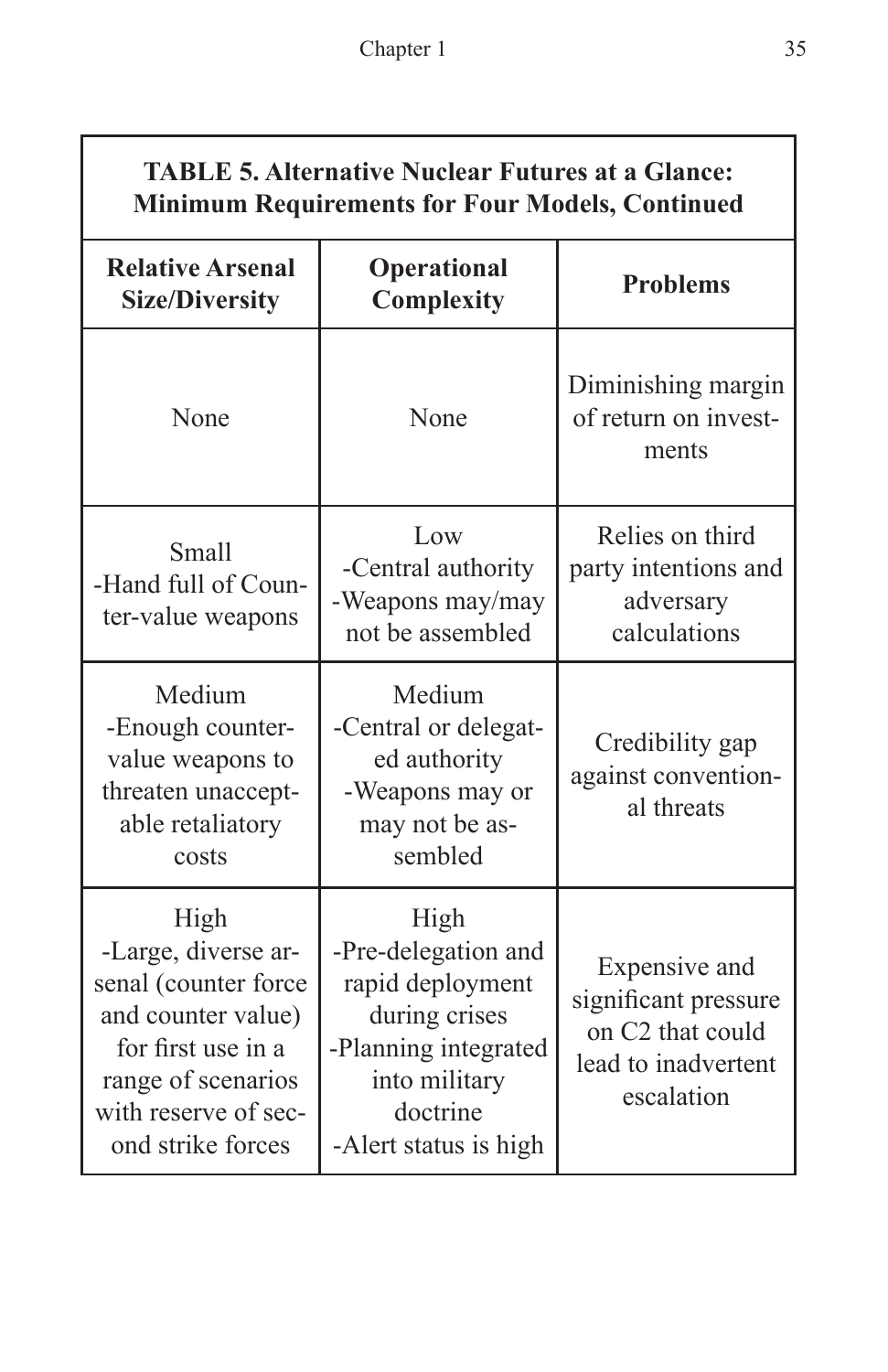# Assured Strategic Retaliation or Minimum Deterrence

This posture is aimed at deterring strategic attacks and coercion that threaten state or regime survival. Assured strategic retaliation depends foremost on developing survivable second-strike nuclear forces that can render an adversary's strategic assets vulnerable and pose unacceptable costs. China is often thought to have relied on this type of posture for at least three decades.<sup>59</sup> Meanwhile, North Korean investments in mobile and hardened nuclear-tipped missiles suggest it may be moving in this direction—a survivable assured retaliation against the United States and its allies.

A medium level of transparency is necessary for this posture because the aim is to convince an adversary that you can endure and retaliate against a first strike, even during heightened crises. It requires demonstrating and disclosure of technical capabilities so that one's adversary has little doubt about the ability to retaliate following a first strike. However, other aspects associated with operations and command and control can remain hidden. For instance, China has long demonstrated its technical capabilities but it has kept hidden details regarding its command and control, the size of its arsenal, deployment patterns, etc. It presumably wants adversaries to know that it can strike high value targets, but it employs a shroud of opacity to enhance survivability of a relatively limited arsenal.

More generally, this posture calls for a larger arsenal than what is minimally necessary in the two discussed above because some redundancy is needed to ensure enough weapons survive a first strike to threaten an adversary with unacceptable costs. However, the arsenal can be comprised solely of counter-value weapons since it does not need to hold at risk a range of different targets or need to engage in nuclear war-fighting. It also requires a higher level of operational sophistication. Procedures for delegated or alternate launch authority would likely be put in place to protect against first or decapitating

<sup>59.</sup> M. Taylor Fravel and Evan S. Medeiros, "China's Search for Assured Retaliation: The Evolution of Chinese Nuclear Strategy and Force Structure," *International Security* 35, no. 2, Fall 2010, pp. 48-87.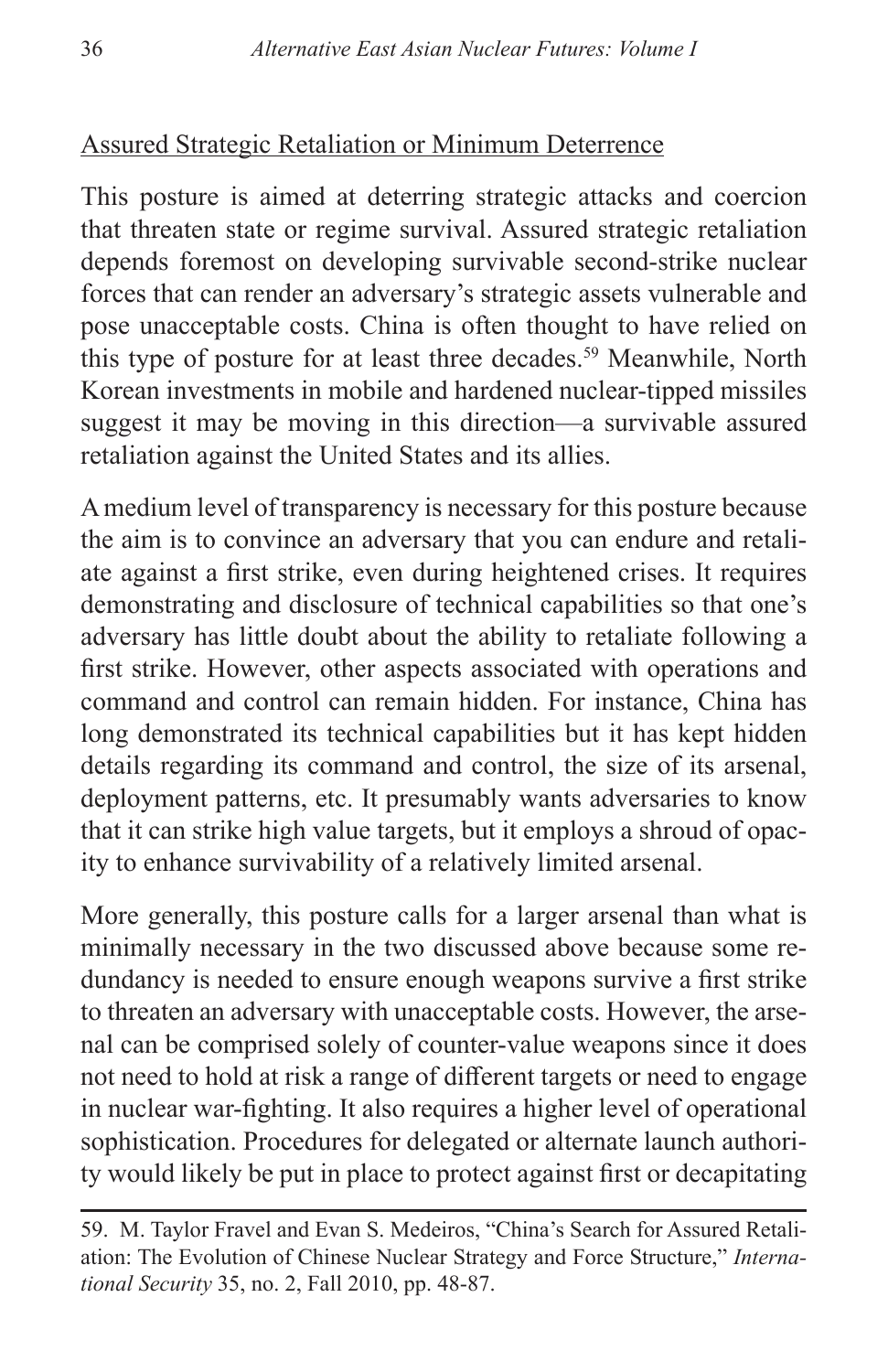strikes. However, the weapons do not necessarily need to be pre-assembled—assured retaliation does not need to be immediate. Thus, the command and control structure can still be highly centralized, at least during peacetime. The main limitation with this posture is a credibility gap for deterring lower levels of conflict when facing a nuclear-armed and conventionally superior adversary that is able to respond in kind.

# Nuclear War-fighting

This model is intended to deter strategic attacks as well as conventional ones by threatening rapid first use of nuclear weapons in the event of conflict. This is what some might call a nuclear warfighting posture because it requires survivable second-strike capabilities like the assured retaliation posture to deter strategic attacks and an ability to disperse and deploy nuclear weapons quickly to be released for battlefield use. Because this posture envisions battlefield use for nuclear weapons, the strategy can also be used to offset or defeat an adversaries conventional forces. Therefore, it can be used to coerce not only to deter an adversary. North Korean statements and actions toward building a more robust and sophisticate arsenal suggests that it might have this type of posture in mind as a long term goal.

A high level of transparency is needed to make this posture credible for deterrence purposes. To adopt this model, North Korea would need to demonstrate multiple technical capabilities, highly complex deployment patterns, and command and control to emphasize a high-alert status with pre-delegated launch authority, at least during crises. In order to address varying conventional conflict scenarios, the size of the arsenal would have to be much larger and more diverse, including counter-force capabilities. The major drawback for this posture is that maintaining a diverse, large arsenal with a complex operating system can be exponentially expensive and it also presents significant pressures that can lead to unintended esca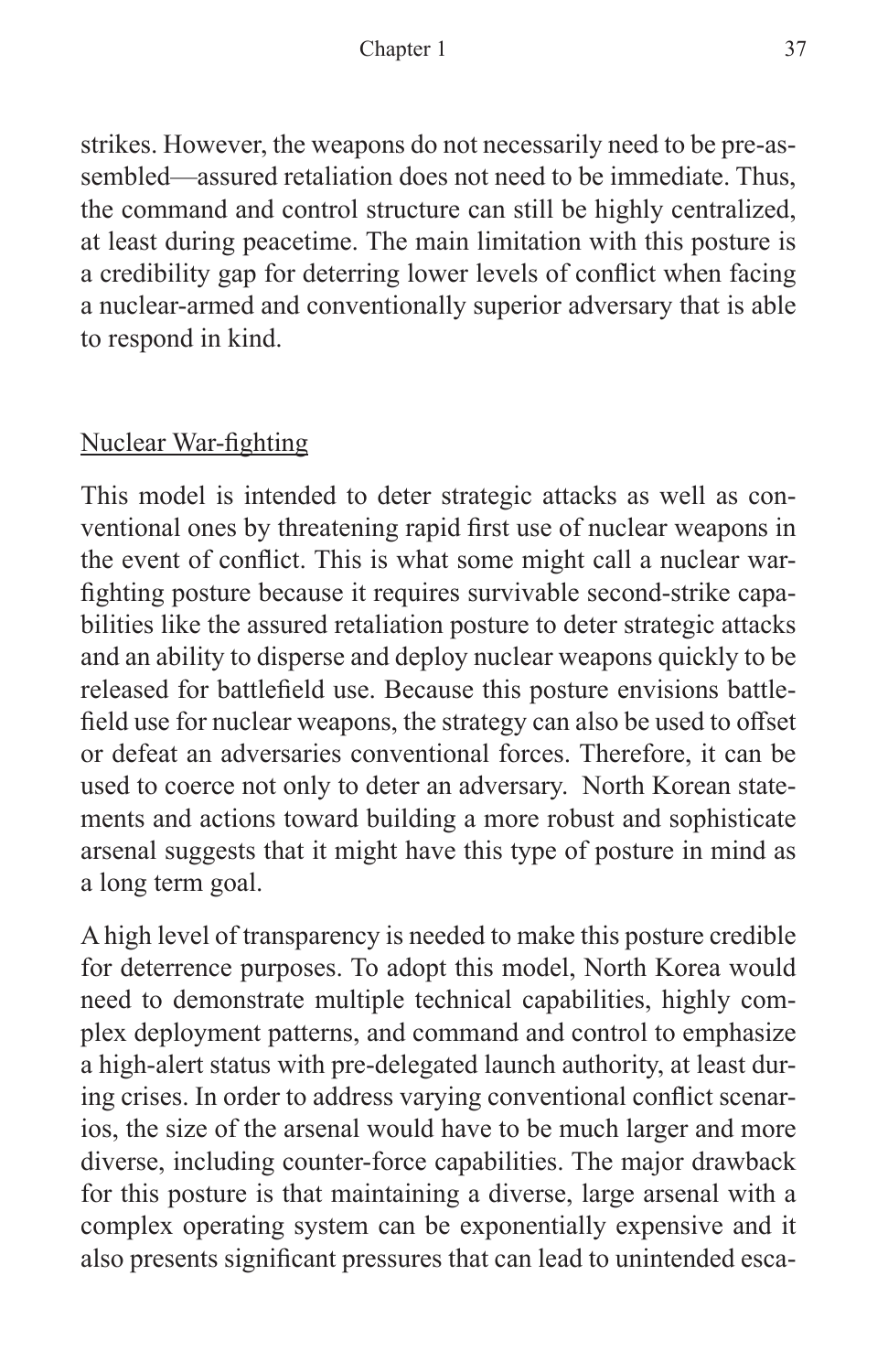lation or loss of command and control.<sup>60</sup>

#### *North Korea's Nuclear Direction*

North Korea's nuclear posture continues to evolve and its direction remains uncertain. But one reading of the evidence suggests an ambitious and dangerous trajectory (see Table 6). In the past, North Korea may have valued political and diplomatic goals above others. Andrei Lankov argues in fact that "on balance, this goal [diplomatic blackmail] seems to be even more important than using the nukes as a strategic deterrent."61 The practice of nuclear diplomacy began in the 1960-70s in an effort to manipulate China and the Soviet Union but the target of blackmail shifted to the United States and its allies in the 1990s. Between 1994 and 2007, for instance, it froze or disabled elements of its program in exchange for energy assistance, food aid, diplomatic talks, security assurances, sanctions relief, and economic concessions. Some of those trades constrained North Korea's ability to produce nuclear weapons. However, international and U.S. concessions dried up around 2008 when the Obama administration stated that it "will not buy this horse for a third time."62 In other words, there was a declining margin of return on investments for North Korea's brand of nuclear diplomacy.

In accord with a political-diplomatic posture, North Korea's nuclear capabilities remained unproven and far from transparent through-

60. Scott D. Sagan, *The Limits of Safety: Organizations, Accidents, and Nuclear Weapons,* Princeton, NJ: Princeton University Press, 1993.

61. Andrei Lankov, *The Real North Korea: Life and Politics in the Failed Stalinist Utopia*, New York: Oxford University Press, 2013, p. 149. In a recent conversation, however, he clarified that the primary motive for North Korea has shifted over time from military to diplomatic and back to military.

62. David E. Sanger, "U.S. Weighs Intercepting North Korean Shipments," *The New York Times*, June 7, 2009, available from [http://www.nytimes.](http://www.nytimes.com/2009/06/08/world/asia/08korea.html) [com/2009/06/08/world/asia/08korea.html](http://www.nytimes.com/2009/06/08/world/asia/08korea.html)*.*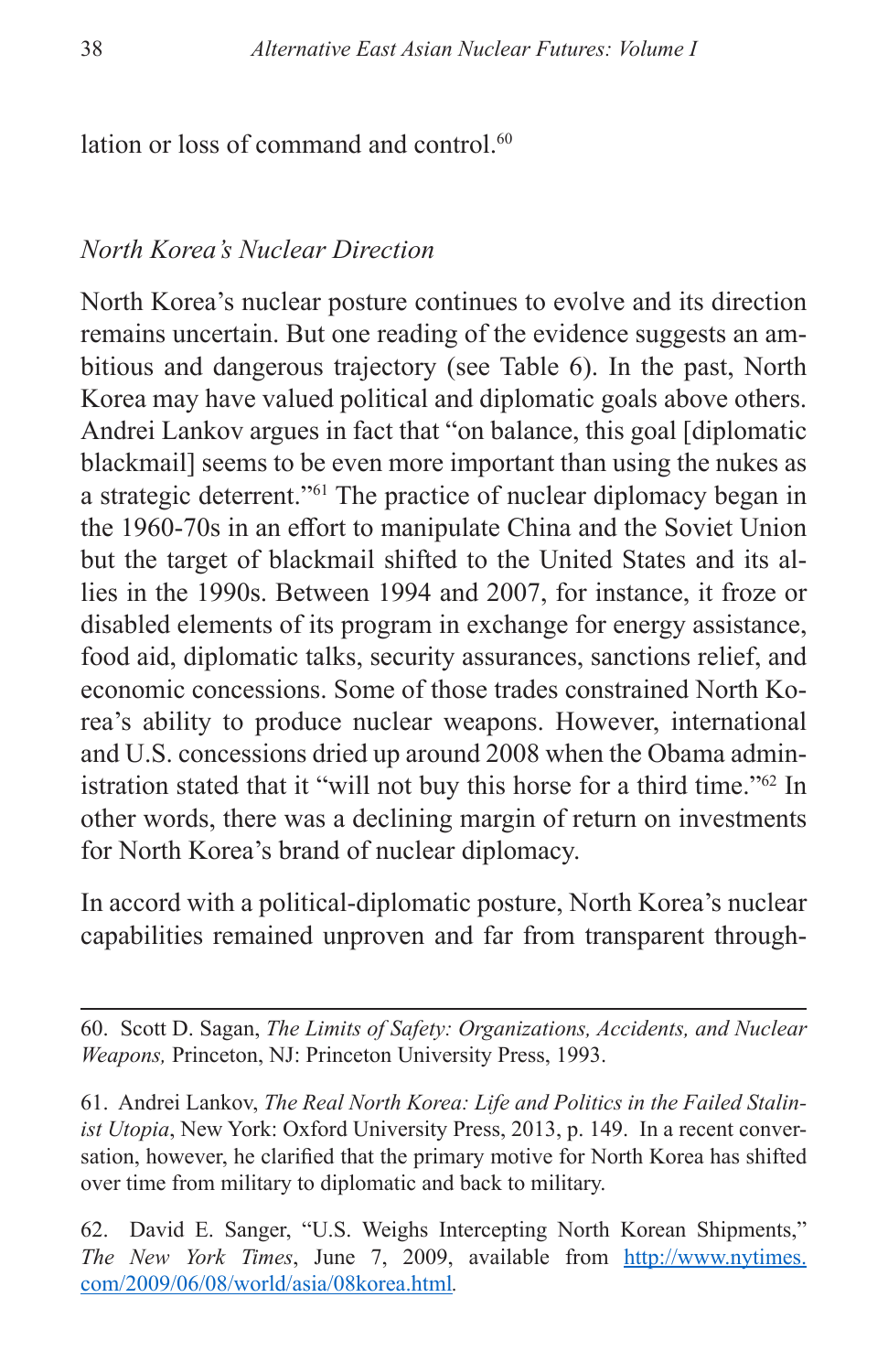out the 1990s and most of the early 2000s.63 Without much of an arsenal, operations of the nuclear program were likely controlled and under centralized authority. The Nuclear-Chemical Defense Bureau, an organ of the Ministry of People's Armed Forces with direct report to the supreme leader, was thought by some to have been responsible for managing the nuclear inventory.<sup>64</sup> Even later, in 2009, the International Crisis Group assessed that the weapons had not been transferred to the KPA. Rather, the supreme leader through an independent yet still unidentified institution closely guarded them.<sup>65</sup>

North Korea's nuclear posture may have shifted toward a catalytic model shortly after its first nuclear test in 2006. The specter of nuclear war has become a routine feature during crises on the Peninsula in an apparent attempt to galvanize outside intervention. By threatening to escalate conflict to nuclear war, for instance, North Korea has stimulated Chinese, U.S., and even Russian actions to restrain South Korea following provocations, such as after the brazen attacks in 2010. The major powers, especially the United States and China, have a lot at stake in stability. The prospect of a wider, nuclear war in Korea could draw them in on opposing sides. The resulting costs for both would be extremely high, while neither faces particularly high costs for returning to the status quo and stability. North Korea may realize this and exploit their mutual interests and fears by utilizing its nuclear weapons to "rock the boat." However, recent experience suggests this strategy might not be reliable over time. Chinese patience shows signs of having limits when it comes to North Korea's nuclear saber rattling. Moreover, the United States and South Korea are developing a deterrence and defense strategy

65. International Crisis Group, p. 12.

<sup>63.</sup> It announced that it had a nuclear arsenal in 2003 and there were outside reports that it may have had a couple of weapons before then.

<sup>64.</sup> Andrew Scowbell and John M. Sanford, *North Korea's Military Threat: Pyongyang's Conventional Forces, Weapons of Mass Destruction, and Ballistic Missiles*, Carlisle, PA: Strategic Studies Institute, 2012.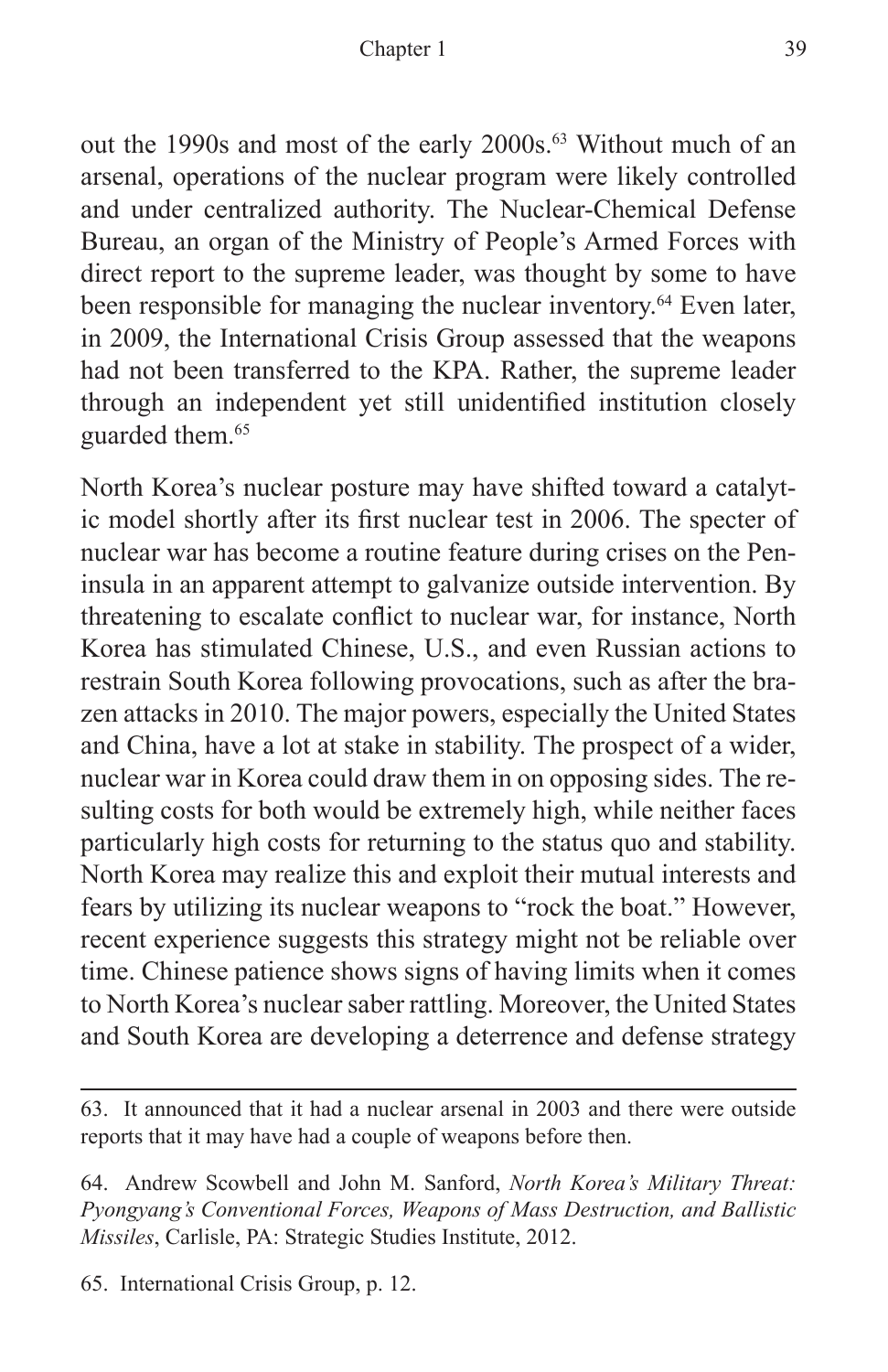aimed specifically at neutralizing the North's nuclear threat. It would be a gamble for Pyongyang to rely on outsiders to restrain South Korea in the future.

In line with a catalytic posture, North Korea's nuclear program has become more transparent through tests, military parades, media releases, and public statements since 2006. It has demonstrated a growing although still ambiguous capability, with only a few potential weapons in its arsenal. Some experts have assessed that North Korea could deliver a nuclear warhead on a short to medium range missile, even if with only low levels of accuracy and confidence.<sup>66</sup> Its nuclear threats have become less subtle and have even threatened the United States, although few believe it actually has the capability to do so. Leaders in Pyongyang have also signaled their intent to bolster nuclear operations and command and control but with continued emphasis on centralized authority. In March 2012, for instance, North Korea upgraded the Missile Guidance Bureau in charge of short and long-range missile developments to the status of Strategic Rocket Forces Command, which is somewhat autonomous from the KPA with a direct report to Kim Jong Un and the KPA General Staff. Its commander was also elected to the Worker's Party Central Military Committee, chaired by the supreme leader. Some believe this could be the new home for North Korea's nuclear forces.67 The point here is that North Korea's posture has started to change since 2006 and, since then, has taken on a more "catalytic" quality than in the past.

To be sure, leaders in Pyongyang might have even higher ambitions for its nuclear program. Investments in a survivable and more robust nuclear arsenal suggest that it may be striving for an assured retaliation capability in the near-to-midterm with a longer-term goal of adopting an asymmetric or nuclear war-fighting posture. As highlighted above, North Korea has the infrastructure to significantly

<sup>66.</sup> Albright and Warlond, p. 10.

<sup>67.</sup> *East Asia Strategic Review*, Tokyo: National Institute for Defense Studies, 2013, p. 146.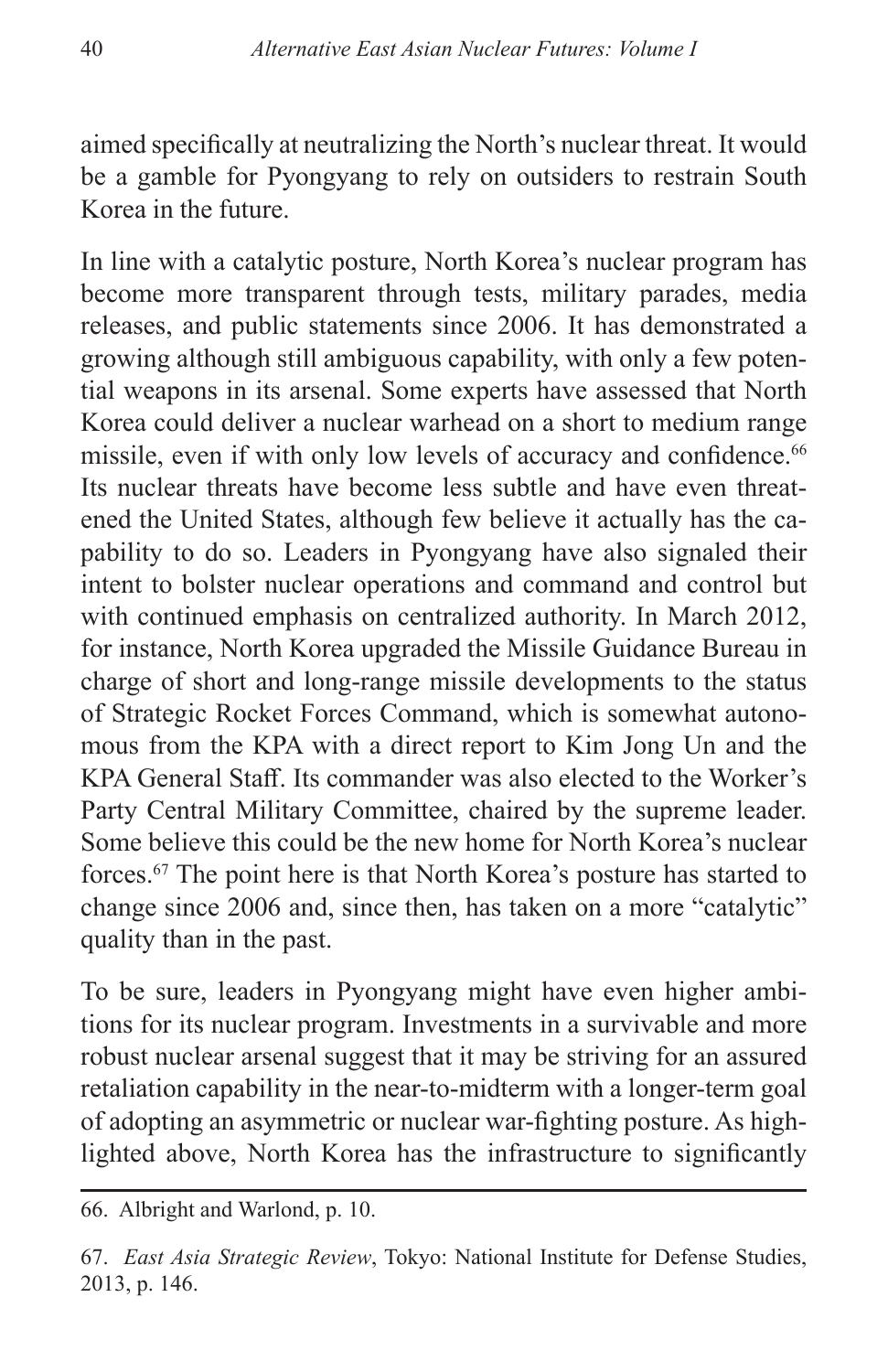increase the quantity and quality of its arsenal over the coming years. It rhetorically targets strategic centers in the United States, ROK, and Japan and an increasingly capable missile program will sooner or later put those targets within reach unless there is a dramatic change in course. It is also trying to improve the survivability of those delivery systems by emphasizing mobility, deception, and hardening.

A larger and more survivable counter-value arsenal would be consistent with an assured retaliation posture. Aspirations for such capabilities are reflected in North Korea's policy adopted by the Supreme People's Assembly (SPA) in 2013:

> "[Nuclear weapons] serve the purpose of deterring and repelling the aggression and attack of the enemy against the DPRK and *dealing deadly retaliatory blows at the strongholds of aggression*…."68

Given current doubts about North Korea's nuclear capabilities, it may feel the need to conduct more tests to prove and demonstrate an assured retaliation capability to make sure the United States and South Korea get the message. As for operational planning, the SPA Law also makes clear that launch authority remains highly centralized for the time being; "nuclear weapons of the DPRK can be used only by a final order of the Supreme Commander of the Korean People's Army…"69

While North Korea's investments and recent policy statements suggest it may be building an assured retaliation posture, there are signs that it also has an asymmetric or nuclear war-fighting goal for the future. The SPA "Law on Consolidating Position of Nuclear Weapons State" expands the role of its nuclear weapons beyond deterring high-end attacks to also deter and repel lower levels of

69. Ibid.

<sup>68. &</sup>quot;Law on Consolidating Position of Nuclear Weapons State Adopted," *KCNA*, April 1, 2013, available from [https://web.archive.org/web/20140723060405/www.](https://web.archive.org/web/20140723060405/www.kcna.co.jp/item/2013/201304/news01/20130401-25ee.html) [kcna.co.jp/item/2013/201304/news01/20130401-25ee.htm](https://web.archive.org/web/20140723060405/www.kcna.co.jp/item/2013/201304/news01/20130401-25ee.html)l, emphasis added.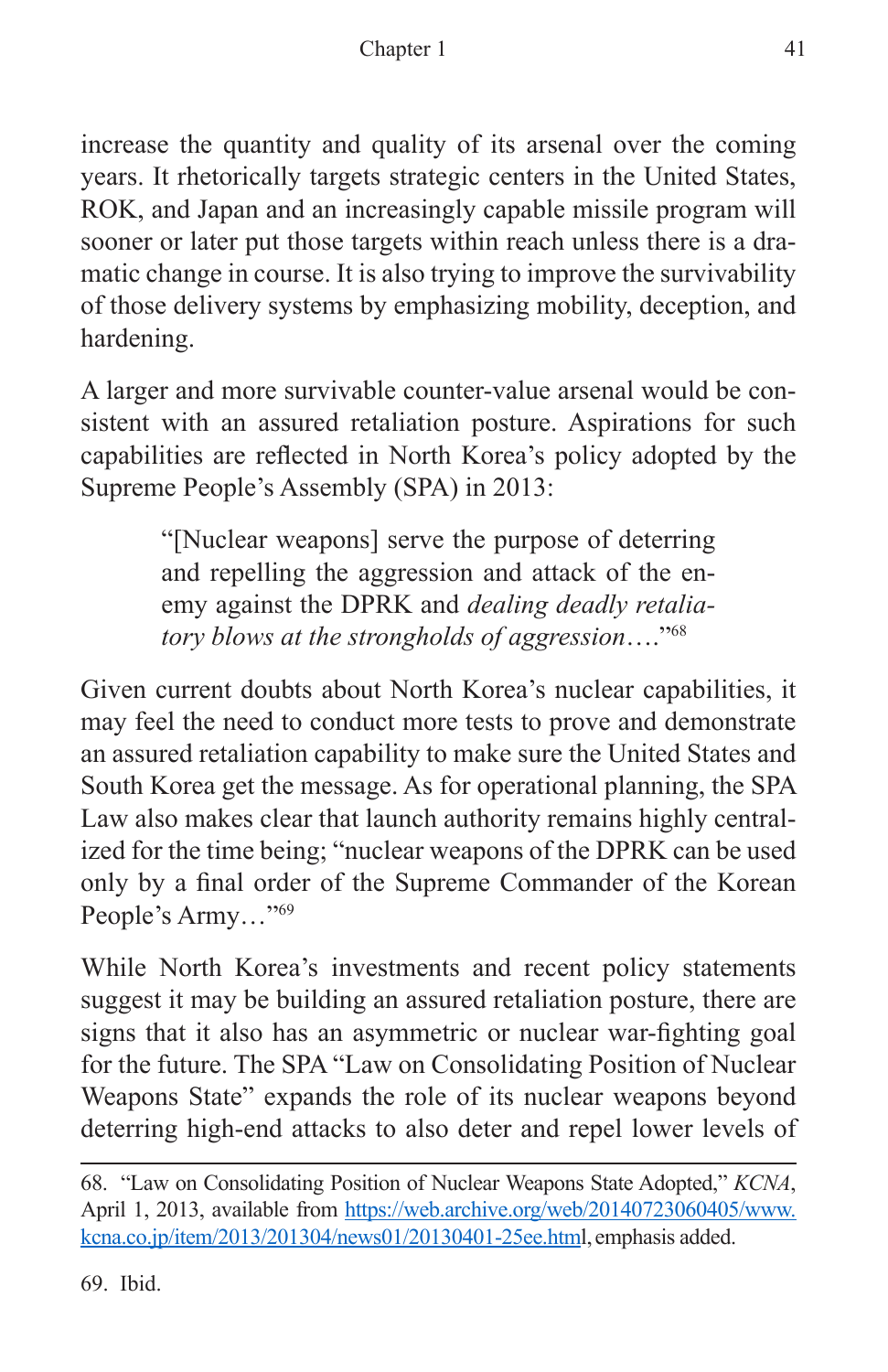aggression using its nuclear weapons:

"The DPRK shall take practical steps to bolster up the nuclear deterrence and nuclear retaliatory strike power both in quality and quantity *to cope with the gravity of the escalating danger of the hostile forces' aggression and attack*."70

As already discussed, it has the current infrastructure and investments in place not only to grow its arsenal in terms of quantity and quality but also in terms of diversity, if it is indeed producing HEU. It could look to field a range of weapons for counter-value and counter-force targets in order to address different conventional conflict scenarios while retaining a strategic deterrent. Of course, this would require a much more sophisticated command and control system that would likely entail a high alert status, some pre-delegated authority, and integration of nuclear forces into its broader military doctrine. Indeed, the Central Committee of the Workers' Party of Korea released a report one day before the SPA Law directing the military to begin such planning:

> The People's Army should perfect the war method and operation in the direction of raising the pivotal role of the nuclear armed forces in all aspects concerning the war deterrence and the war strategy, and the nuclear armed forces should always round off the combat posture.<sup>71</sup>

To summarize, Table 6 on page 42 illustrates North Korea's nuclear trajectory. The primary goal for its nuclear program may have been political or diplomatic, in the past, as it was willing to trade elements of its program during the 1990s and early 2000s. Those days appear to be over. North Korea has demonstrated a growing, although still ambiguous, capability since 2006. With only a hand

<sup>70.</sup> Ibid.

<sup>71. &</sup>quot;Report on Plenary Meeting of WPK Central Committee."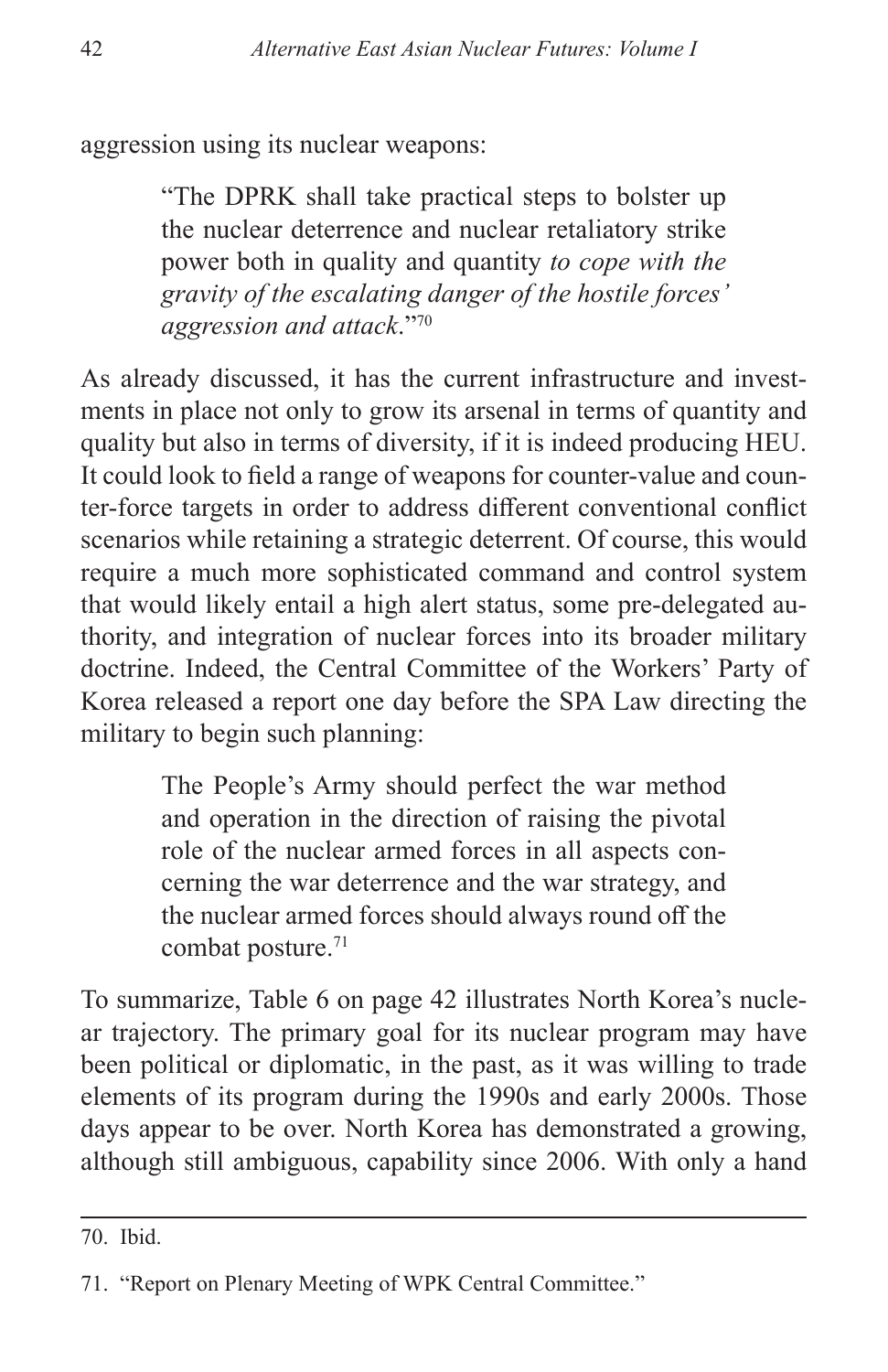full of weapons estimated to be in its arsenal, it has threatened nuclear war during crises ostensibly aimed at encouraging Chinese and U.S. involvement. But it aspires for a more robust posture. It is making investments and has articulated intentions to build a larger and more survivable counter-value arsenal that would be consistent with an assured retaliation posture. Meanwhile, recent policy statements indicate that it may have ambitions for an asymmetric escalation posture.

# *What's Next? North Korea's Nuclear Program in 20 Years*

What does North Korea's nuclear direction mean for the size, shape, and character of its future arsenal? It is worth recalling that North Korea could have the infrastructure to produce at least 64 but as many as 83 weapons with relatively little additional investment over the next 20 years. That number could easily exceed 100, if North Korea can design weapons using less fissile material than the IAEA SQ, as some have suggested; and it could grow to 200-500, if it increases its fissile material production capabilities as some fear that it might. As such, North Korea's nuclear posture will not likely be limited by its size. Even an arsenal of 60-80 weapons may be sufficient for North Korea to implement an asymmetric escalation strategy.

In the near term, North Korea would likely focus on efforts to bolster its strategic deterrent against the United States if it is, in fact, pursuing an assured retaliation posture. Some believe it can already or might soon be able to deliver a nuclear warhead on short medium range missiles to strike cities in South Korea and Japan.72

<sup>72.</sup> Press reports claim that the U.S. intelligence community assesses that "North Korea has not…fully developed, tested, or demonstrated the full range of capabilities necessary for a nuclear-armed missile." See Ernesto Londoño, "Pentagon: North Korea likely has nuclear warhead for its ballistic missiles," *Washington Post*, April 11, 2013, available from [www.washington](www.washingtonpost.com/world/national-security/pentagon-north-korea-could-have-nuclear-missile/2013/04/11/72230dea-a2eb-11e2-82bc-511538ae90a4_story.html)[post.com/world/national-security/pentagon-north-korea-could-have-nuclear](www.washingtonpost.com/world/national-security/pentagon-north-korea-could-have-nuclear-missile/2013/04/11/72230dea-a2eb-11e2-82bc-511538ae90a4_story.html)[missile/2013/04/11/72230dea-a2eb-11e2-82bc-511538ae90a4\\_story.html.](www.washingtonpost.com/world/national-security/pentagon-north-korea-could-have-nuclear-missile/2013/04/11/72230dea-a2eb-11e2-82bc-511538ae90a4_story.html)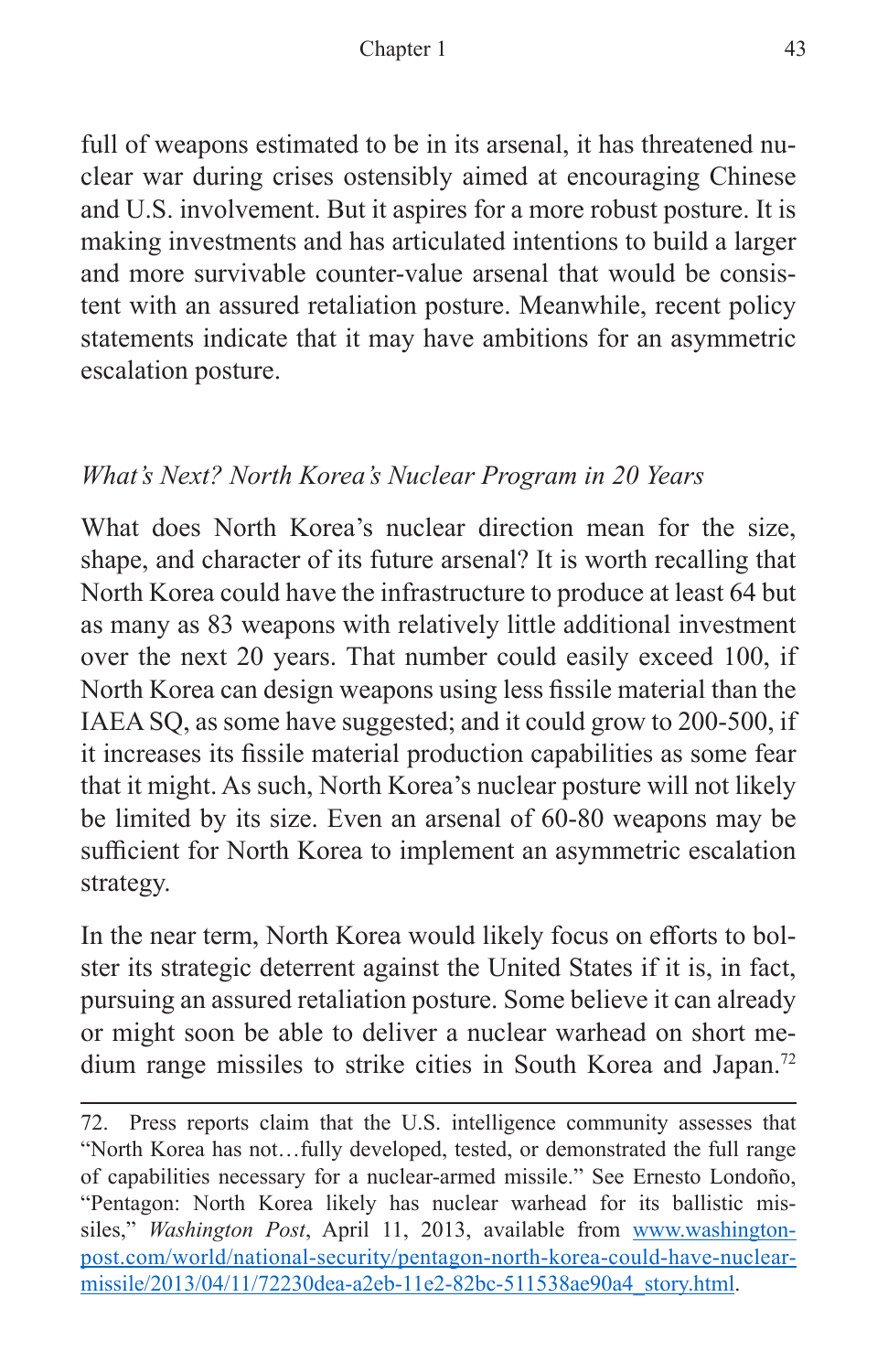That may have some deterrent effect on U.S. decision-making but North Korea's leaders would likely want a more robust deterrent by threatening its main adversary with unambiguous and unacceptable retaliatory costs. To do this, North Korea may believe that a couple dozen nuclear tipped missiles that can strike the United States would be sufficient. After all, China's intercontinental ballistic missile (ICBM) force is thought to have numbered only in the twenties well into the 1990s.73 However, growing U.S. missile defenses could lead North Korea to a higher number and/or pursue penetration aids—which, in turn, would very likely spur additional U.S. national missile defenses.

To adopt an assured retaliation posture, North Korea would likely continue to improve its missile delivery systems, survivability, and command and control. Its first priority would logically be to develop proven and tested ICBM technologies so that few doubt its missiles can reach proximate targets in the United States. We may see continued progress on its *Taep'o-dong* missiles to include modifications for warhead delivery. But since these are fixed location, liquid fueled missile systems, they could be vulnerable to a first strike. Underground silos could make the systems less vulnerable or at least increase the scale of a potential disarming attack for the United States. More likely, North Korea will push forward its KN08 enterprise because these systems can be routinely dispersed to increase survivability. The TELs can similarly exploit underground tunnels, caves, and North Korea's rough mountainous terrain for deception, evasion, and sheltering. Testing the propulsion and guidance systems for a mobile TEL base as well as fixed location ICBM forces would be important.

Additionally, it might also believe that it is necessary to improve, test, and communicate that it can miniaturize a device for a warhead. Sustaining plutonium production could be critical for this, since many experts believe plutonium is better suited than uranium for missile delivery by providing better yield-to-weight ratios.

<sup>73.</sup> Fravel and Medeiros.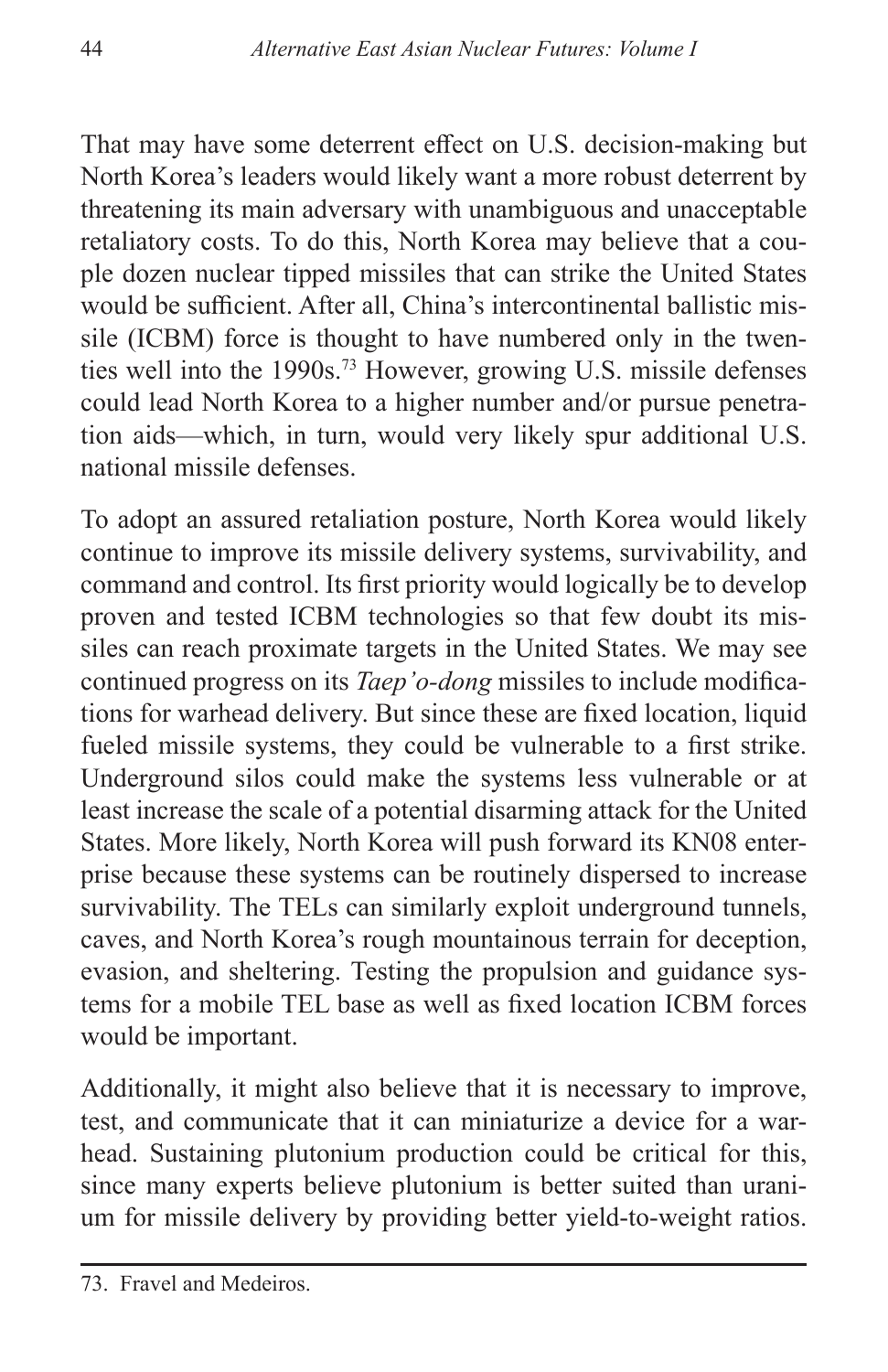Even though Hecker and others speculate that A. Q. Khan may have shared his country's HEU implosion design and test data with North Korea, offering a quicker and more assured path to miniaturization, it is worth recalling that Pakistan never gave up the plutonium pathway.74 Pakistan's plutonium production may yet be central to its warhead modernization program.75 North Korea might similarly see plutonium as its surest path to delivering an atomic weapon 10,000km away.

Like countries before it, North Korea might try to offset the inaccuracy of its ICBMs through higher yield and more efficient warheads. At any rate, it would likely seek higher yields in order to demonstrate that it can pose unacceptable costs with even a few weapons on target to account for U.S. defenses or system errors. North Korea is unlikely to have the wherewithal to develop thermonuclear weapons in the near-to-mid-term but some speculate that it might be able to develop boosted-fission designs in the nottoo-distant future. Jeffrey Lewis suggests that this would require additional testing but not much.<sup>76</sup> He argues that China successfully tested a boosted fission weapon with only its third test, and Pakistanis claim to have included a boosted fission weapon in its first round of tests. While North Korea may want to move in this direction, such weapons require tritium, lithium-6, deuteride, or other fusion fuels.<sup>77</sup> An exhaustive search in the literature and online sources does not provide evidence that would suggest North Korea has a domestic or international source for such fuels.

<sup>74.</sup> Hecker, "North Korea reactor restart sets back denuclearization."

<sup>75.</sup> Narang.

<sup>76.</sup> Jeffery Lewis, "Can North Korea Build the H-bomb?" and "Setting Expectations for a DPRK Test," *Arms Control Wonk* (blog), January 29, 2013, available from [lewis.armscontrolwonk.com/archive/6200/setting-expectations-for-a](lewis.armscontrolwonk.com/archive/6200/setting-expectations-for-a-dprk-test)[dprk-test](lewis.armscontrolwonk.com/archive/6200/setting-expectations-for-a-dprk-test)*.*

<sup>77.</sup> Gladstone and Dolan, pp. 20-25.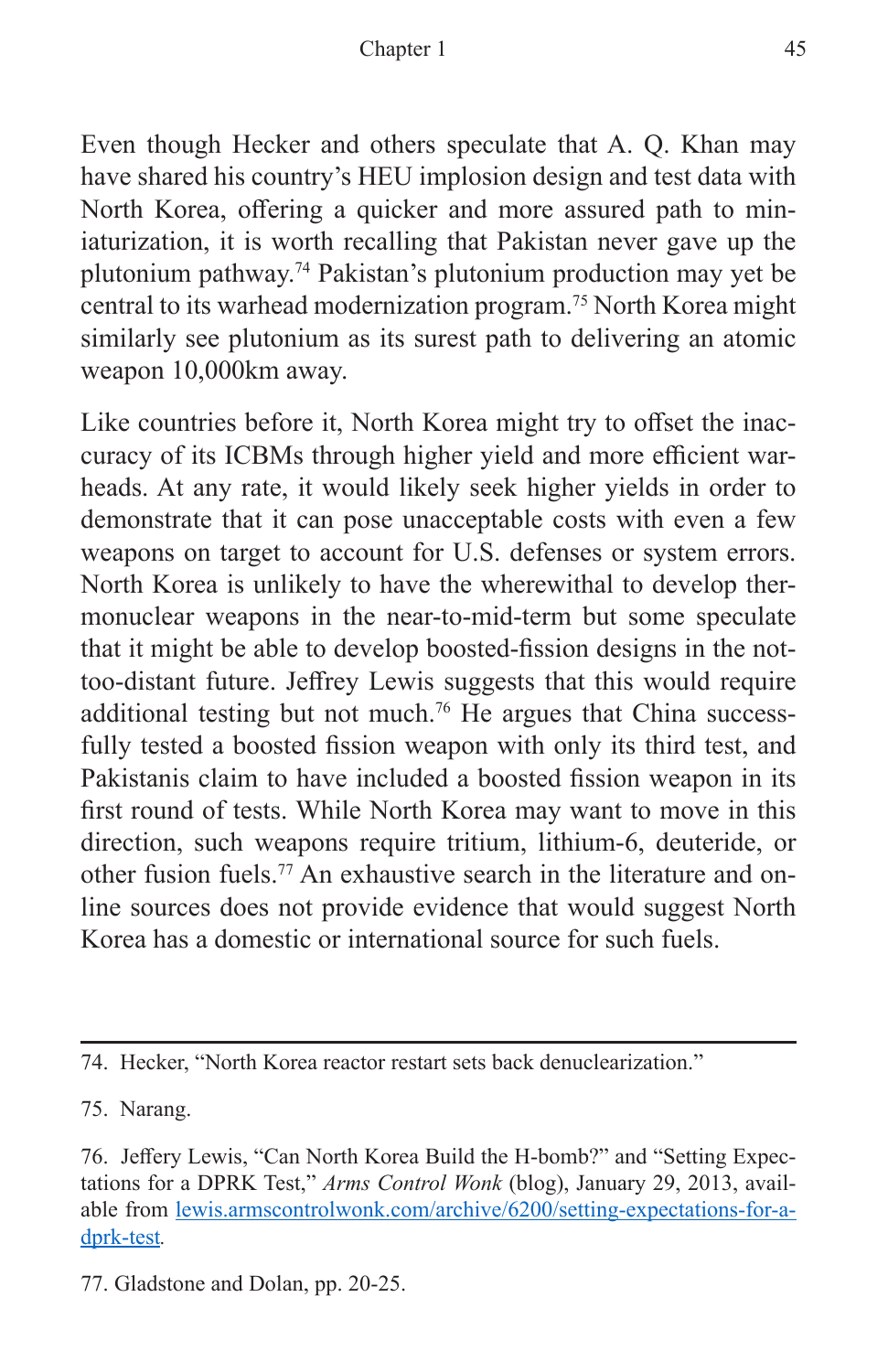| <b>TABLE 6. North Korea's Nuclear Direction</b>               |                                                                                                                                                 |                                                                                                                                                                |  |
|---------------------------------------------------------------|-------------------------------------------------------------------------------------------------------------------------------------------------|----------------------------------------------------------------------------------------------------------------------------------------------------------------|--|
| <b>Nuclear Model</b>                                          | Past                                                                                                                                            | <b>Present</b>                                                                                                                                                 |  |
| Political/Diplomatic                                          | Trade elements of<br>unproven program<br>for concessions<br>$-1994$ Agreed<br>Framework<br>-Six Party Talks<br>-Fuel and Food Aid<br>(Yongbyon) |                                                                                                                                                                |  |
| Catalytic                                                     |                                                                                                                                                 | Demonstrated but<br>still ambiguous ca-<br>pability, combined<br>with over-the-top<br>threats during<br>crises to coerce and<br>"catalyze" U.S. and<br>Chinese |  |
| <b>Assured Strategic</b><br>Retaliation/Limited<br>Deterrence |                                                                                                                                                 |                                                                                                                                                                |  |
| War-fighting                                                  |                                                                                                                                                 |                                                                                                                                                                |  |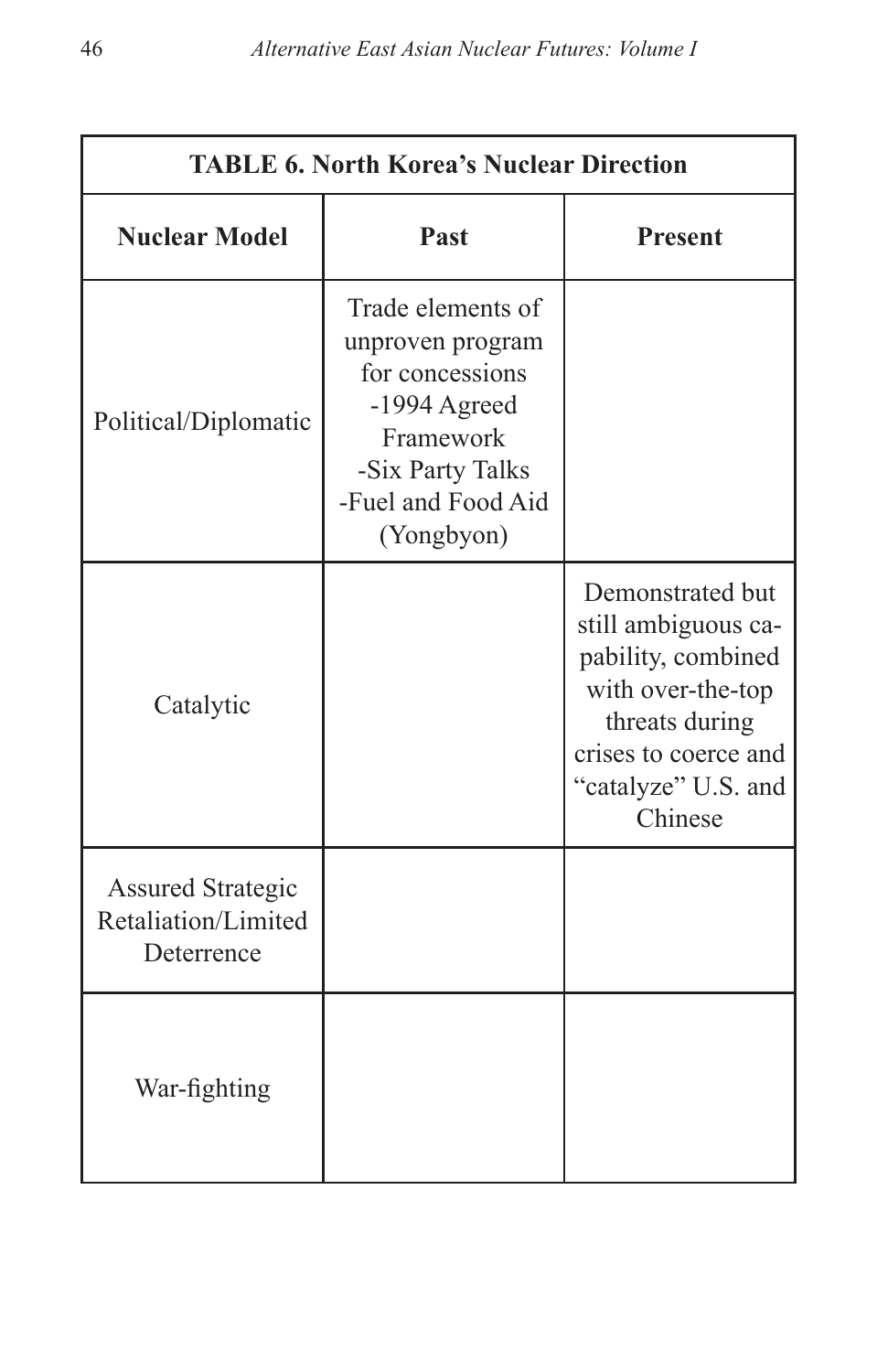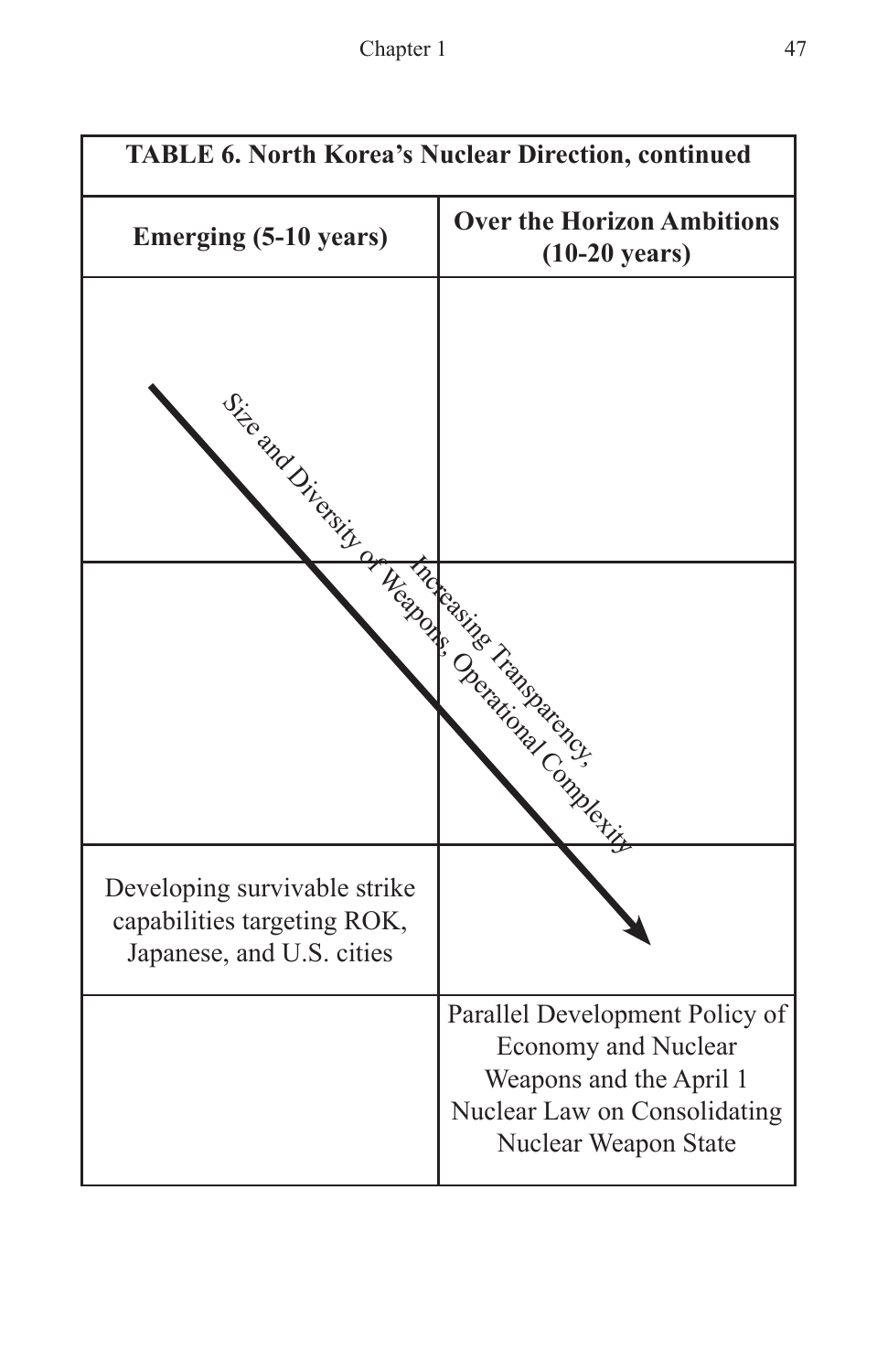As mentioned above, North Korea recently upgraded the Missile Guidance Bureau in charge of short and long-range missile developments to the status of Strategic Rocket Forces Command. It remains a direct report to Kim Jung Un, which follows the SPA Law directing that nuclear weapons can be used only by a final order from the Supreme Commander. This suggests that centralized authority over the arsenal is still closely held. While an assured retaliation posture does not require pre-delegated authority during peacetime, it does require an arsenal that can survive first disarming as well as decapitating strikes to then retaliate. So, North Korea's forces would need to disperse and/or take shelter to wait out an attack but then emerge, communicate, and launch with or without orders. This means that some delegated authority must be provided at least during crises in the event that leadership is taken out. Such command and control operational concepts can be complex. They often require clear guidance and exercises that are made public in order to send a deterrence message. They should also require robust communication capabilities beyond radio-frequency equipment, which can be disabled during conflict. Leaders would not want commanders to mistake failed communications for decapitation and unnecessarily launch their missiles. Moreover, leaders would want to maintain positive control and coordination over launches during conflict. Robust and survivable communications would be important to fully implement an assured retaliation posture. North Korea could make these types of investments over the coming years.

In 20 years, North Korea might adopt a more ambitious war-fighting posture to compensate for its inferior conventional military amid much stronger neighbors and adversaries. Its prospects for winning a conventional war against South Korea and/or the United States, particularly if it is prolonged, are increasingly slim. As such, leaders in Pyongyang show signs that they may rely more and more on nuclear weapons to deter conventional conflict and even coerce the United States and its allies by threatening first strikes. To do so, they would presumably want counter-force weapons to blunt enemy advances and quick strategic options that could sway the conventional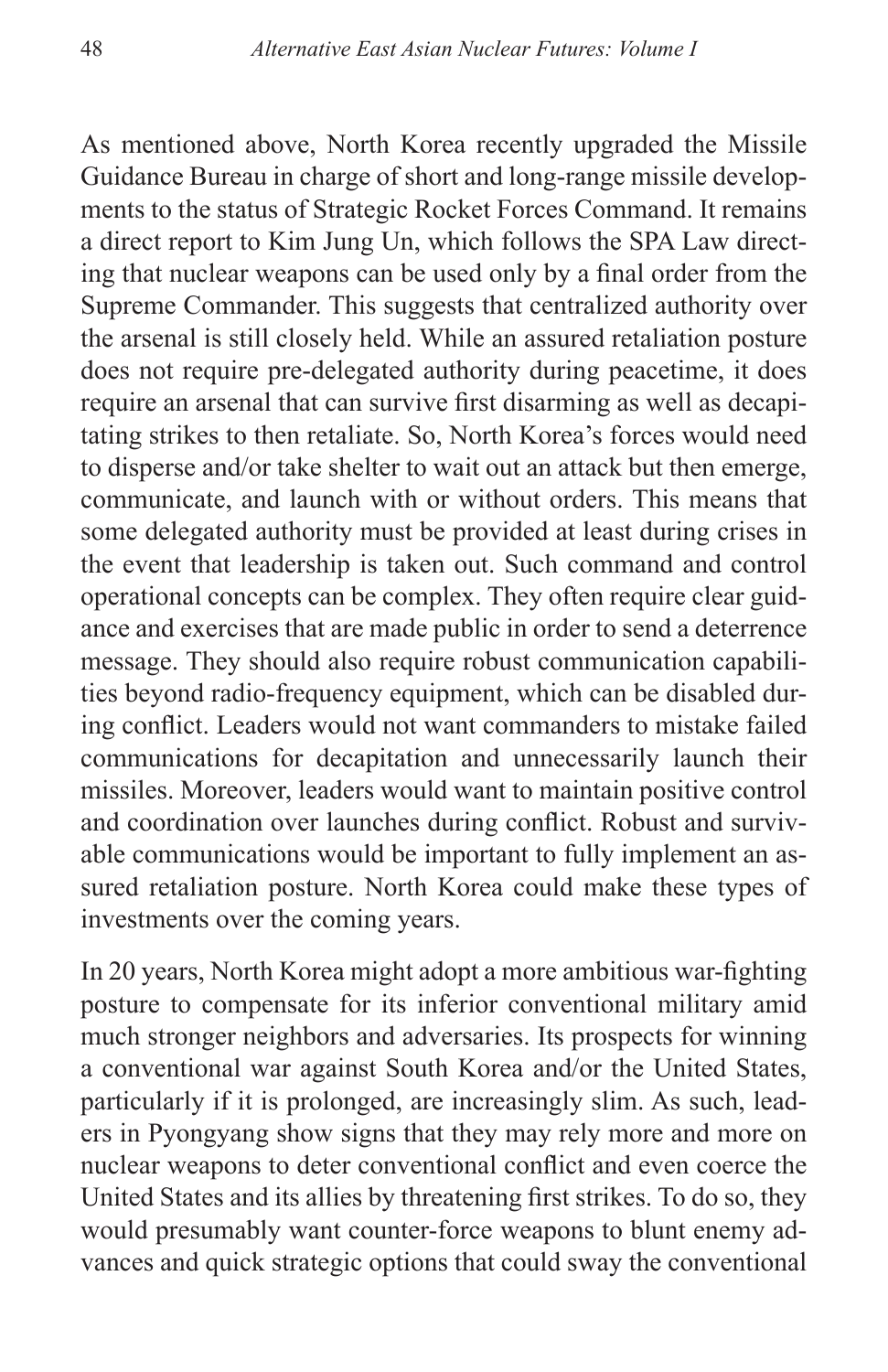fight on the peninsula, while holding survivable retaliatory strike options in reserve to deter nuclear attack from the United States or others.

As highlighted earlier, HEU could at some point provide North Korea with a range of options using relatively simple weapons. It could set "atomic landmines" or use trucks loaded with rudimentary devices to deliver weapons to block corridors into North Korea. Additionally, it might exploit its arsenal of short range missiles or SOF to target approaching forces, reserves, or supply lines. It would not necessarily take many of these weapons to cover the main passageways, slow advances, or complicate operations for an advancing army. These weapons would also not necessarily need to be particularly high yield weapons and there might not be any requirement for testing a simple Gun Barrel type of weapon. Recall that the United States did not test the very first weapon of this design before it was used on Hiroshima. North Korea might nonetheless find testing useful as a deterrence signal.

Meanwhile, the *Nodong* and *Musudan* missiles are already thought by many to be capable or near-capable of delivering nuclear warheads on strategic centers in the region, such as Busan, Okinawa, and Guam. North Korea might think that striking such targets could slow the flow of U.S. forces to the peninsula, but without increased accuracy or higher yield weapons, confidence in achieving the desired military objective would be low. Or it could seek other delivery means. For instance, using simple design options, North Korea might attempt to deliver a weapon to key ports by ship or by exploiting its submarine fleet.

To be sure, North Korea would still need to have a reserve of second strike retaliatory forces to implement war-fighting posture. It would want to be confident that it could deter the full retaliatory response from the United States by threatening it with unacceptable costs if the United States launches a strategic strike. Should North Korea cross the nuclear threshold, however, the stakes would likely be significantly higher for the United States and it might be willing